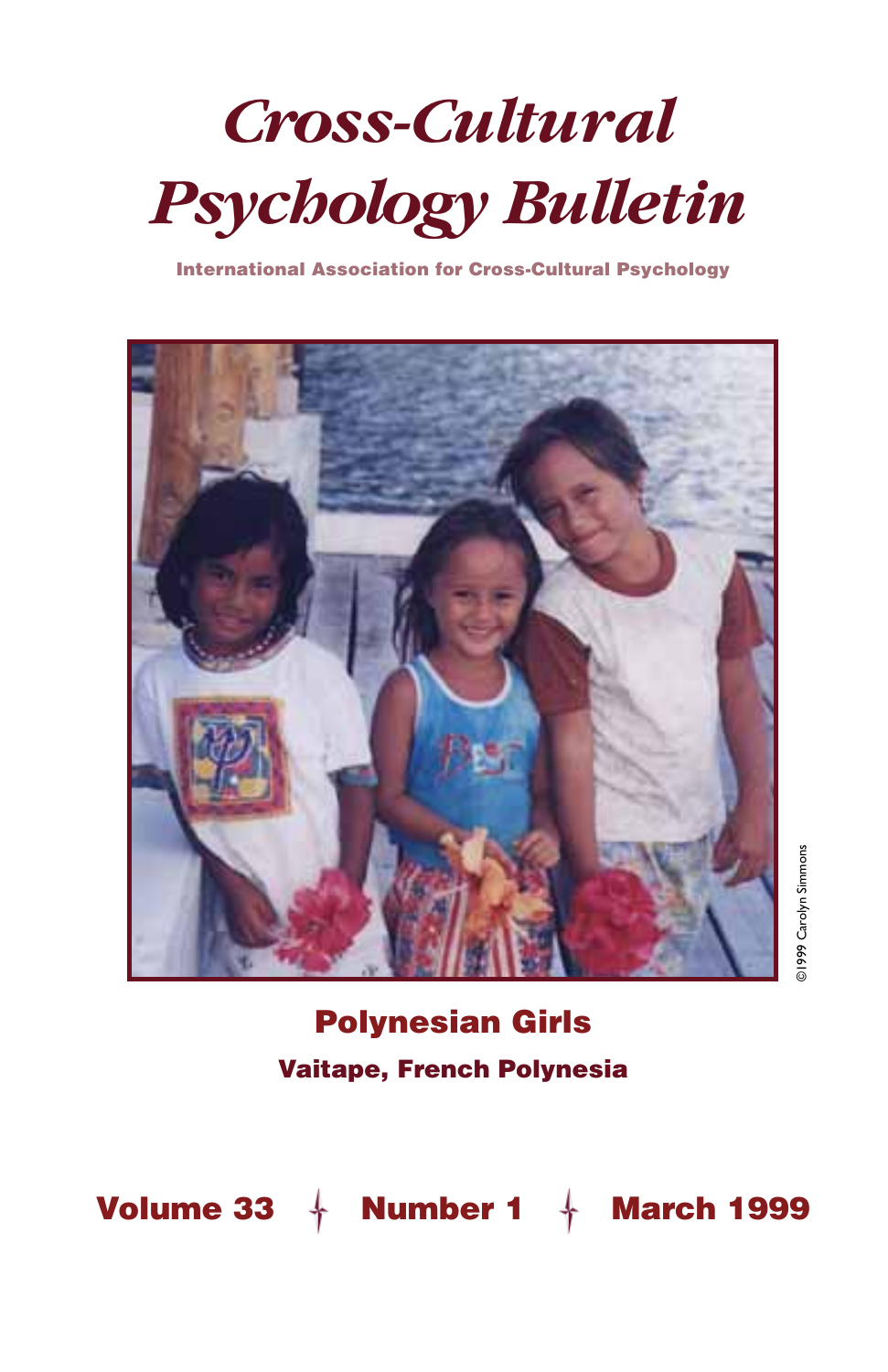# Cross-Cultural Psychology Bulletin

#### A Publication of the International Association for Cross-Cultural Psychology

William K. Gabrenya Jr., Editor Florida Institute of Technology, U.S.A.

*Cross-Cultural Psychology Bulletin* is an official publication of the International Association for Cross-Cultural Psychology (IACCP). Its aim is to provide a forum for the presentation and discussion of issues relevant to cross-cultural psychology and to IACCP. The contents of the *Bulletin* are intended to reflect the interests and concerns of all members of IACCP.

The *Bulletin* publishes theoretical and position articles, commentary from the membership, news, and statements from IACCP, book/media notices and reviews, and other announcements of interest to the membership of IACCP. Contributions from all areas of (cross-)cultural psychology are encouraged and should be submitted to:

William K. Gabrenya Jr., Editor *Cross-Cultural Psychology Bulletin* Florida Tech School of Psychology 150 W. University Blvd. Melbourne, FL 32901-6988 U.S.A.

Telephone: +1 (407) 674-8104 Fax: +1 (407) 674-7105 E-mail: gabrenya@fit.edu



Liang Mian (Cold Noodles) at 我家吃麵 "My Family Eats Noodles", Taipei

Editorial Assistant: Anna Jonsson, Florida Tech

Megareview co-editor: Lisa Beardsley, Andrews University

Assistant Editor for Teaching: Harry Gardiner, University of Wisconsin– La Crosse

Assistant Editor for Theory & Method: Joan Miller, University of Michigan Assistant Editor for What Happened?: Richard Brislin, University of Hawaii

*Cross-Cultural Psychology Bulletin* (ISSN 0710-068X) is published four times a year (March, June, September, December) and is provided to all members of IACCP. ©1999 International Association for Cross-Cultural Psychology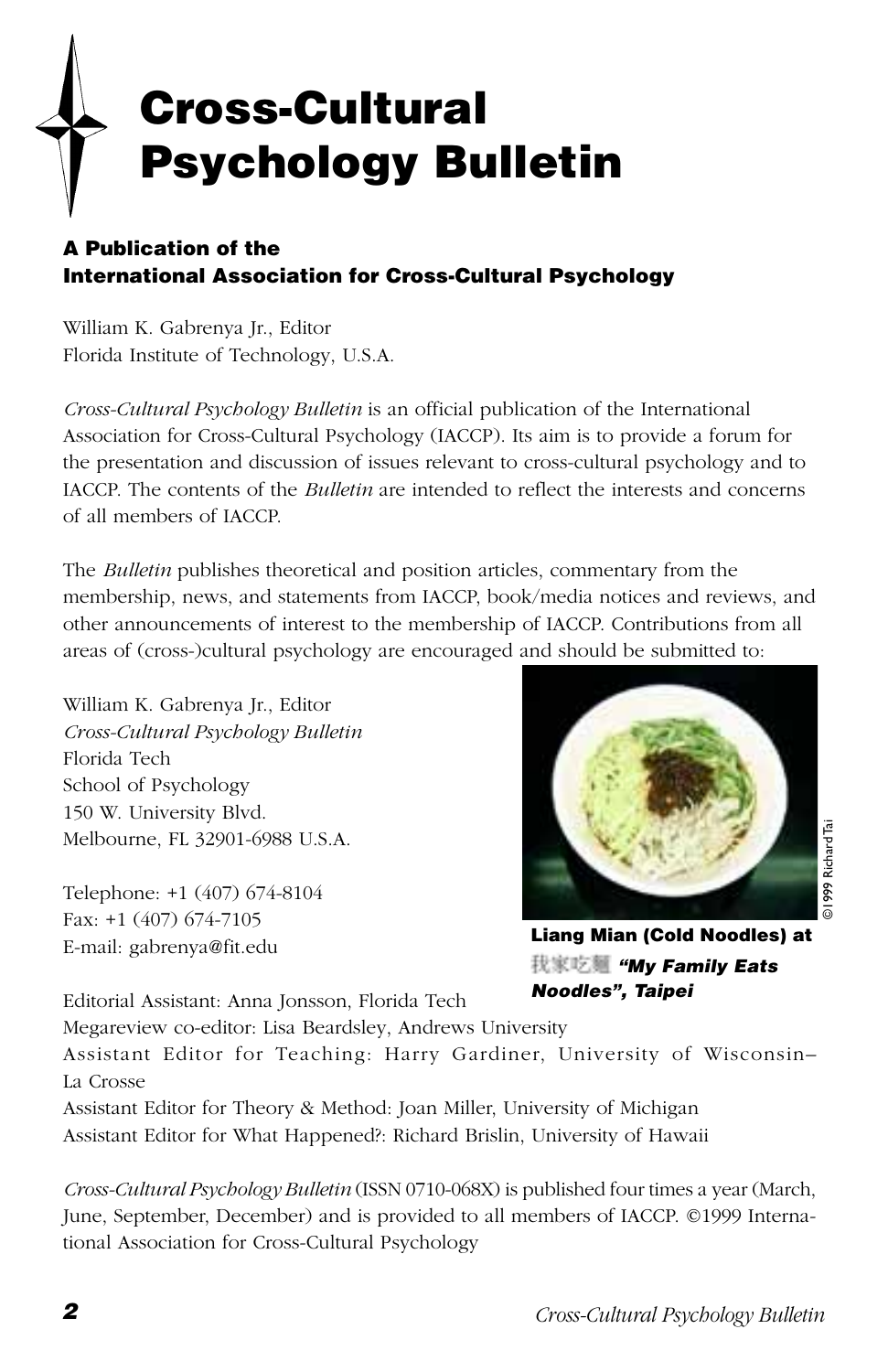### *Editorial Editorial*

<span id="page-2-0"></span>

# *ON THE DECONSTRUCTION OF NATURAL DISASTERS*





#### *NEWS IN THIS ARTICLE:*

**Earthquakes** AASP Conference Dissertation Award How Slow is the Mail?

### *THE LATENT MESSAGE OF OUR "COGNITIVE TURN" IS THAT HU-MANS HAVE TRANSCENDED THEIR CORPORALITY, NOW BECOME CREATORS, NOT MERELY CREATED.*

One might argue that we have produced a social science of comfortable Middle Class folk living in safe suburbs who—relieved of any *real* risk in their lives—get the idea that they are socially constructing their surroundings. But the earthquakes in Turkey, Taiwan, Greece and Mexico that derailed, or ended, the lives

of tens of thousands of people remind us how de+construction can be a catastrophe, not just an intellectual exercise.

Somewhere on your shelf, or near the toilet, you should be able to find the June 1998



*Bulletin*. (I have reprinted the front cover to help you find it.) As of press time (October, 1999), we do not know what has become of the Wu family who smile at you from the front cover, as they live in Nantou County's Renai District, near the epicenter of the Taiwan earthquake. We know that much of this mountainous district was destroyed and only helicopters can deliver food or bring out injured persons. The large dam looming above Fazhi Village (see page 33 of that issue) may be damaged and we don't know what has become of either Wanfeng or Fazhi villages. Beyond physical death and widespread destruction, the fate of the aboriginal cultures of the peoples who inhabit the interior of Taiwan

*Disasters: 5*➤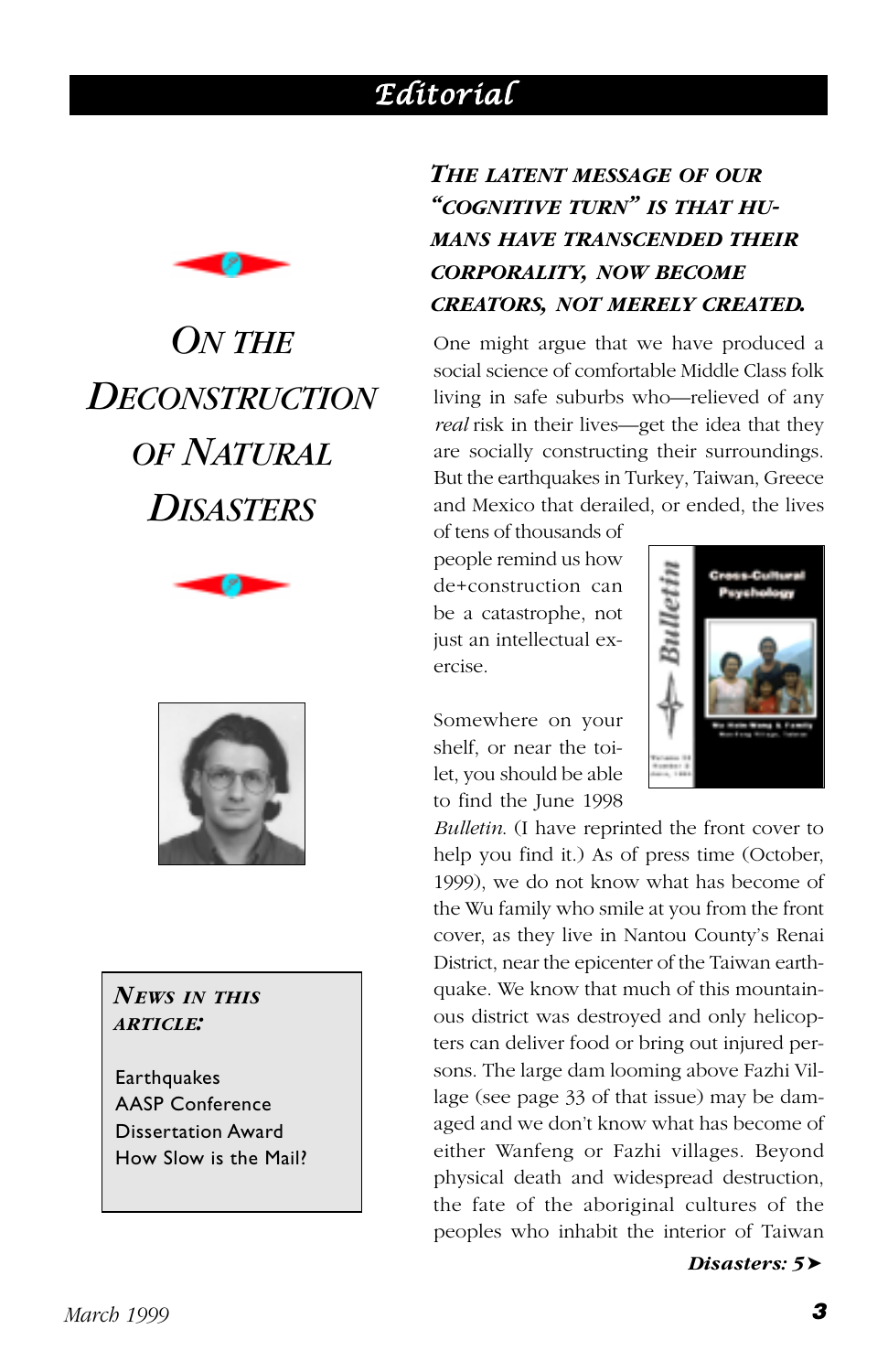# *Cross-Cultural Psychology Bulletin*

### **1** *ON THE DECONSTRUCTION OF NATURAL DISASTERS*

Earthquakes: AASP Conference: Dissertation Award: How slow is the mail? *BILL GABRENYA*

### **6** *COMMENTARY ON "WHATEVER HAPPENED TO MODERNIZATION?"*

[Geert Hofstede and Cigdem Kagitcibasi discuss her December,](#page-7-0) 1998 article. Is it C➛P or P➛C?

### *[8 REGIONAL REPORT: PSYCHOLOGY](#page-9-0) IN THE SOUTH AFRICAN CONTEXT*

South African psychology in the post-apartheid era. *DEBO AKANDE*

### **14** *I/O PSYCH: EVALUATION FOR CROSS-CULTURAL [WORK: ASSESSMENT CENTER METHODS](#page-15-0) IN FINLAND*

A detailed look at the use of assessment centers to identify personal factors predictive of competency in a wide range of occupations.

*PETTERI NIITAMO*

### *[22 THEORY & METHOD: A CULTURAL FEAST](#page-23-0)*

*Review of Michael Cole's Cultural Psychology: A Once and Future Discipline.*

*ANGELINE LILLARD*

*[28 MEGAREVIEW: THE WEST MEETS](#page-29-0) THE MAJORITY: ALTERNATE PATHS TO UNDERSTANDING CULTURE IN DEVELOPMENT, UN REGARD CRITIQUE DE FRANCE*

Review of Kagitcibasi's *Family and Human Development Across Cultures* and Gardiner et al.'s *Cross-Cultural Human Development.*

#### *COLETTE SABATIER*







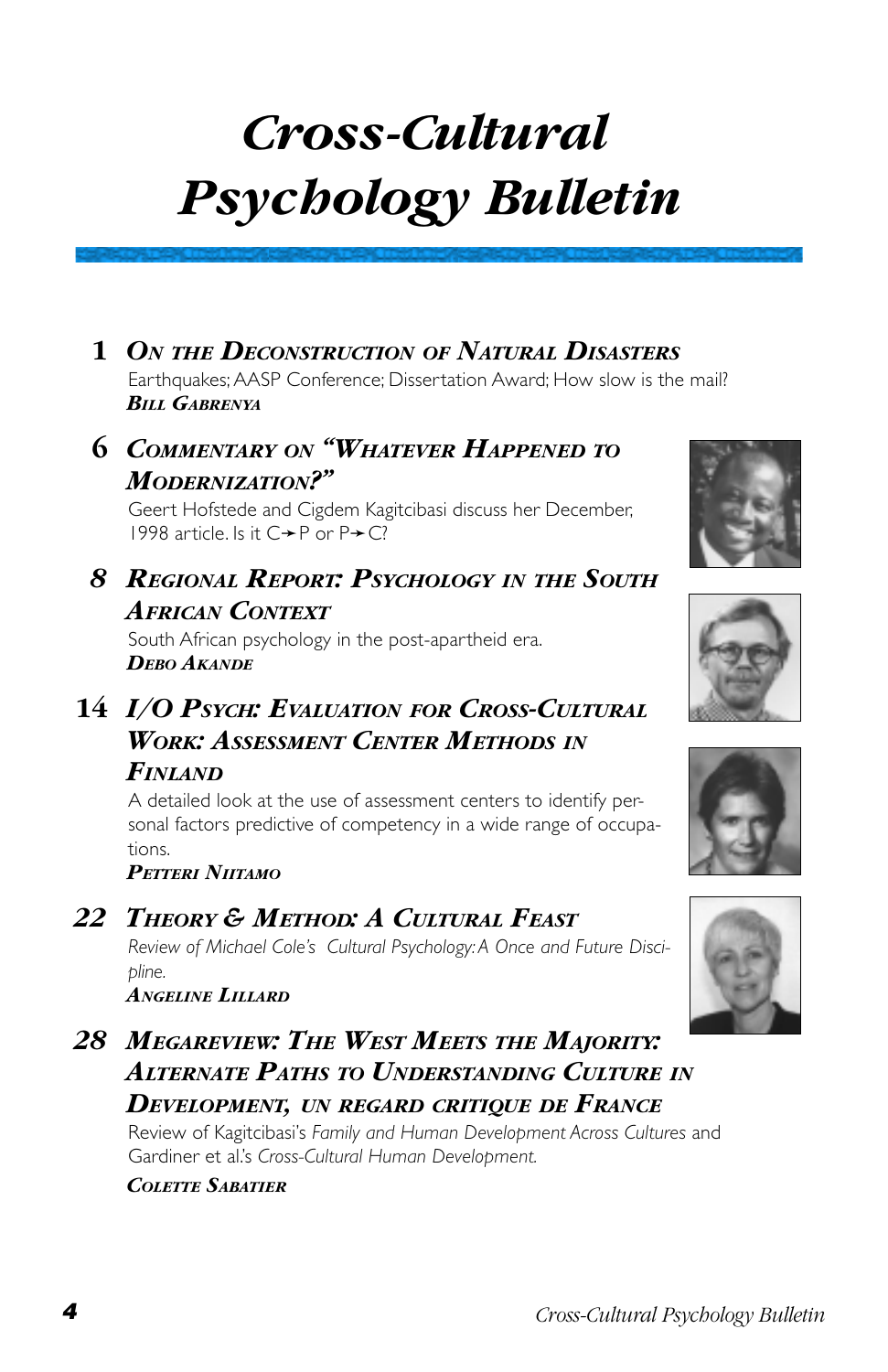### *Volume 33 Number 1 March, 1999*

International Association for Cross-Cultural Psychology

### *ABOUT THE COVER PHOTO*

#### *CONTRIBUTED BY CAROLYN SIMMONS*



In a small chartered sailboat, my husband and I were exploring the French Polynesian islands of Ta'Haa, Raitea, and Bora Bora. As we pulled our small dinghy up to the public dock at Vaitape, these three girls approached to try their newly-learned French skills with the strangers. After our visit, they pulled hibiscus blooms from a nearby bush for us and called out a Tahitian goodbye, "Parahi"! [\(See related story, p. 40.\)](#page-41-0)

### IACCP AFFAIRS

*CALL [FOR NOMINATIONS](#page-5-0) FOR OFFICERS AND REGIONAL REPRESENTATIVES OF IACCP - 4 JIM GEORGAS*

*[ARTS2000 ADVANCED RESEARCH](#page-36-0) AND TRAINING SEMINARS - 35 JOHN ADAIR*

#### *[IACCP ANNOUNCEMENTS - 37](#page-38-0)*

- ❖ Bellingham Congress Proceedings Book
- ❖ JCCP Special Issue
- ◆ Witkin/Okonii Memorial Fund Awards
- ❖ Doctoral Thesis Award

#### *[GENERAL ANNOUNCEMENTS - 38](#page-39-0)*

❖ Positions in (cross-)cultural psychology

#### *[CONFERENCES - 39](#page-40-0)*

- ❖ IACCP
- ❖ SCCR
- ❖ Others...

### INFORUM

#### *[BERNARDO FERDMAN - 13](#page-14-0)*

California School of Professional Psychology, San Diego, California USA

#### *HARRY TRIANDIS - 21*

[University of Illinois, Urbana-Champaign,](#page-22-0) Illinois USA

#### *NORMAN FEATHER - 27*

[The Flinders University of South Australia](#page-28-0)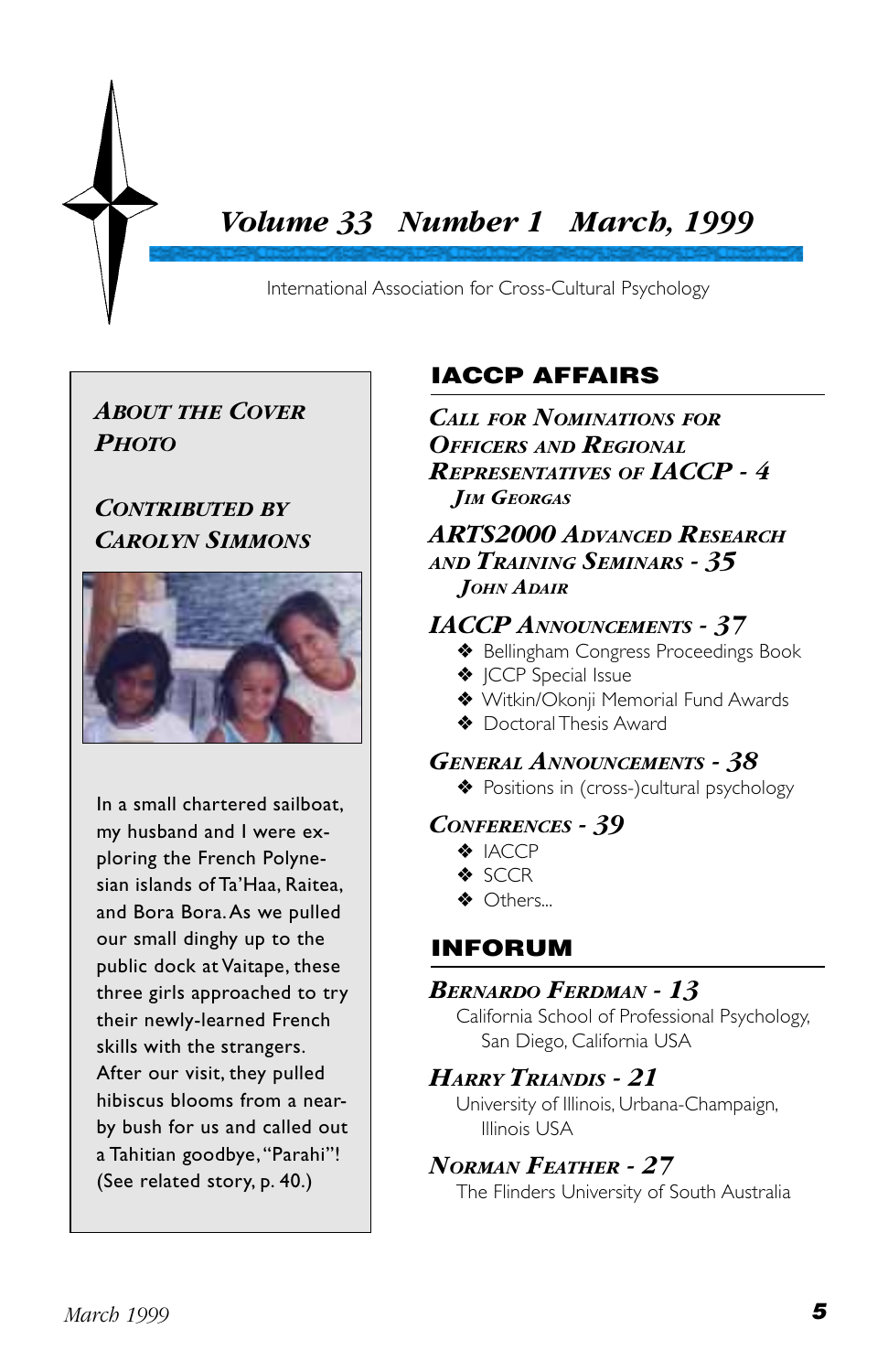### <span id="page-5-0"></span>*I A C C P*

# *CALL FOR NOMINATIONS OFFICERS AND REGIONAL REPRESENTATIVES OF IACCP FOR 2000*

*JAMES GEORGAS*

### *HOW TO MAKE A NOMINATION*

Consent must be obtained from the person you are nominating. Nominations should be sent to the Secretary-General by mail, e-mail, or fax:

James Georgas Department of Psychology School of Philosophy University of Athens Panepistemiopolis Athens 15784 **GREECE** 

email: dgeorgas@dp.uoa.gr fax: (+30) 1 7277524

### *ELECTORAL PROCEDURE*

#### *OFFICERS*

President-Elect Secretary-General Deputy Secretary-General **Treasurer** 

### *REGIONAL REPRESENTATIVES*

Europe (excluding the Netherlands) East Asia Insular Pacific North America (from USA) Central and South Africa

1. Call for nominations. Nominations are due December 31, 1999.

2. Construction of a list of two or more nominees for each upcoming Council vacancy by the Standing Committee on Elections to be completed by January 31, 2000.

3. Preparation and mailing of the ballots to the members by February 28, 2000.

4. Return of the ballot to the President of IACCP, Michael Bond, by June 16, 2000.

5. Tabulation of the ballots, report to the standing Committee on Elections, the Executive Council, and the General Meeting at the Fifteenth Meeting of IACCP at Pultusk, Poland, July 16-21, 2000.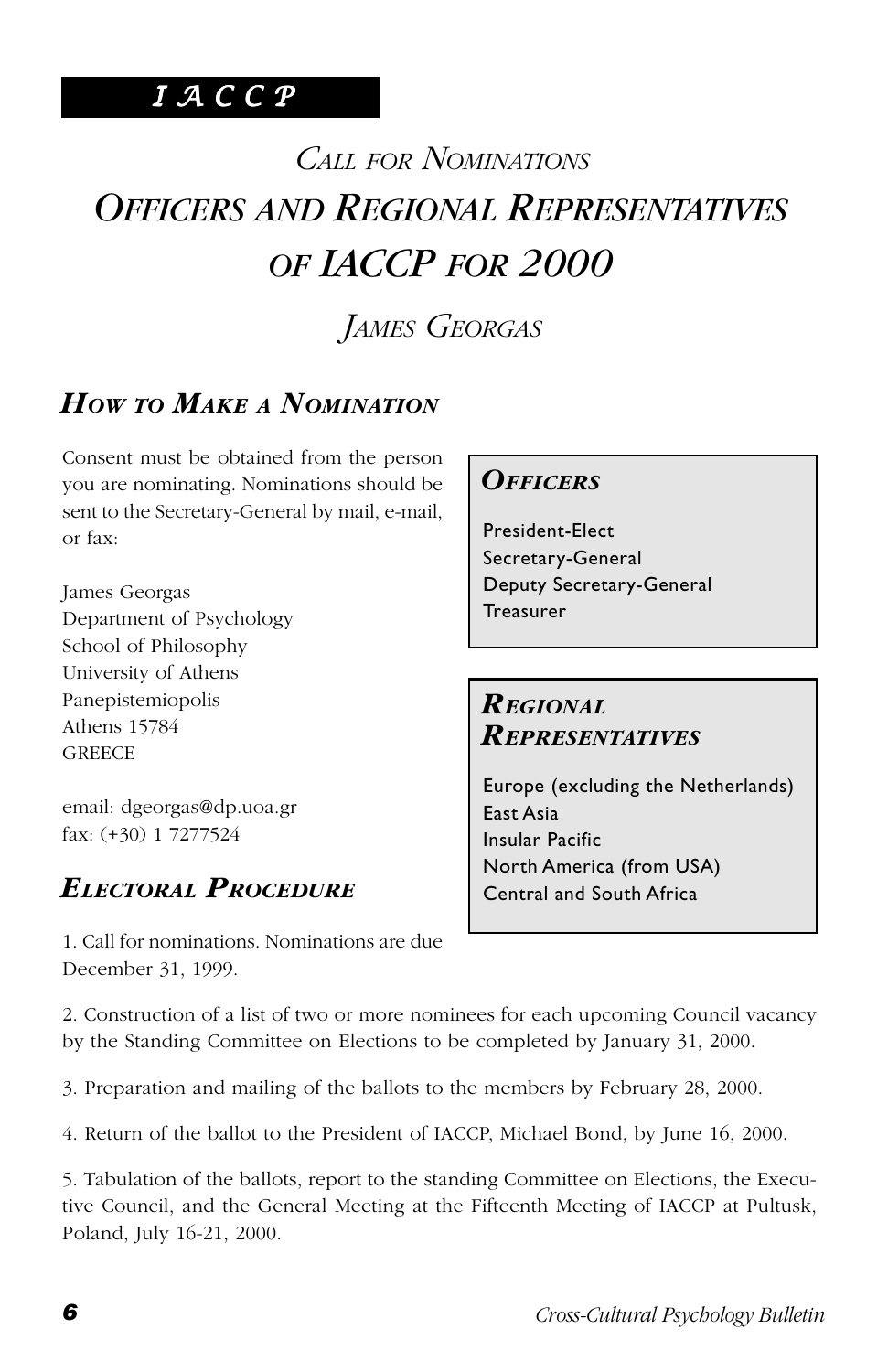### ➤ *1: DISASTERS*

has been made more precarious by the disaster. Will the Bunong tribe of Nantou County stay and rebuild, or find their way to the cities to join the urban proletariat of a modern, industrial society?

Like earthquakes, national wealth has subjective characteristics but is primarily–and consequentially–substantive and tangible. Taiwan and Greece are comparatively rich countries, ranked 23rd and 24th in per-capita income, respectively. (Taiwan makes much of the world's computer equipment and so much of Apple Computer's most sophisticated hardware that the company's stock dropped 20% after the earthquake.) Additional resources will come from the large, wealthy communities of Taiwanese and Greeks who have emigrated to North America. For Turkey and perhaps Mexico, the situation is more



*BUNONG VILLAGE IN RIVER VALLEY BETWEEN WANFENG AND FAZHI. WAS IT DESTROYED? (NOTE PROMINENT CATHOLIC AND PROTESTANT CHURCHES.)*

difficult. We need to remind ourselves of how strongly culture is connected to wealth, and that wealth is ultimately constructed of the filthy, polluting, backbreaking activities of industry, mining, and agriculture (and a few indispensable "information workers" like us). Wealth is a convenient thing to have a lot of, especially when re+construction is a concrete thing.

### *ASIAN ASSOCIATION FOR SOCIAL PSYCHOLOGY*

I and several IACCP members (including most of the keynote speakers) had the pleasure of attending the 3rd Asian Association for Social Psychology conference in Taipei, Taiwan during August 1999. The AASP was founded by IACCP members in Hong

*Doctoral Thesis Award: 7*➤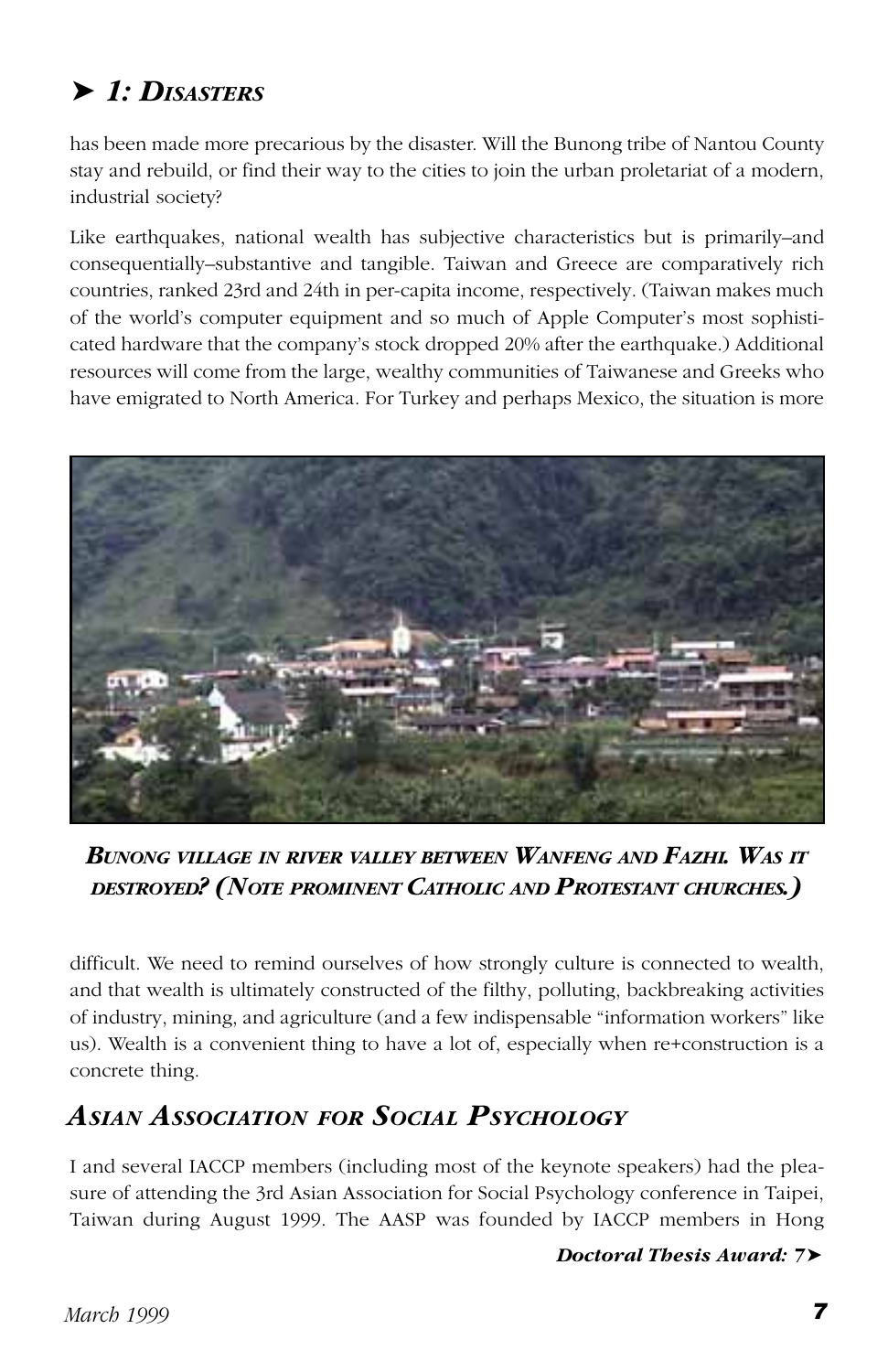### *COMMENTARY ON*

### <span id="page-7-0"></span>*"WHATEVER HAPPENED TO MODERNIZATION?"*

I would like to clarify something about my measure of Individualism/Collectivism to which Çigdem Kagitçibasi referred in her *Bulletin* article "Whatever happened to modernization?" (December, 1998):

Hofstede (1980), using 1970s statistics, showed a correlation of .82 between individualism and economic affluence. Even though correlation does not indicate causation, the common tendency is to attribute a causal significance to individualism, reminiscent of the earlier psychological reductionistic reasoning of the modernization paradigm (Kagitçibasi, 1998, p. 10).

I always emphatically took distance from the idea that causality flows from individualism to economic affluence. In *Culture's Consequences* (1980) I classified economic development as a prime origin, not a consequence of individualism (Table "Origins of National Individualism Index Differences"). In *Cultures and Organizations: Software of the Mind* (1991, p. 74-77) I wrote extensively about the causality issue. I quote myself:

When a country's wealth increases, its citizens have access to resources which allow them to 'do their own thing'. The storyteller in the village market is replaced by TV sets, first one per village, but soon more. ... The caravan through the desert is replaced by a number of buses, and these by a larger number of motor cars, until each adult family member drives a different car. The village hut in which the entire family lives and sleeps together is replaced by a house with a number of private rooms. Collective life is replaced by individual life.

I also showed with diachronic figures that individualism follows wealth and not vice versa. Fortunately, the tendency to attribute causal significance from individualism to economic affluence is not as common as you assumed. It is close to the heart of conservative U.S. politicians; but among people who really studied the development of societies it is considered naive.

Schwartz' measure of autonomy/conservatism is quite different from my measure of individualism/collectivism. The difference in correlations with GNP/capita to which you referred (.50 for Schwartz, .82 for me) is because of the difference in measures, not because my data were from 1970 and Schwartz' data from 1990. Across 52 countries for which I now have Individualism Index scores around 1970, these scores correlate .85 with 1970 GNP/capita but the same 1970 Individualism Index scores still correlate .80 with 1980 GNP/capita and .77 with 1990 GNP/capita across the same 52 countries.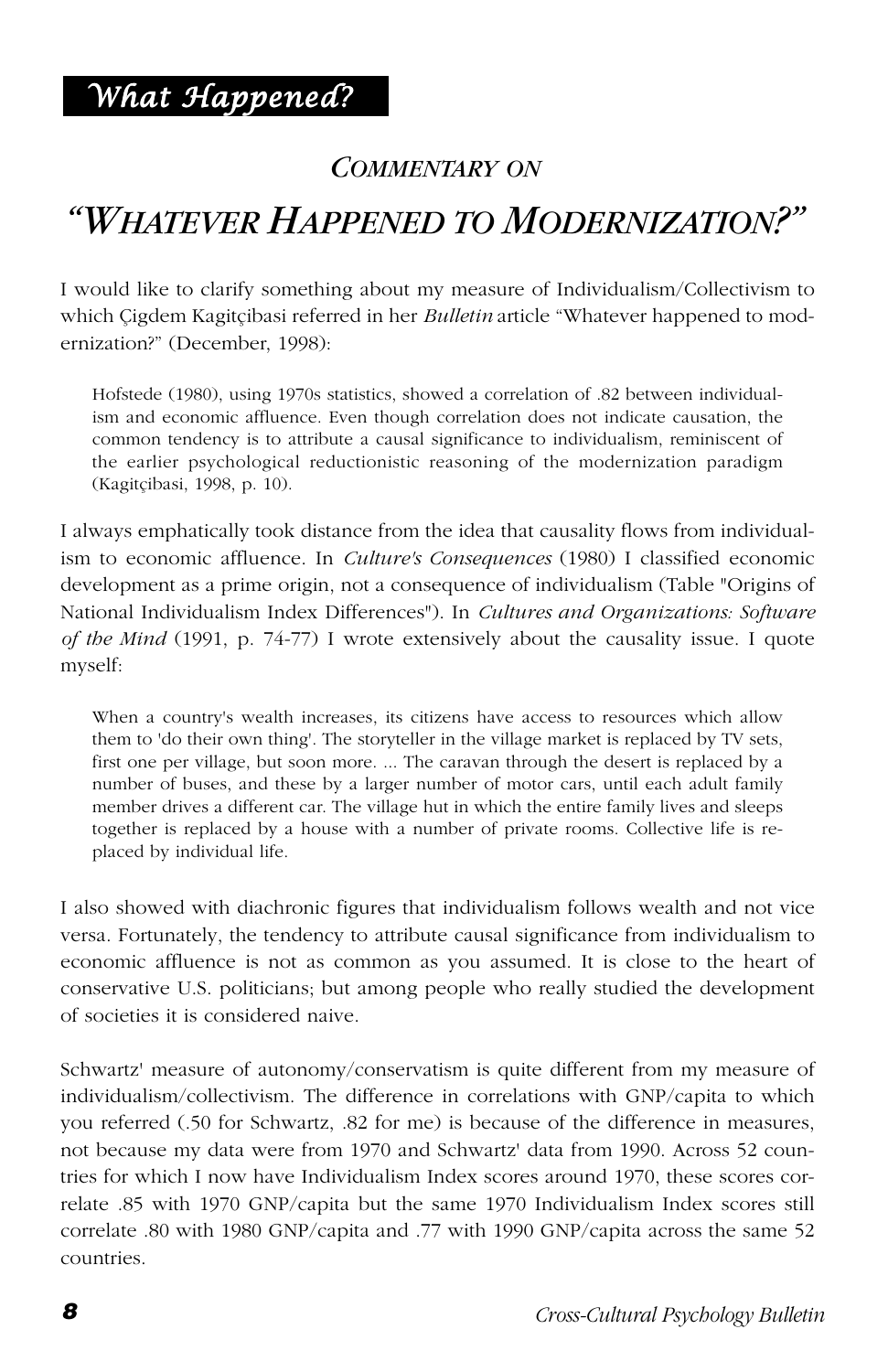So, Individualism is a consequence of affluence; in my books I even showed that increasing individualism reduces economic growth!

### *GEERT HOFSTEDE, AUGUST 21, 1999*

### *ÇIGDEM KAGITÇIBASI RESPONDS:*

In my article, "Whatever happened to modernization", I did not mean to attribute to Hofstede the naive causation from individualism to economic development. But others rather readily make this interpretation (and I am afraid it is not just the conservative American politicians; see review by D. Sinha, 1988, in my book). It is this point that I wanted to make. The tendency to attribute a causal importance to Individualism/ collectivism is parallel to the earlier attribution of causal priority to individual modernity. In both cases, there is psychological reductionism (or psychologism) in explaining societal phenomena in terms of psychological level factors.

Sinha, D. (1988). The family scenario in a developing country and its implications for mental health: The case of India. In P. R. Dasen, J. W. Berry & N. Sartorious (Eds.) *Health and crosscultural psychology:Toward applications* (pp. 48-70). Newbury Park, CA: Sage.

### ➤ *5: DOCTORAL THESIS AWARD*

Kong, Japan, Korea and Australia and its *Asian Journal of Social Psychology* (published by Blackwell in conjunction with the Japanese Group Dynamics Association (http://www.nacos.com/JGDA/). is for the most part edited by former JCCP Associate Editors and IACCP officers. I suspect that if IACCP had not actively discouraged the development of formal divisions over the years, AASP would have emerged within IACCP as an Asian or East Asian interest section or division. A full report on the conference, written by James Liu (New Zealand), will be published in the next *Bulletin*. The AJSP is a diverse journal, published in English, that should be considered as an outlet for articles concerning Asian topics. Single-country studies, qualitative research, and theoretical articles are acceptable in addition to comparative and quantitative studies.

### *DOCTORAL THESIS AWARD*

Time is running out for the first edition of the Harry and Pola Triandis Doctoral Thesis Award. If you have students who completed dissertations between January 1, 1998 and December 31, 1999, please urge them to compete for the prize.

### *HOW SLOW IS THE MAIL, REALLY?*

The article "How Slow is the Mail, *Really*?" (December 1998) got the attention of the company that handles our overseas mail. They have agreed to mail the next issue for free and claim that the slow European mailing times have been corrected.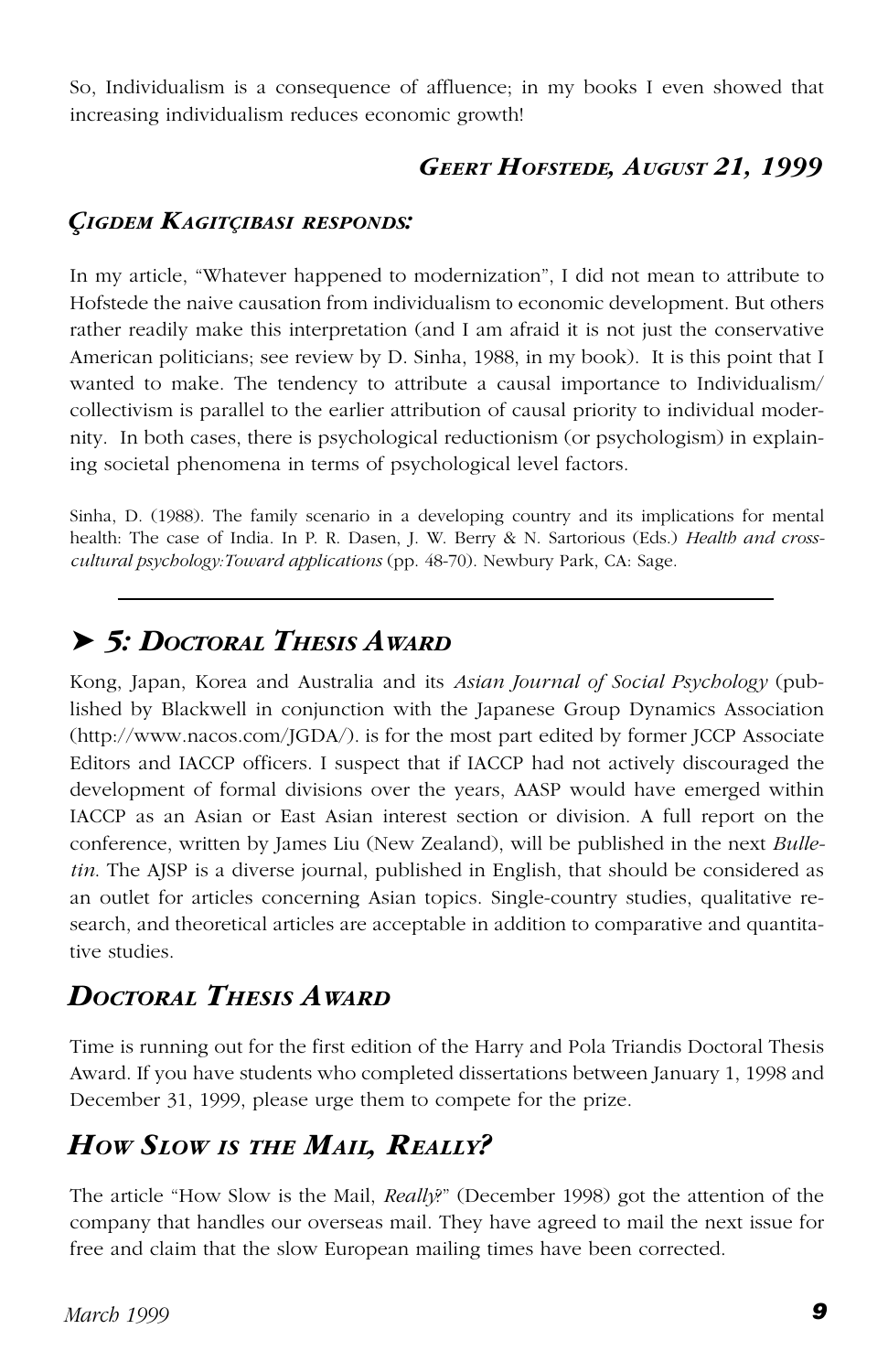### <span id="page-9-0"></span>*Regional Report*

*PSYCHOLOGY IN THE SOUTH AFRICAN CONTEXT*



*DEBO AKANDE VANDERBIJLPARK, SOUTH AFRICA*

**The discipline of psychology and the practice of it within the South African context cannot be understood without some grasp of history. In fact, in his**practice of it within the South African context cannot be understood tory there is no precedent for successful negotiations allowing a poor majority to take over from or even to share power with a rich minority; this had only happened through revolution or postcolonial replacement. However, as Sommer (1996) put it, "there is a general consensus in the literature that South Africa has managed to a 'negotiated transition', 'a negotiated revolution', or 'a transition through a transition' in which a total state collapse was avoided" (p. 53).

A growing body of studies conducted by researchers (Akande, 1998; Durojaiye, 1993; Gergen, Gulerce, Lock & Misra, 1996; Gopal, 1995; Kagitçibasi, 1996; Lunt & Poortinga,

*PSYCHOLOGY IN SOUTH AFRICA PROJECTS, INSTITUTIONALISES <sup>A</sup> WESTERN MIDDLE CLASS MODE OF THINKING.*

1996; McAndrew & Akande, 1995; Nsamenang & Dawes, 1998; Sinha, 1994; Watkins & Akande, 1994) has recognized that the growth of psychology in any country (including South Africa) have been a function of the prevailing political, intellectual, historical and social practices. Psychology in South Africa projects, fabricates and institutionalises a Western middle class mode of thinking and outcome based on a relation of dominance and submission on the one hand and a clash of cultures on the other. There is an evident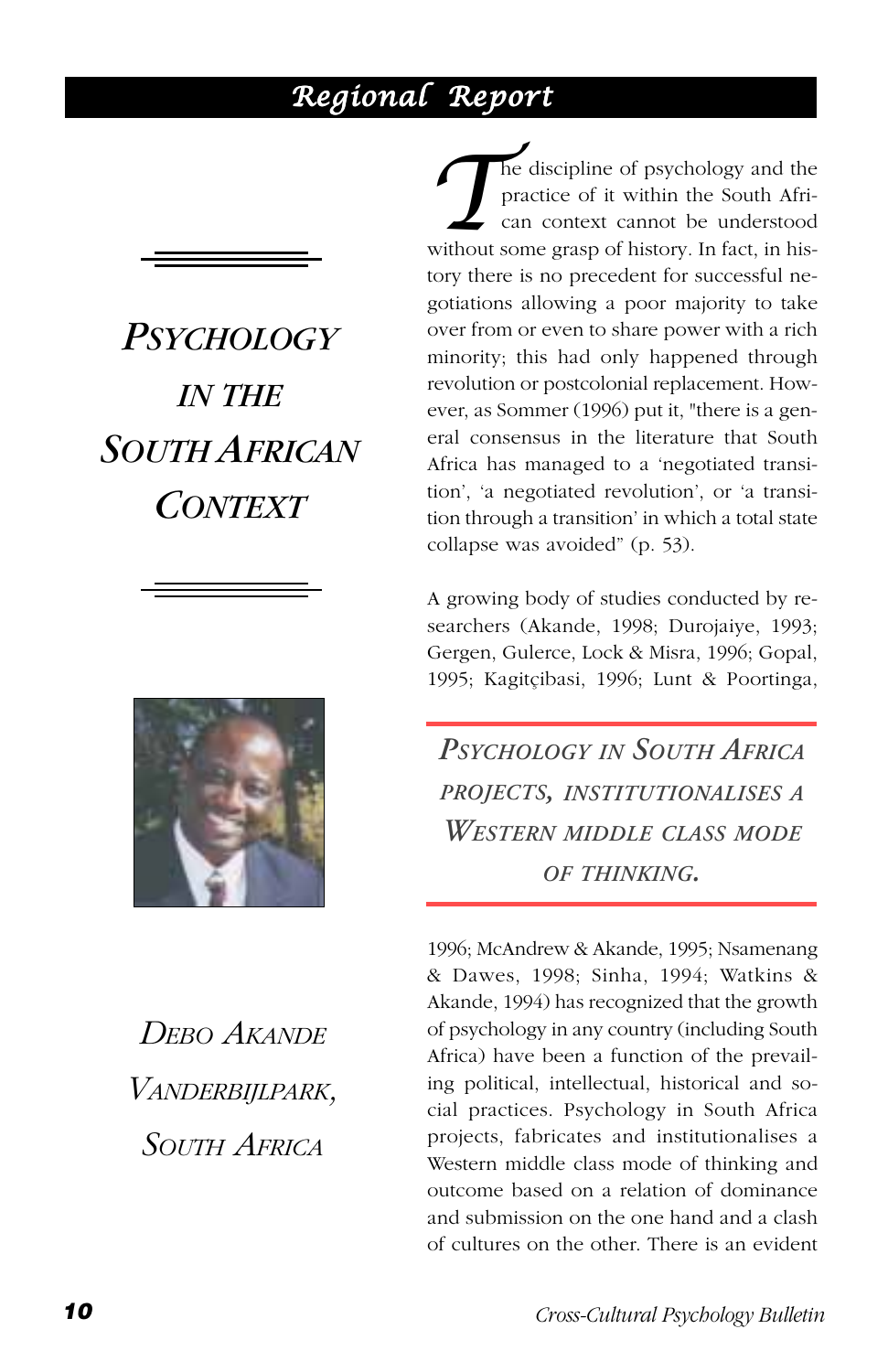clash of values, of logics, personhood and of conceived worlds.

### *SOUTH AFRICAN ACADEMIA*

Let's take a pause and look at higher education in the SA context. The bachelor's degree in psychology is a three-year program of study. It is a general degree that does not prepare students for specialization. This is followed by a "Honors degree" which is a one calendar year program that prepares students for higher or postgraduate education in psychology, or if possible for registration as a psychometrician. After the honors degrees comes a Master's degree program which could take two to three years.

The MA or Msc or Mpsych is the certificate for registration as a fullfledged professional psychologist in SA. It also enhances an individual's appointment as a faculty at any university in SA.

*THE CULTURE OF "PUBLISH OR PERISH" DOES NOT EXIST IN SOUTH AFRICAN UNIVERSITIES.*

The teaching load for academics can be heavy, ranging from eight to sixteen hours per week in some universities. The academic year runs from mid-January through November, ending with a semester break of about two weeks around July.

The culture of "publish or perish" does not exist in SA universities, as most universities could be regarded as teaching institutions. In some universities it is perceived that a faculty who could combine teaching with research publishing effectively must be ne-

*HISTORICALLY WHITE UNIVERSITIES IN SA ARE WELL EQUIPPED AND OCCUPY POSITIONS OF PRIVILEGE IN TERMS OF REPUTATIONS AND PARLIAMENTARY FUNDING.*

glecting teaching (his or her primary task). However, in other universities pressure and resources for scholarship and publications appear to be on the increase, although the expectations are often not acted on. Academics often build their reputation on the quality of their teaching and feedback from students. Sometimes, career mobility or advancement is based on patronage, political/ethnic connections and informal networking. For example, being a department head or chair carries tremendously greater prestige, power and pride than in Britain, Canada or the U.S. Obtaining such a position is often based not on academic output but how "popular or influential" a candidate is.

Due to SA's great geographical and political isolation there is an eagerness to visit or attend international conferences and attraction of international visitors is on the upswing. There is also eagerness to catch up technologically, and most universities now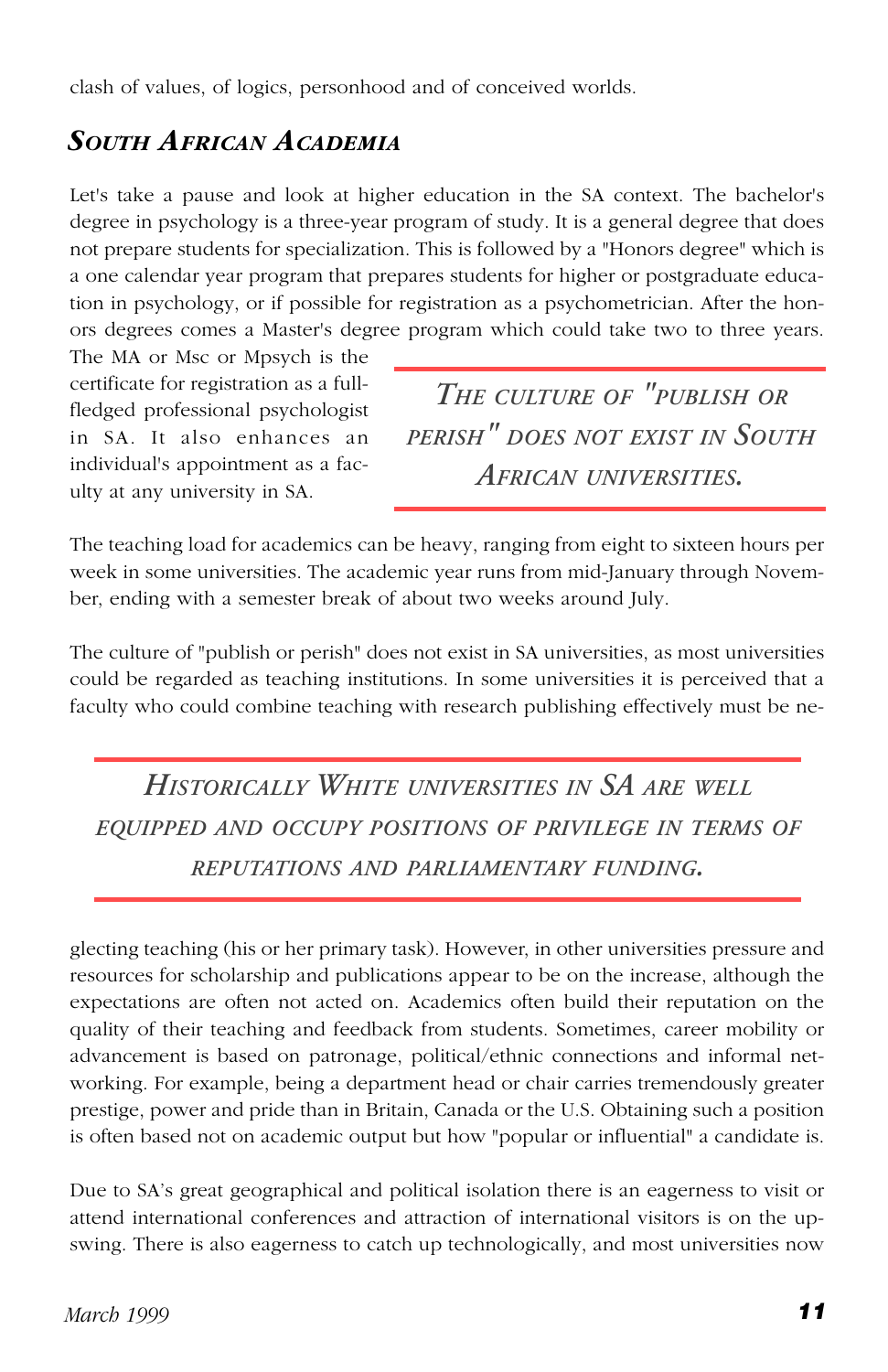have electronic mail and internet facilities.

Recruitment customs in psychology departments in SA can usually be characterized as a "change of baton" from studentship to becoming faculty. This practice could be viewed as a sort of "inbreeding", but some institutions have been working against this in recent times. During the past, there was overt or covert hostility to degrees from other universities and employability was based on ethnic lines and people staying within their own groups. Paradoxically, 90 percent of the senior faculty in historically Black (disadvantaged) institutions are White. Historically White universities in SA are well equipped and occupy positions of privilege in terms of reputations and parliamentary funding. Hence, most of the research in psychology come from them. The distinctions among historically White institutions is also based on whether the medium of instruction is Afrikaans or English. Those universities that can be categorized as "Ivy League" are universities such Potchefstroom University (PUCHE), Cape Town, Stellenbosch, Witwatersrand, Pretoria (elite SA institutions).

*PSYCHOLOGISTS IN SA SELDOM CONDUCT EXPERIMENTAL RESEARCH AND QUALITATIVE RESEARCH APPEARS TO BE ON TOP OF THE RESEARCH AGENDA.*

Not surprisingly, historically Black (disadvantaged) universities that suffered from poorer government support in the past have disadvantaged students, ill-equipped facilities and low prestige and status. Examples of HBUs are the University of Fort Hare, the University of the North, Zululand and Northwest. However, in the last few years, some historically Black universities are drawing level with some historically White institutions.

Since the birth of democracy in 1994, a silent transformation has been taking place in SA universities. This change has not been in the development of a culturally sensitive curriculum but through a major influx of Black students at the White institutions. However, the White students are still very few in historically Black institutions.

### *SOUTH AFRICAN PSYCHOLOGY OR GENERAL SOCIAL SCIENCE?*

Psychology in SA, as McAndrew observed (1997), is "overly applied" toward finding solution to immediate real world problems. It is based on U.S. or Euro-American psychology with very little emphasis on basic research. There is barely any interest in laboratory-based research. This might be as a result of the practical demands of the transformations that are taking place. Issues of importance to researchers include family violence (child abuse, spouse abuse) race relations, empowerment of underserved communities, abortion, and gang and political violence.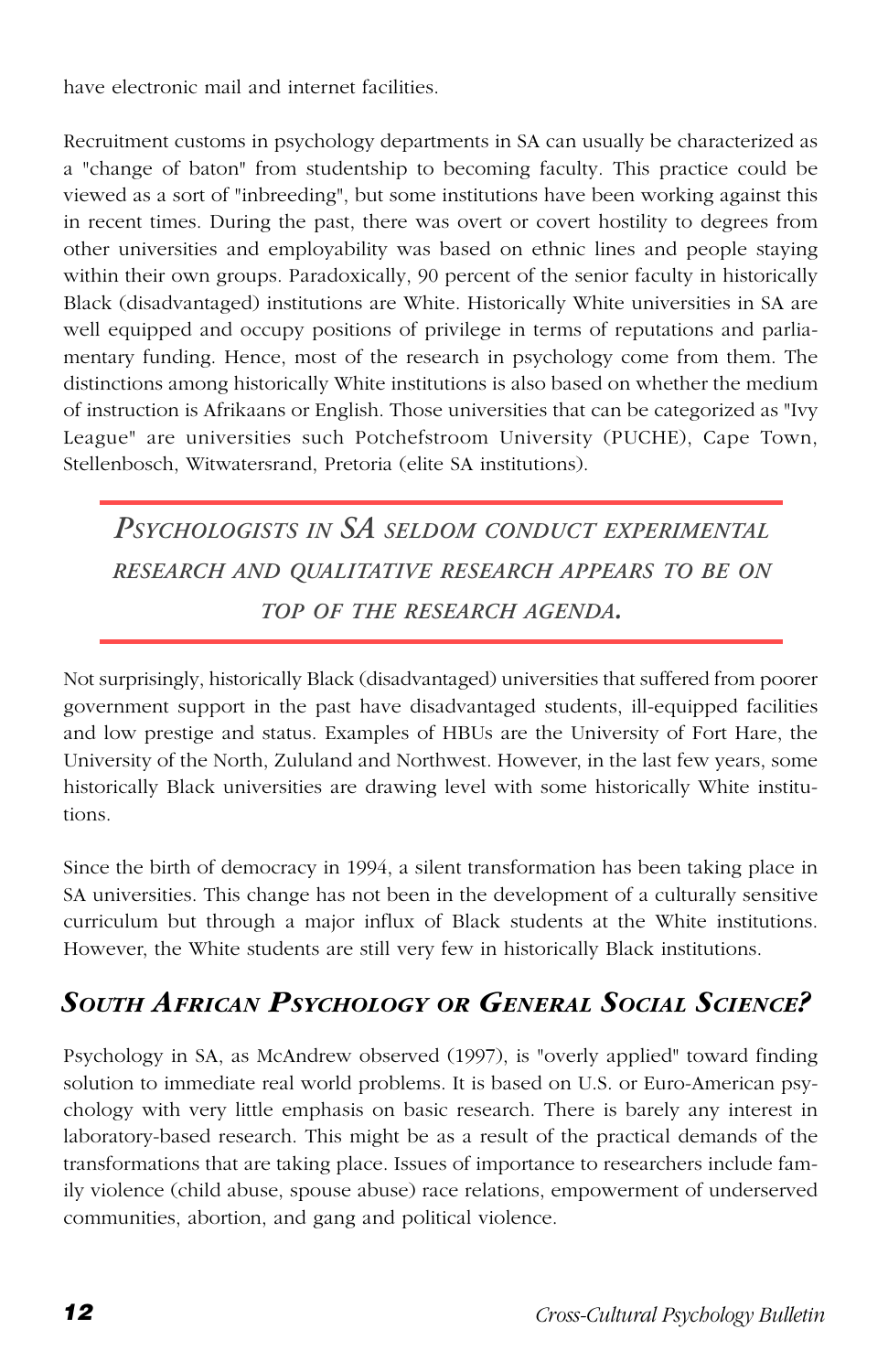Psychology in SA tends toward an interdisciplinary focus. It appears as if it is general social science, as the bulk of the studies and interventions conducted by psychologists are not dissimilar from what anthropologists, sociologists and even social work educators do. Psychologists in SA seldom conduct experimental research and qualitative research appears to be on top of the research agenda. This may be because of the

applied nature of psychology in SA and the strong contact which social scientists (including psychologists) have as advisers to government, business, and clinical/community intervention (Akande, 1994).

*THERE IS GREAT INTEREST IN TRADI-TIONAL FREUDIAN PSYCHOANALYSIS, HYPNOSIS, AND COGNITIVE-SYSTEMS.*

There is great interest in traditional Freudian psychoanalysis, hypnosis, and cognitivesystems, both in therapy and teaching. Clinical psychology is by far the most popular field within psychology in SA. Some clinical psychologists who utilize psychodynamic therapy appear not be interested in the implications of this approach for understanding how mind and body are interrelated. Such therapists are accustomed to using selfreferential and tautological terms which make their intervention a typical psychodynamic session. However, there is fear that in a diverse society like SA their psychoana-

### *ABOUT THE AUTHOR*

Adebowale (Debo) Akande is Foundation Professor and Senior Investigator in Behavioral Sciences Research at the Potchefstroom University (PUCHE) in Vanderbijl Park, South Africa. He holds a B.A. (Hons), MSC, MILR/MBA, Mphil, Ph.D and Postdoctoral certificates from Ibadan University, SUNY, and the University of Michigan. Akande was a Commonwealth Research Fellow, and he received an Early Research Career Development Award from Blue Gold International. He was recipient of the Frank Andrews Award from University of Michigan and the Sesquicentennial Prize from St Xavier University in Chicago. Akande has held faculty positions at University of Ife, University of Zimbabwe, and Western Cape University as well as a visiting scholar at the University of Texas at Houston, University of Mississippi, Virginia Tech and University, Knox College, Swinburne University of Technology, and Curtin University of Technology in Australia.

He has contributed scientific papers in the areas of cross-cultural psychology, counselling, multicultural education, HRM, and learning and study habits. He is former Editor of *Empowering Black Managers International*. He sits on the editorial boards of several journals, is a member of scholarly societies in a variety of disciplines.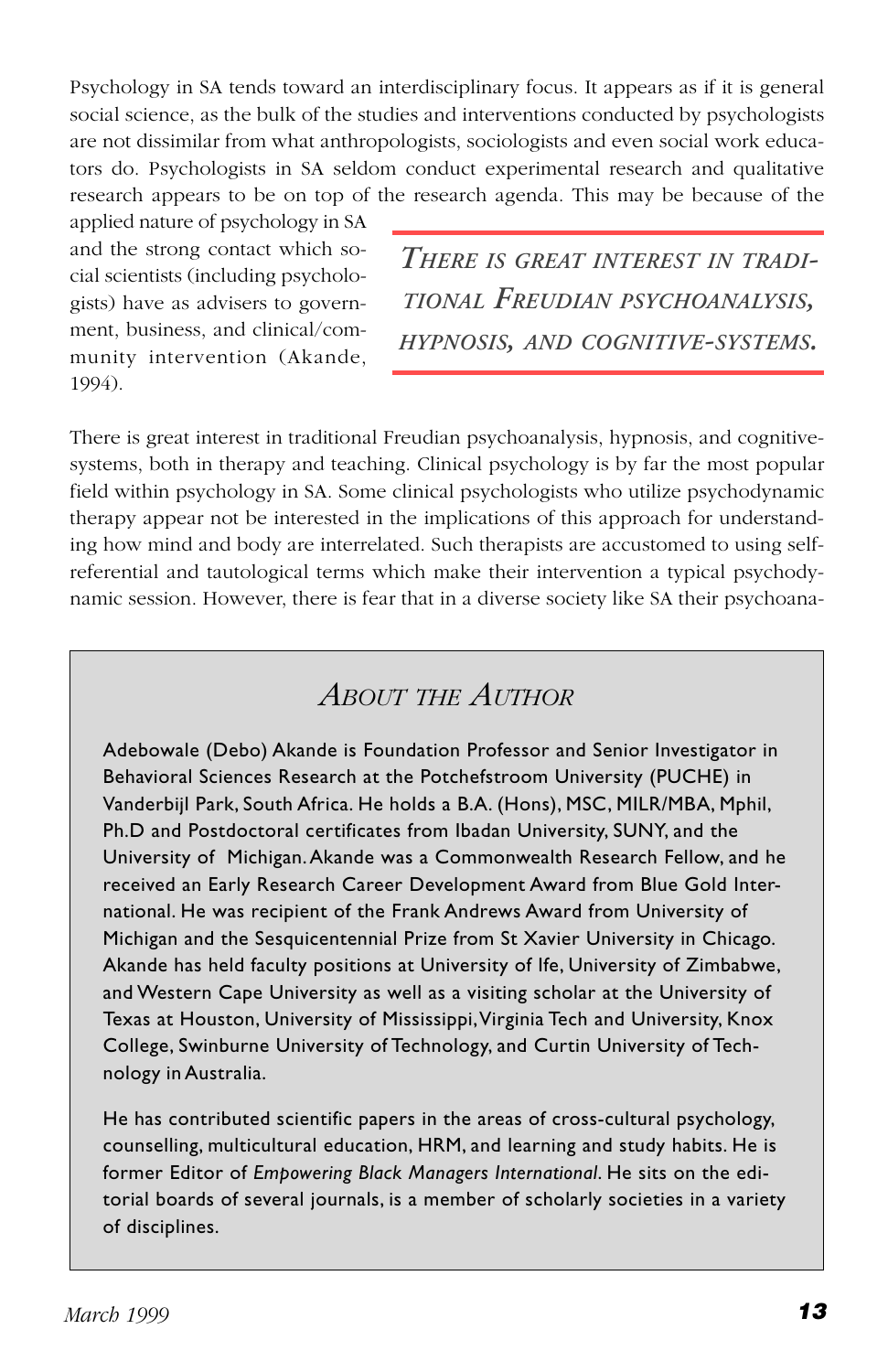lytic techniques may be antithetical to and irrelevant for any other than highly verbal middle class clients/patients. These psychoanalytic therapists appear not to have come to terms with the family and multicultural challenge in SA.

There also appears to be less emphasis on topics from a multicultural perspective and less regard for research on cultural influences within SA psychology. This inhibits the development of a clear understanding of intergroup behavior and our ability to grapple effectively with issues raised by day-to-day contact between different cultures in SA. The cross-cultural collaborative work of Debo Akande of Potchefstroom University and Andrew Gilbert of Rhodes University are the major exceptions.

The umbrella union of psychologists in SA is "Psychological Society of South Africa" (PsySSA), of which Dr. Sath Cooper is currently president. PsySSA has been trying to make psychology relevant in the new SA. PsySSA has been solving problems such as those listed above through joint efforts, cooperation, bidirectionality (vs. unidirection-

*LEST I AM MISUNDERSTOOD, LET ME STATE CATEGORI-CALLY THAT I AM NOT PROPOSING AN ETHNOCENTRIC PSYCHOLOGY BUT <sup>A</sup> CROSS-CULTURAL INTEGRATED PSYCHOLOGY FOR THE NEW MILLENNIUM.*

ality) of knowledge, and genuine and empathic communication. However, there is still need to rewrite SA psychology curricula or syllabi taking cultural appropriateness and meaningfulness and the majority of South African in mind rather than a program that is oriented toward the experimental world of the "ivory tower" professor and student.

Such a turnaround is likely to enhance a higher level value of conducting culturally sensitive research and teaching relevant topics with a strong universalistic stance in the curricula. Ideas from South Africa and other countries should have an impact on the U.S. psychology that we presently teach in SA. We need to teach our students psychology of the developing world or "majority world" (Kagitcibasi, 1996); psychology of African Renaissance (Mbeki, 1997); lives across cultures; the practice of clitoridectomy as a fact of life for some African young women; of malaria transmission; of AIDS/HIV infection in Africa; of wars in Rwanda, Angola, Kosovo, the Gulf; of marriage and bereavement in Africa; of economic development in Botswana; of shooting at schools in Littleton, Colorado; of soccer/sports in Nigeria, Brazil, and France; of truth and reconciliation in South Africa etc.

Lest I am misunderstood, let me state categorically that I am not proposing an ethnocentric psychology but a cross-cultural integrated psychology for the new millennium.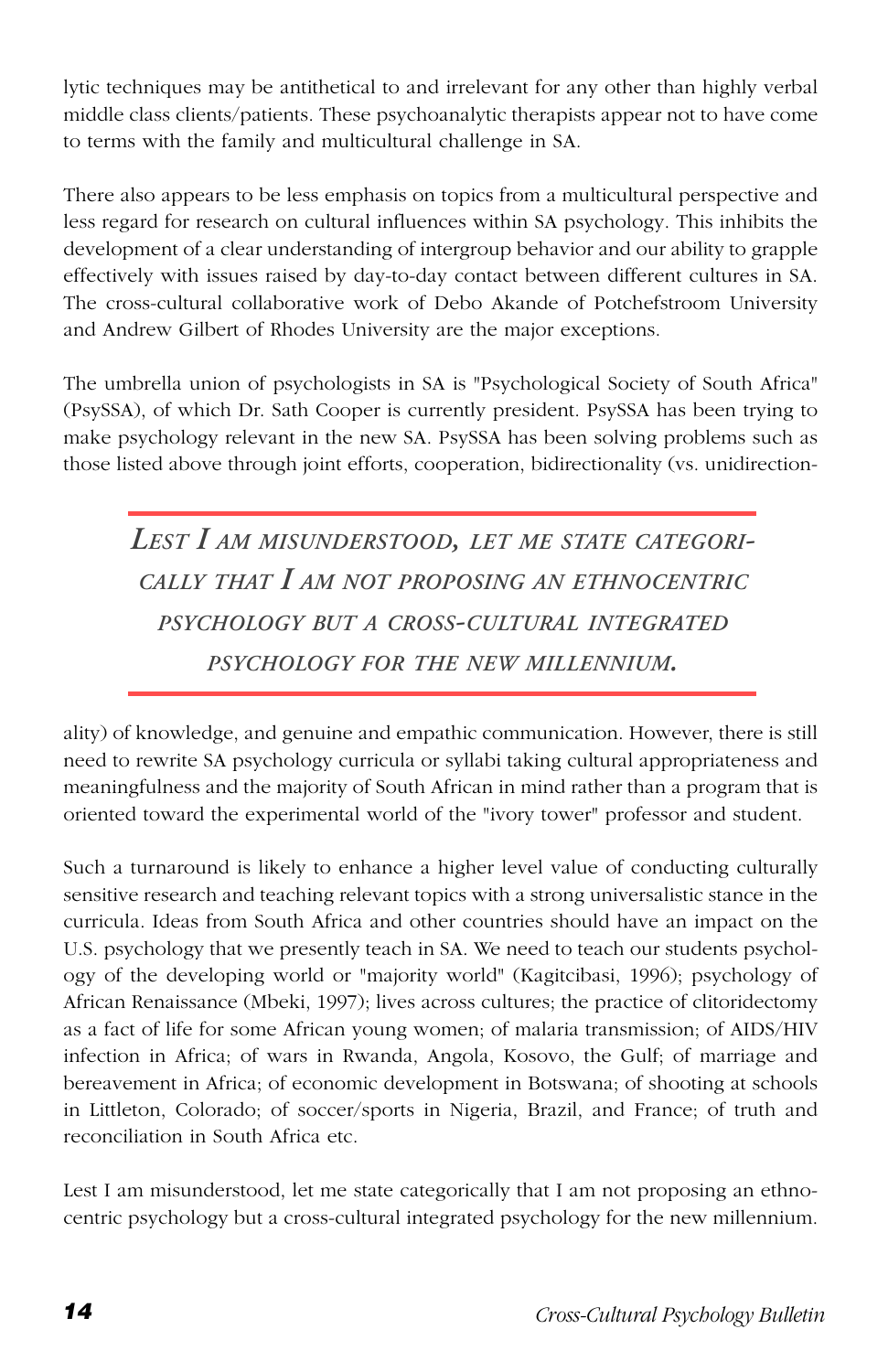<span id="page-14-0"></span>For psychology in SA to be appropriate and succeed more in the next century: It must promote and place culture at the forefront of its concerns, pay attention to holism, spiritualism and the interrelatedness of all things. There must be more effective attention to the role of women, children, peaceful coexistence and religion in a new proactive democratic society. This provides a better professional trust and opportunity for genuine intercultural exchange and collaboration within academic and professional psychology in SA. This framework, I believe we get all of us to speak together.

#### *REFERENCES*

Akande, A. (1998) Caregivers in South Africa: the challenge. *Early Child Development and Care, 131*, 107-171.

Akande, A. (1994). Review of J. Kareem and R. Littlewood's (Ed.), Intercultural therapy: themes, interpretation and practice, *Psychological Medicine, 24*, 247-257.

Durojaiye, M.O.A. (1993). Indigenous psychology in Africa. In J.W. Berry & U. Kim (Eds.), *Indigenous psychologies: Research and experience in cultural context. Cross cultural research and methodology series*, No 17, London: Sage.

Gergen, K.J., Gulerce, A., Lock, A., & Misra, G. (1996). Psychological Science in cultural context. *American Psychologist, 51*, 496-503.

Gopal, M. (1995). Teaching psychology in a third world setting. *Psychology and Developing Societies, 7*, 22-40.

Kagitcibasi, C. (1996). *Family and human development across cultures: a view from the other side.* Mahwah, NJ: Lawrence Erlbaum Publishers.

Lunt, I., & Poortinga, Y.H. (1996). Internalizing Psychology. *American Psychologist, 51,* 504-508.

McAndrew, F. T. (1997). *Teaching Psychology in the "New" South Africa*. Unpublished paper, Knox College.

McAndrew, F. T, & Akande, A. (1995). African stereotypes of Americans of African and European descent. *The Journal of Social Psychology, 135,* 649-655.

Mbeki, T. (1997). *African Renaissance.* Unpublished paper, Pretoria, South Africa.

Nsamenang, A. B. & Dawes, A. (1998). Developmental psychology as political psychology in Sub-Saharan Africa: the challenge of Africanisation. *Applied Psychology: An International Review, 47,* 75-87.

Sinhai, J.B.P. (1994). *Factors facilitating and impeding growth of psychology in India.* Paper presented at IACCP Congress, Madrid, Spain, July 17-23.

Sommer, H. (1996). From apartheid to democracy: problems of violent and nonviolent direct action in SA, *Africa Today, 44*, 53-76.

Watkins, D. & Akande, A. (1994). Approaches to learning of secondary school children: emic and etic perspectives. *International Journal of Psychology, 29,* 165-182.

## *INFORUM*

### *BERNARDO FERDMAN*

Bernardo Ferdman was installed as President Elect of the Interamerican Society of Psychology/Sociedad Interamericana de Psicología (SIP) at the organization's biennial conference in Caracas, Venezuela. Bernardo is an associate professor of organizational psychology at the California School of Professional Psychology in San Diego. He specializes in diversity and multiculturalism in organizations, ethnic and cultural identity, and organizational development.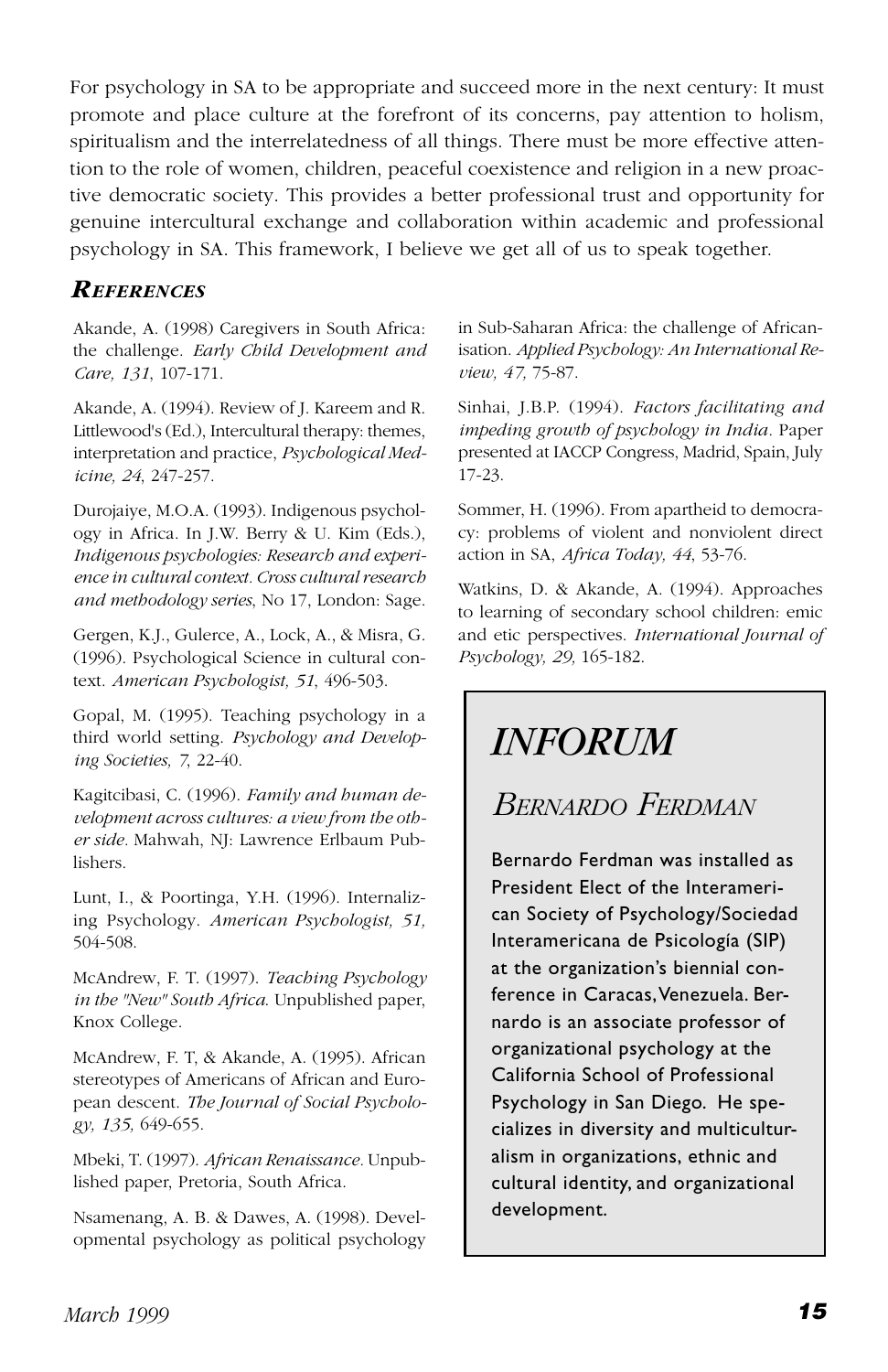### *I/O Psychology*

<span id="page-15-0"></span>*EVALUATION FOR CROSS-CULTURAL WORK: ASSESSMENT CENTER METHODS IN FINLAND*



*PETTERI NIITAMO HELSINKI, FINLAND*

**Researchers attempting to identify**<br>
personal factors that contribute to<br>
cultural work settings have looked for a genpersonal factors that contribute to effectiveness in overseas and crosseral pattern (the "overseas personality"), broad individual traits (e.g., ego-strength), or a host of particular characteristics (Gardner, 1962; Byrnes, 1966 Mischel, 1965; Dicken, 1969; Brein & David, 1971; Adler, 1977; Church, 1982; Mendenhall & Oddou, 1985; Kealey, 1996). Inconsistent and nonreplicable results of methodologically and theoretically problematic studies led, by the early 1970s, to ebbing enthusiasm for finding strong personal predictors of success (Byrnes, 1966; David, 1973). Those who still favor personal factors have objected particularly to the narrow methodology in the studies, such as their reliance on self-report measures and use of a single methodology (Church, 1982; Kealey, 1996). After a period at low tide, interest in personal factors began to increase in the 1980s (e.g., Tung, 1981; Kealey & Ruben, 1983; Mendenhall & Oddou, 1985; Kealey, 1996). Several reviews have found sets of personal factors that appear beneficial to overseas/ cross-cultural effectiveness.

#### *PERSONAL FACTORS: THE TRINITIES*

Hammer and colleagues (1978) used factor analysis to identify three main "personal ability" dimensions: ability to deal with psychological stress, ability to communicate, and ability to establish interpersonal relationships. Gudykunst and Hammer (1984) presented a very similar tripartite division. Mendenhall and Oddou (1985) reviewed criteria predictive of acculturation and performance and also summarized the criteria for acculturation along three dimensions: self-, relationship-, and per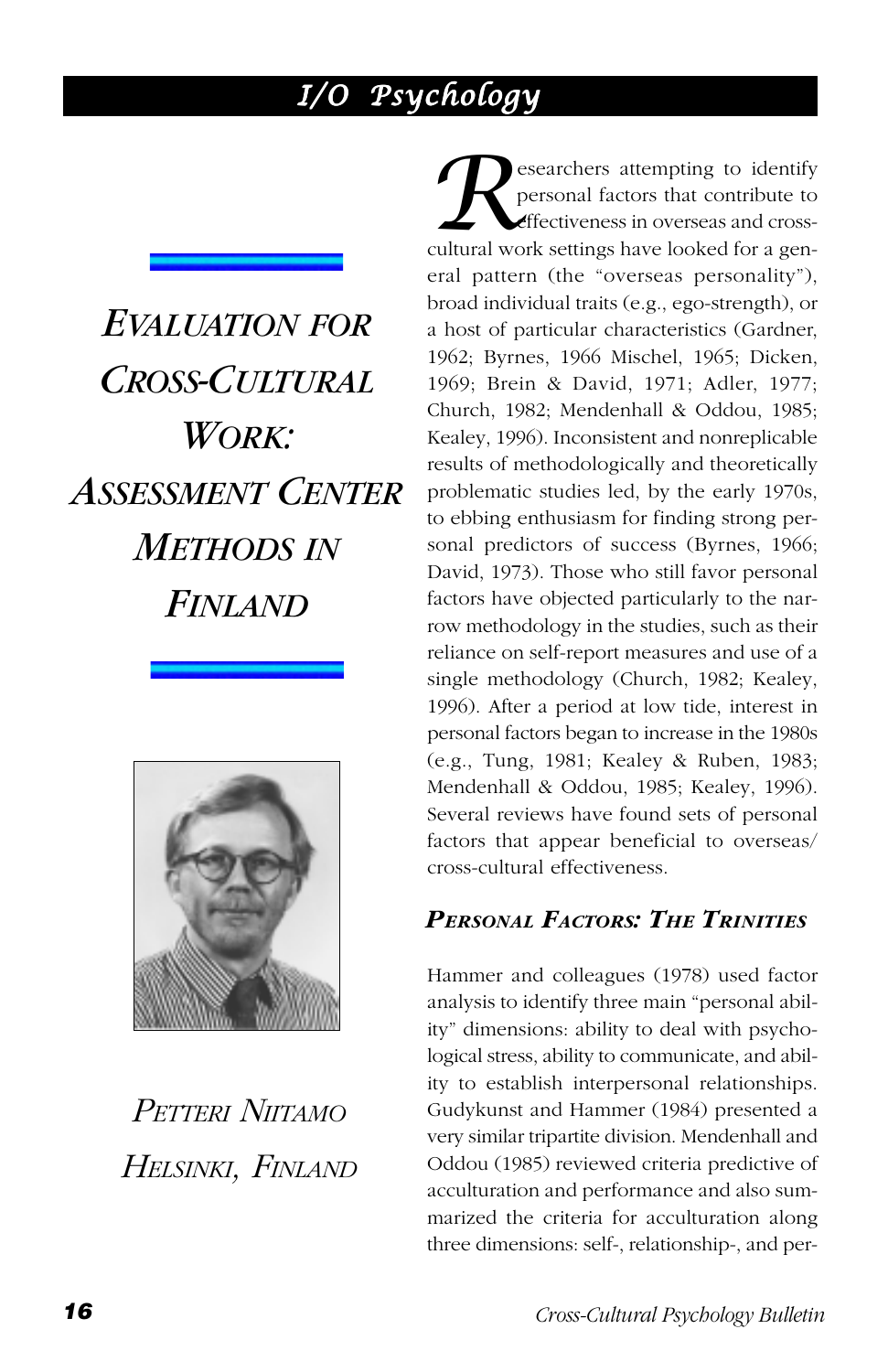ceptual orientations, each of which included subdimensions. Cui & van den Berg (1991) suggested that intercultural effectiveness is a second-order factor comprised of three dimensions: communication competence, cultural empathy, and communication behavior. Arthur & Bennett's (1995) interesting survey used participants moving from and to a diverse range of countries, assigned to a variety of jobs. Their list of important personal factors included: job knowledge and motivation, family situation, flexibility/adaptability, relational skills, and extra-cultural openness. And in a recent review, Daniel Kealey (1996) presents motivation, communication, flexibility, empathy, respect, tolerance for ambiguity and self-confidence as consistently confirmed personal resources for cross-cultural success.

*RESEARCHERS AGREE THAT THERE ARE THREE TO FIVE PERSONAL FACTORS IMPORTANT FOR CROSS-CULTURAL EFFECTIVENESS.*

Researchers agree that there are three to five personal factors important for cross-cultural effectiveness. Competence in social relations and communication behavior appear in almost all of the formulations found in the field. Varying sets of cognitive factors also often appear in the lists or classifications. Motivation is held important by many reviewers, at least in the sojourner context. Terminological usage varies with the researchers' backgrounds and viewpoints. The proliferation of terms and classificatory systems may represent as much a reinvention of the wheel as it does cumulative science.

The remainder of this article describes my own work and that of my colleagues on a highly psychological, person-based approach to cross-cultural work competence using assessment centers. The assessment center (AC) approach is a newcomer to the

#### *CATEGORY WIDTH/ COGNITIVE DIFFERENTIATION*

*Gottschaldt Hidden Figures Test* (Crutchfield et al., 1958)., a nonverbal personality test measuring general perceptual differentiation and reorganization capacity.

*Washington University Sentence Completion Test* (WUSCT) is a projective personality test indicating general differentiation or maturity of personality (Loevinger & Wessler, 1970; Le & Loevinger, 1996).

*"Press Release"*- a videotaped oral presentation developed at FIOH to simulate press release/hearing situations on complex or conflictual societal and cultural issues. Ezekiel's (1968) study showed that those Peace Corps volunteers who wrote cognitively differentiated, complex future autobiographies, performed better as indexed in peer nominations and field performance ratings.

*"Main points"* - an oral reporting exercise developed at FIOH, in which a quickly spoken text is played from an audiotape. Ratings are made of the individual's skill at grasping the inherent meaning and organization that is blurred in the running text.

*"Replies"* - a role-play exercise developed at FIOH to be used in assessment, study and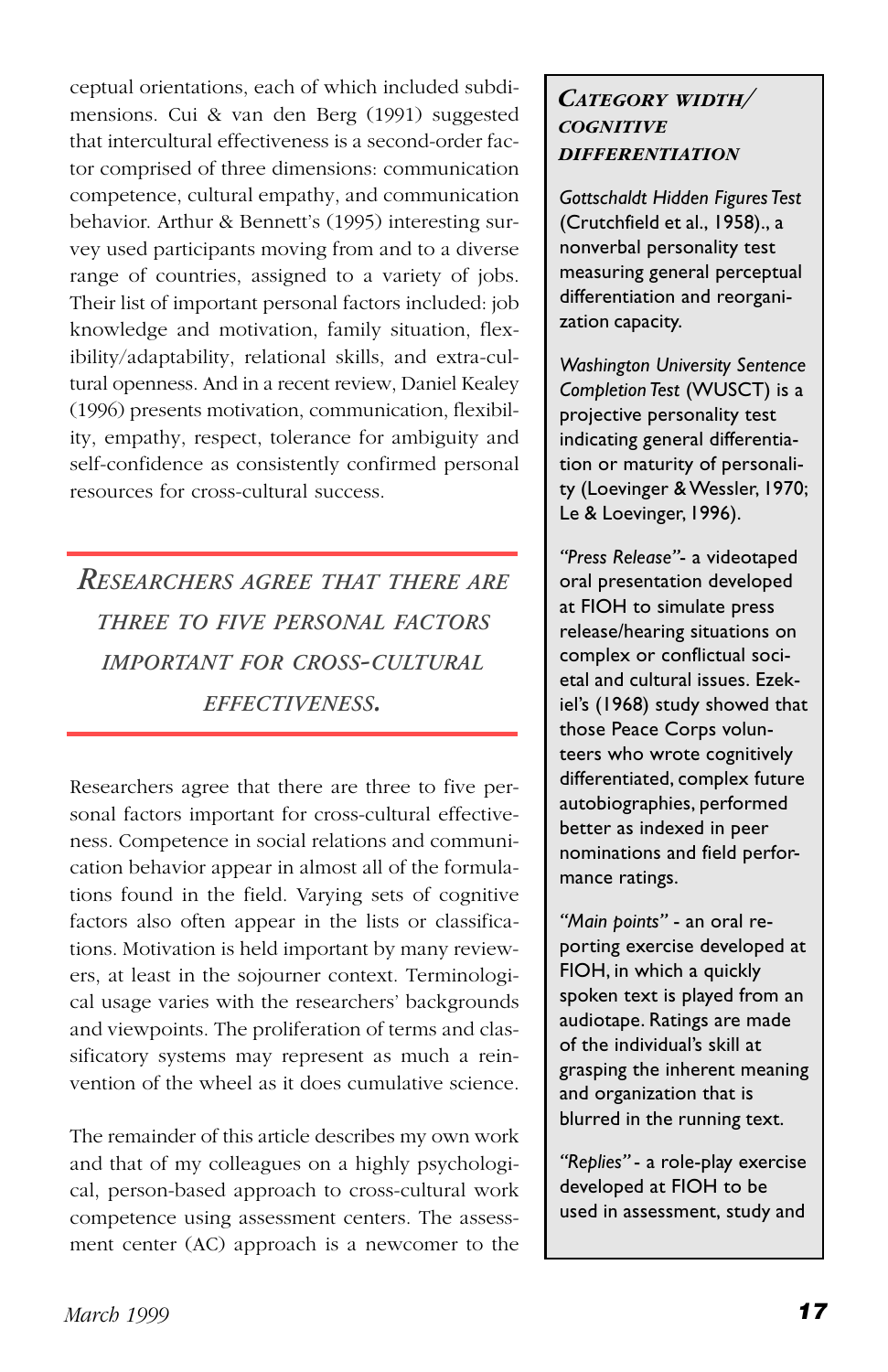cross-cultural scene in that its origins are firmly rooted in I/O Psychology, in the assessment and testing tradition, and not in cross-cultural psychology. I will discuss the assessment center tradition and the Finnish framework for overseas assignments, including details of our procedures.

### *THE ASSESSMENT CENTER TRADITION*

Curiously, the beginnings of the assessment center tradition relate to cross-cultural overseas assessments. Before the Second World War, the German and British military offices founded psychological assessment centers to identify officer potential. As the

*BEFORE THE SECOND WORLD WAR, THE GERMAN AND BRITISH MILITARY OFFICES FOUNDED PSYCHOLOGICAL ASSESSMENT CENTERS TO IDENTIFY OFFICER POTENTIAL.*

first well-documented effort, the U.S. Office of Strategic Services set out a wartime program to assess and select intelligence agents to operate in occupied Europe and other parts of the world (OSS, 1948). Later, assessment centers have spread throughout the world to evaluate applicants to all kinds of occupations (e.g., Thornton &

Byham, 1982). Today the research base on the assessment center technique has grown very large and meta-analyses have confirmed the technique's basic job-predictive capability (Gaugler et al., 1987). ACs are also used increasingly for training and development purposes (Boehm, 1985; Iles, 1992).

The AC technique stresses job-mimicking behavioral exercises or simulations, in contrast to traditional ways of measuring intelligence or aptitude. ACs involve 1-3 day sessions in which multiple methods are used to assess several domains of behavior. In addition to simulation exercises and interviews, personality and ability tests may be utilized to arrive at the final appraisal dimensions (Task Force, 1989).

### *THE FIOH ASSESSMENT MODEL AND PROCEDURES*

Psychological employment assessment and testing has a long tradition in Finland (Niitamo, 1996). The assessment program at the Finnish Institute of Occupational Health (FIOH) is probably unique in terms of the variety of overseas/cross-cultural occupations on which it focuses. The Institute's assessment center has been in operation since 1951. The arrival of the first "Development Corps" group at the center in 1968 inaugurated the application of AC techniques in assessments for overseas/cross-cultural work. Today regular assessments are performed on almost all the common categories of sojourner assignments: applicants to development-aid, diplomatic, business and research promotion, missionary, and finally to multicultural police work.

I will outline the program's core procedures in making assessments for several over-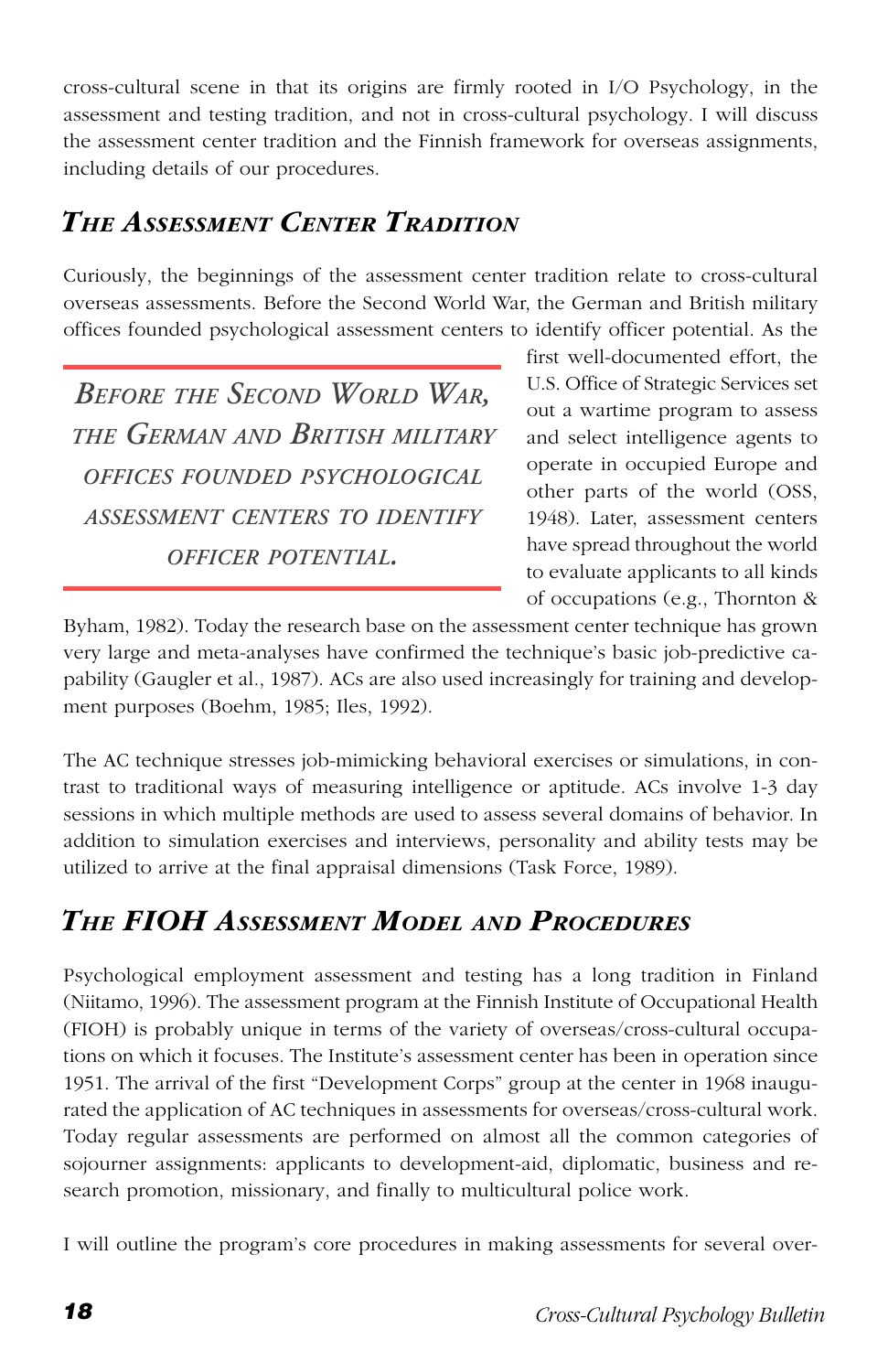seas occupations. The individual procedures include personality-attitudinal measures as well as behavioral/ simulation exercises in order to underscore the multilevel nature of many of the focal competencies. This allows us, for example, to view subjects' self-reports and behavioral manifestations adjacent to each other, yielding a broader picture of a particular competence. An example would be cooperativeness indicated in self-reports compared to manifestations of cooperative action in a group discussion exercise. With training in mind, this attitudebehavior view provides an exquisitely powerful tool.

I can only present an overview of our program in this space. The procedures described below are performed within one working day. The assessment program is staffed by at least two psychologists and often by one or two representatives of the client organization (e.g., senior foreign service officers). Interviews provide a central assessment that ties the whole program together. Final appraisals and individualized reports are arrived at via averaging or consensus-discussion strategies that include ratings of both interviews and simulation exercises.

The foci of the overseas/cross-cultural assessments are four competence clusters: cognitive, social-communication, motivation, and stress. The clustering draws upon the personal factors apparent in the literature, but structures the cluster-dimensions in a slightly different way.

### *COGNITIVE CLUSTER*

Sojourners and migrants must make sense of a seemingly ambiguous environment if they are to act appropriately. The FIOH cognitive cluster bears much resemblance to Mendenhall and colleagues' (1987) perception orientation factor, composed of the subdimensions: flexible attributions, broad category width, high tolerance of ambiguity, being non-judgmental, open-minded and field-independent. The FIOH cluster incorporates dimensions of category width/cognitive differentiation (five procedures) and training of cross-cultural interactions (Niitamo, 1998a). The audiotape delivers culturally prejudiced statements which vary from simple ignorance to being directly provocative, e.g., touching on particular Finnish cultural taboos. The respondent has to understand the intentional/ unintentional meanings of these statements and reply in a way as to bring constructive correction to the prejudiced statement.

#### *SOCIAL INTERACTION-COOPERATION*

*Personality Research Form* (Jackson, 1974); scales on the needs for close, convivial relationships (Af; affiliation), for empathic, helping and supporting relationships (Nu; nurturance), and for the need to receive and accept support from others (Su; succorance).

*Leaderless Group Discussion exercise* (LGD; Bass, 1954). The discussants are given a depiction of an interpersonalorganizational problem situation whereupon the group has to reach a consensual solution. Ratings are made on (a) amount of interaction, (b) portion of initiating/leading acts, and (c) portion of prosocial, other-considering acts.

#### *TOLERANCE OF AMBIGUITY*

*Personality Research Form* (PRF; Jackson, 1974). An om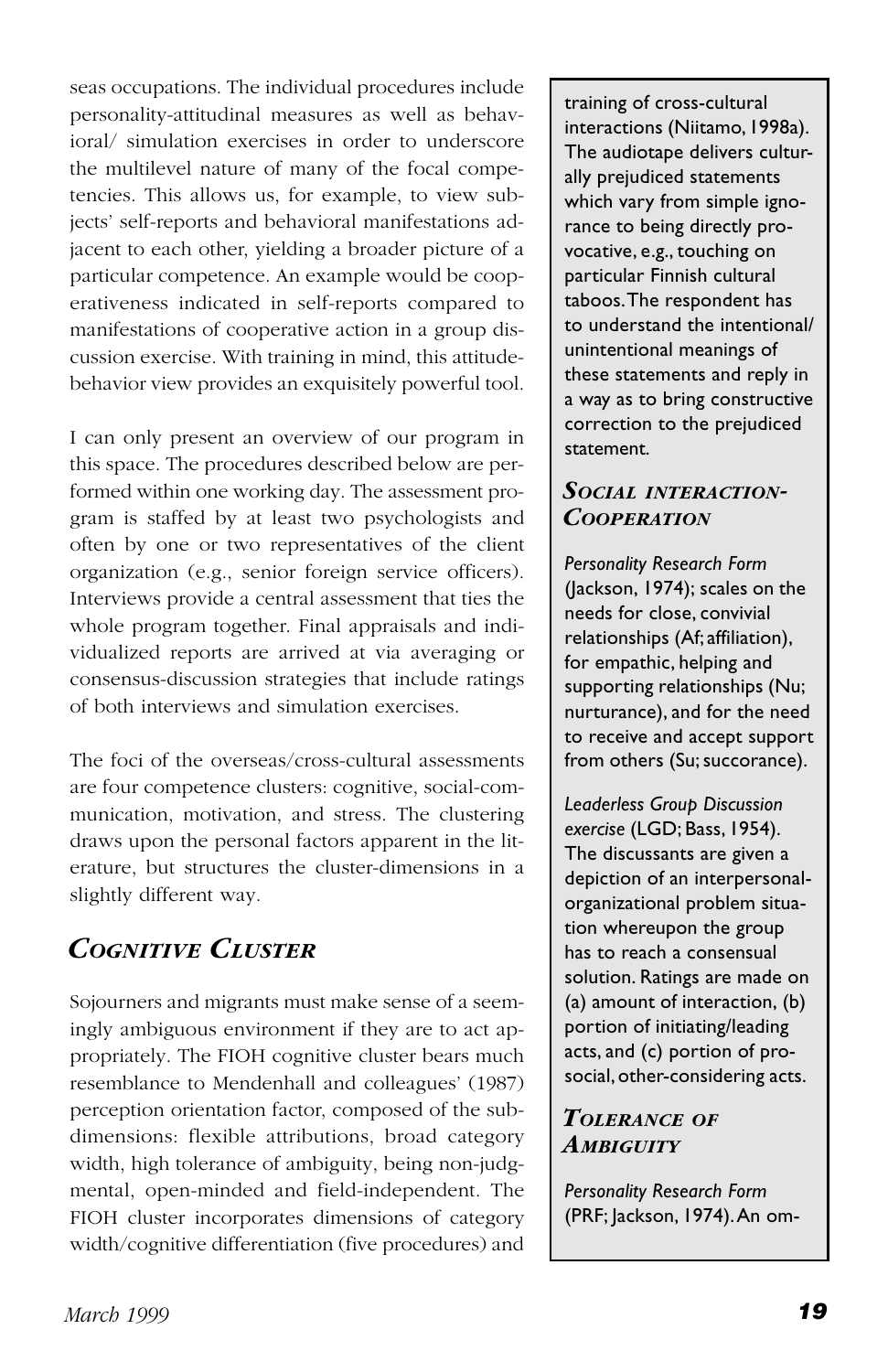tolerance of ambiguity (two procedures) (see sidebars).

### *SOCIAL-COMMUNICATION CLUSTER*

The sojourner's or migrant's work goals and life management are realized through contacts with people from the host culture. Communication, often socially motivated, is an intrinsic part of this social function. Brein and David (1973) speak of Peace Corps' volunteers' goal of getting to know host nationals through language. Major (1965) found that sojourners' willingness to use the host language was more important than the actual language competence. Communication occurs most frequently in a social milieu: messages are emitted, received and exchanged often in oral contacts, important portions of the communication may be exchanged nonverbally (cf. Mendenhall et al., 1987). The FIOH Social-Communication cluster incorporates general dimensions of social interaction-cooperation and expressing and communicating ideas (see sidebars).

### *MOTIVATION CLUSTER*

Appropriate motivation for overseas assignments has been stressed by several writers. The FIOH cluster concerns the extent to which the applicant's motives are realistic and credible (see sidebar).

### *THE STRESS AND COPING CLUSTER*

The early proliferation of "culture shock" literature (Oberg, 1960) has highlighted the issue of stress experiences. Some scholars link the ability to deal with psychological

### *ABOUT THE AUTHOR*

Petteri Niitamo is Chief of the Psychological Assessment & Testing section at the Finnish Institute for Occupational Health (FIOH), a collaborating centre of the WHO and ILO. He was born in 1955 in Helsinki. He served as a Fulbright visitor to UC Berkeley in 1986-1989, at the Institute of Personality Assessment and Research (IPAR), which is renowned for running assessment centers on the effective and creative personality. In addition to topics presented in the article, he is working on several projects aiming at definitions of international/cross-cultural work competencies in collaboration with the European Social Foundation and the Nokia Corporation, among others.

| Finnish Institute of Occupational Health | Tel. +358 0 4747 722 |
|------------------------------------------|----------------------|
| Department of Psychology                 | Fax +358 0 890 713   |
| Topeliuksenkatu 41 a A                   | pnii@occuphealth.fi  |
| FIN-00250 Helsinki, Finland              |                      |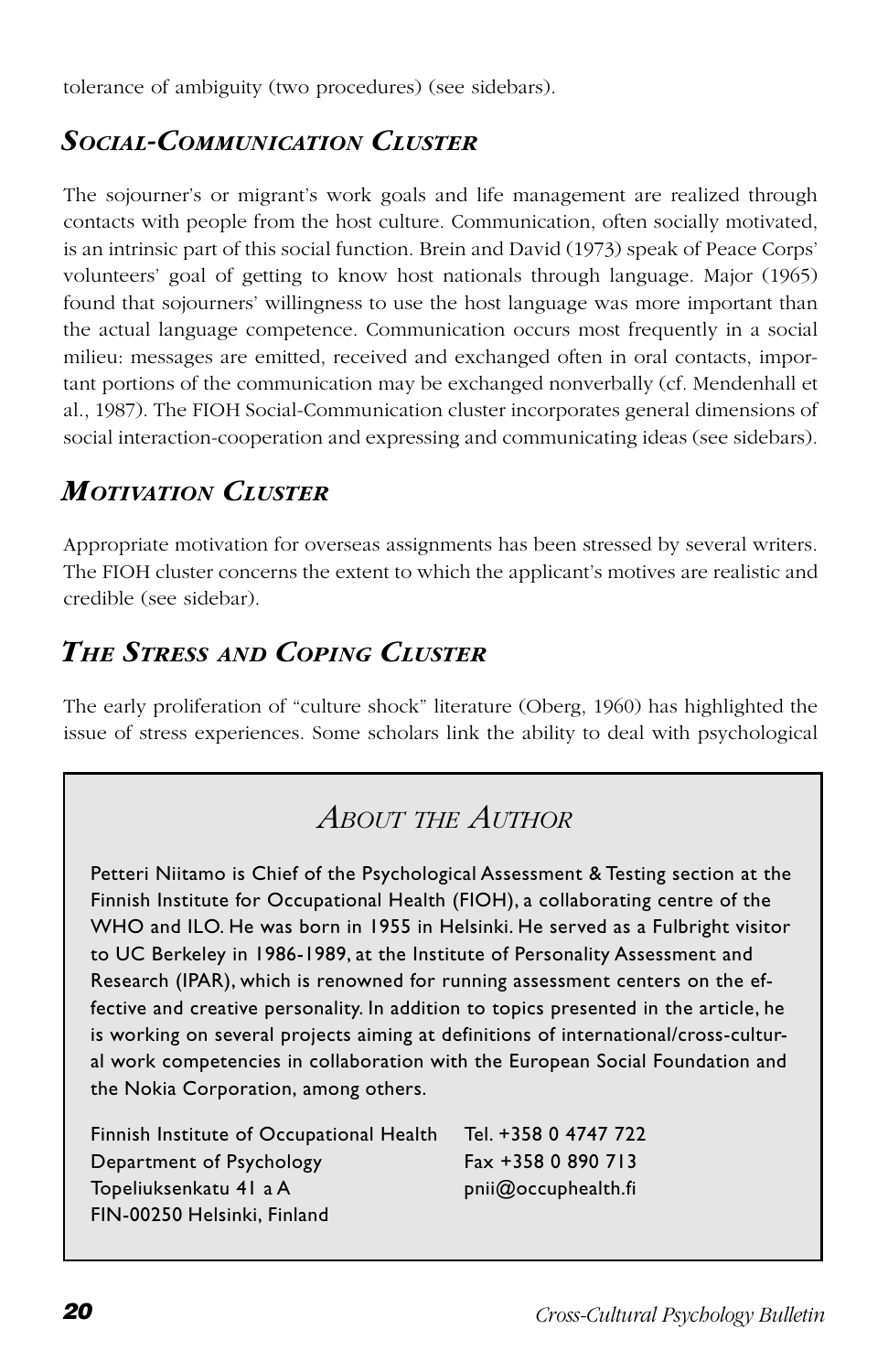stress intimately with effective functioning in a foreign culture (Hammer et al., 1978; Hawes & Kealey, 1981; Church, 1982). Individuals are bound to experience at least some amount of stress related to the transitional process, if not "shock." The FIOH cluster concerns mapping individual vulnerabilities and coping strategies. Particular interview questions pertain to transition experiences, e.g., exposure to previous relocations (see sidebar).

### *CONCLUSION*

The assessment center tradition offers a somewhat different viewpoint to assessment of personal factors for overseas and cross-cultural work settings. The potential of such a person-based framework lies in its long, well-validated past. Although it is a person-based approach, the AC procedure does not ignore the situation. On the contrary, the leading role of environment-mimicking behavioral exercises or simulations allows individuals to be observed in quasi-realistic situations. An exciting possibility is using ACs, or selected modules, to accomplish low cost but effective training.

Of course, the crucial factor in building an assessment (or training) center is developing simulations that do reflect the (experienced) realities encountered in cross-cultural work and life settings. The FIOH assessment center has been in operation for fifty years. During the last thirty years we have been involved in a wide spectrum of overseas assessments. We believe that we have at least partly succeeded in calibrating our AC program towards these purposes. This is why we wish to share some of the attained wisdoms with *Bulletin* readers.

#### *REFERENCES*

Adler, P. (1977). Beyond cultural identity: Reflections upon cultural and multicultural man. In R.W. Brislin (Ed.), *Culture learning: Concepts, application, and research.* Honolulu: University of Hawaii Press.

Arthur, W.Jr. & Bennett, W.Jr. (1995). The international assignee: The relative importance of factors perceived to connibus self-report questionnaire containing 22 personal need scales.

*Barron-Welsh Art Scale* (1952), a nonverbal personality test asking the subject to express preference for complex vs. simple line drawings. MacKinnon has stated that in addition to creativity, the high scorer is disposed to "admit complexity and disorder into his/her perceptions without being made anxious by the chaos" (1970, p. 303).

### *MOTIVATION*

We use a self-rating form of the degree to which individuals' motives and misgivings to work and live abroad are realistic. The questionnaire is based on the literature and a survey of overseas recruitments officers (Niitamo, 1998b).

### *COPING STRATEGIES*

*Personal Ways of Coping questionnaire* (PWC; Niitamo, 1998c) is a dispositional modification of Lazarus & Folkman's Ways of Coping Questionnaire (WCQ; Folkman & Lazarus, 1988) that concerns individuals' strategies of dealing with stress. We theorize that social interaction and planful problem solving is adaptive in cross-cultural exchange and transitions.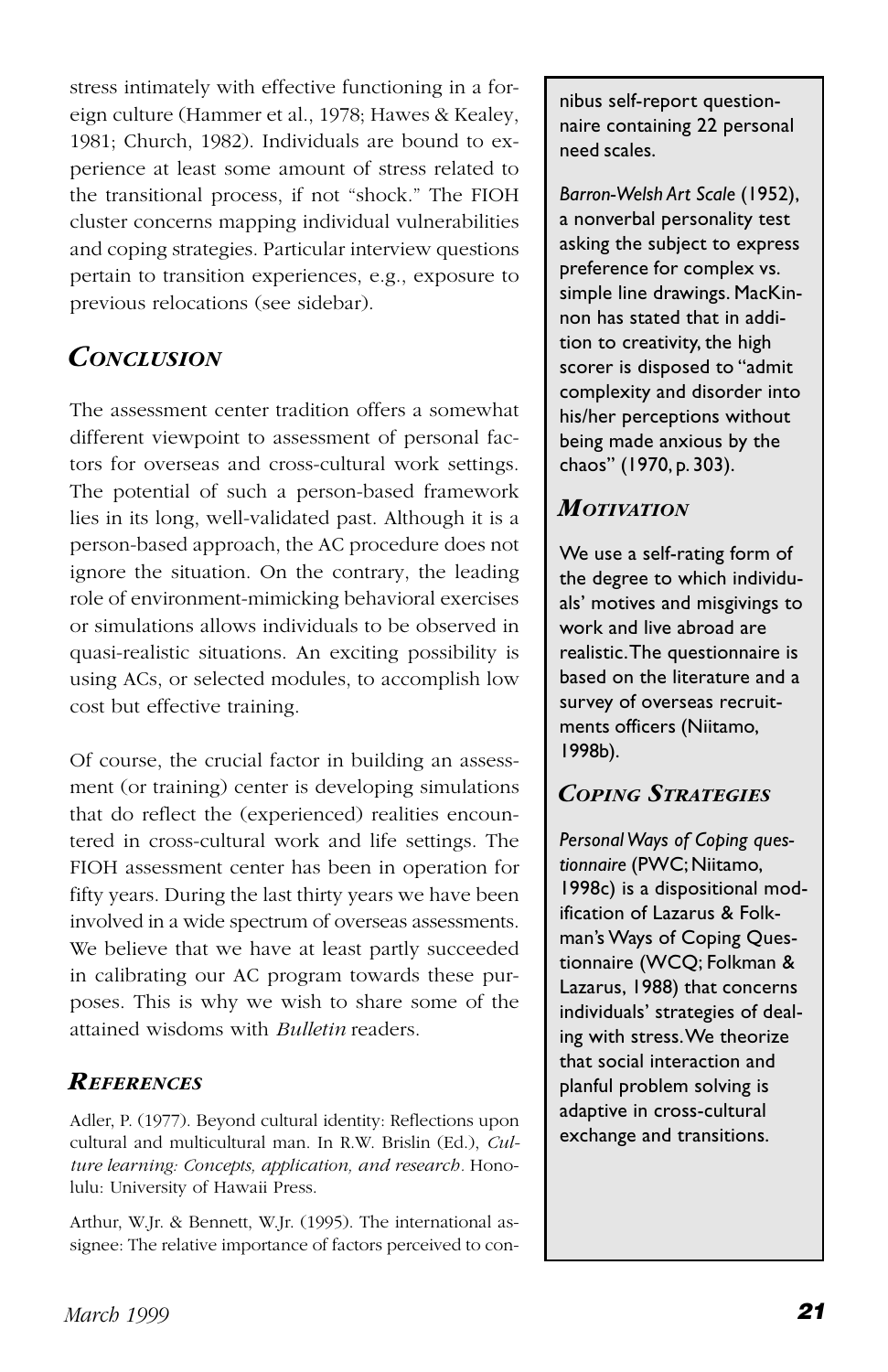tribute to success. *Personnel Psychology, 48*, 99- 115.

Barron, F. & Welsh, G.S. (1952). Artistic perception as a possible factor in personality style. *Journal of Personality, 33*, 199-203.

Bass, B. (1954). The leaderless group discussion. *Psychological Bulletin, 51*, 467-492.

Brein, M., & David, K.H. (1971). Intercultural communicationand the adjustment of the sojourner. *Psychological Bulletin, 76*, 215-230.

Brein, M., & David, K.H. (1973) *Improving crosscultural training and measurement of cross-cultural learning* (Vol. 1)., Denver: Center for Research and Education.

Boehm, V.R. (1985). Using assessment centers for management development - Five applications. *Journal of Management Development, 4*, 40-53.

Byrnes, F.C. (1966). Role shock: An occupational hazard of American technical assistants abroad. *The Annals, 368*, 95-108.

Church, A.T. (1982). Sojourner adjustment. *Psychological Bulletin, 91*, 540-572.

Crutchfield, R.S., Woodworth, D.G., and Albrecht, R.E. (1958). *Perceptual performance and the effective person.* Personnel Laboratory, Wright Air Development, Lackland Air Force Base, TX.

Cui, G. & van den Berg, S. (1991). Testing the construct validity of intercultural effectiveness. International *Journal of Intercultural Relations, 15*, 227-241.

Detweiler, R. (1978). Culture, category width, and attributions: A model building approach to the reasons for cultural effects. *Journal of Cross-Cultural Psychology, 9*, 259-284.

Dicken, C. (1969). Predicting the success of Peace Corps community development workers. *Journal of Consulting and Clinical Psychology, 33*, 597-606.

Dinges, N.G. and Baldwin, K.D. (1996). Intercultural competence. In in D. Landis & R.S. Bhagat (Eds.) *Handbook of Intercultural Training* (2nd ed.) (pp. 106-123). Thousand Oaks: Sage.

Ezekiel, R. (1968). The personal future and Peace

Corps competence. *Journal of Personality and Social Psychology Monographs, 8* (2, Pt. 2).

Friedman, H.S., Prince, L.M., Riggio, R.E. and DiMatteo, M.R. (1980). Understanding and assessing nonverbal expressiveness: The Affective Communication Test. *Journal of Personality and Social Psychology, 39*, 333-351.

Folkman, S. & Lazarus, R.S. (1988). *Ways of coping questionnaire*. *Manual*. Palo Alto: Consulting Psychologists Press.

Gardner, G.H. (1962). Cross-cultural communication. *Journal of Social Psychology, 58*, 241-256.

Gaugler, B.B, Rosenthal, D.B., Thornton III, G.C, and Bentson, C. (1987). Meta-analysis of assessment center validity. *Journal of Applied Psychology, 72*, 493-511.

Gudykunst, W. & Hammer, M. (1984). Dimensions of intercultural effectiveness: culture specific or culture general. International *Journal of Intercultural Relations, 8* 1-11.

Hammer, M.R., Gudykunst, W.B., & Wiseman, R.L. (1978). Dimensions of intercultural effectiveness: An exploratory study. *International Journal of Intercultural Relations, 2*, 382-393.

Hawes, F, & Kealey, D.J. (1981). An empirical study of Canadian technical assistance. *International Journal of Intercultural Relations, 5*, 239- 258.

Iles, P. (1992). Centres of excellence? Assessment and development centres, managerial competence, and human resource strategies. *British Journal of Management, 3*, 79-90.

Jackson, D.N. (1974). *Personality research manual*. Port Huron, MI: Research Psychologists Press.

Kealey, D.J. & Ruben, B.D. (1983). Cross-cultural personnel selection: Criteria, issues, and methods. In D. Landis & R. Brislin (Eds.), *Handbook of intercultural training* (Vol. 1, pp. 155-175). Elmsford, NY: Pergamon.

Kealey, D.J. (1996). The Challenge of International Personnel Selection. in D. Landis and R.S. Bhagat (Eds.) Handbook of Intercultural Training, (2nd ed.) (pp. 81-105). Thousand Oaks: Sage.

Le, H & Loevinger, J. (1996). *Measuring ego de-*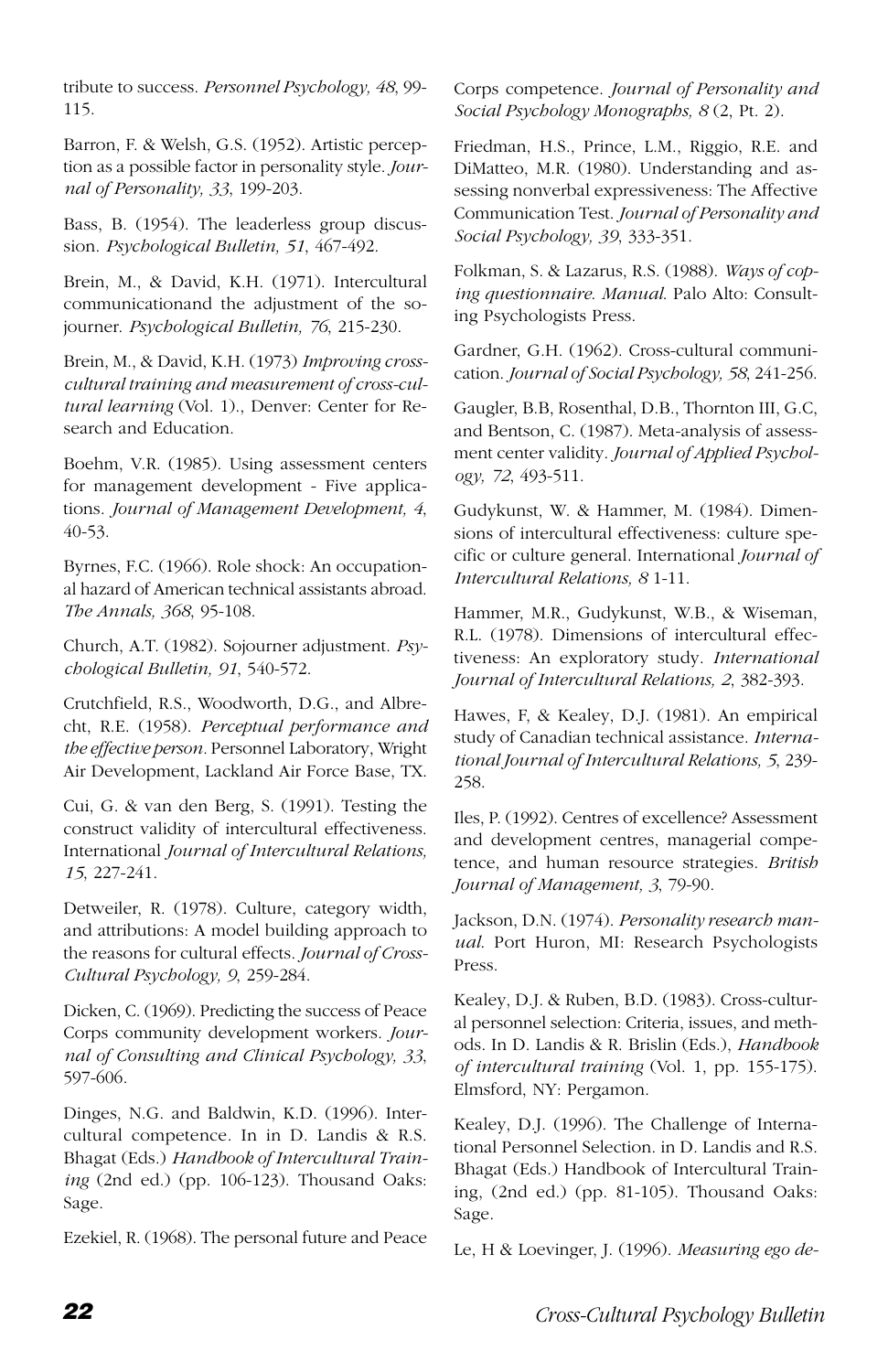<span id="page-22-0"></span>*velopment* (2nd ed.). Mahwah, NJ: Lawrence Erlbaum Associates.

Loevinger, J. & Wessler, R. (1970). *Measuring ego development: Vol. 1. Construction and use of a sentence completion test.* San Francisco: Jossey-Bass.

MacKinnon, D.W. (1970). The personality correlates of creativity: A study of American architects. In P.E. Vernon (Ed.), *Creativity* (pp. 289- 311). Harmondsworth: Penguin.

Major, R.T. Jr., (1965). *A review of research on international exchange*. Unpublished manuscript. The Experiment on International Living, Putney, VT.

Mendenhall, M & Oddou, G.R. (1985). The dimensions of expatriate acculturation: A review. *Academy of Management Review, 10*, 39-48.

Mendenhall, M.E., Dunbar, E., & Oddou, G.R. (1987). Expatriate selection, training and careerpathing: A review and critique. *Human Resource Management, 26*, 331-345.

Mischel, W. (1965). Predicting the success of Peace Corps volunteers in Nigeria. *Journal of Personality and Social Psychology, 1*, 510-517.

Niitamo, P. (1996). Finnish Studies in Selection and Assessment. In M. Smith & V. Sutherland (Eds.), *International Review of Professional Issues in Selection and Assessment* (Vol. 2) (pp.

159-163). Chichester: Wiley.

Niitamo, P. (1998a). *Replies - A role play exercise in intercultural encounters.* Manuscript admitted to publication.

Niitamo, P. (1998b). *Motives, misgivings and personality among aspirants to a variety of overseas assignments.* Manuscript in preparation.

Niitamo, P. (1998c). *Personal Ways of Coping dispositional approach to coping with stress, Finnish and Swedish manuals*, in preparation.

Oberg, K. (1960). Culture shock: Adjustment to new cultural environments. *Practical Anthropology, 7*, 177-182.

Office of Strategic Services Assessment Staff. (1948). *Assessment of men.* New York: Rinehart.

Task force on assessment center guidelines. (1989). Guidelines and ethical considerations for assessment center operations. *Public Personnel Management, 18*, No. 4, 457-470.

Thornton, G.C. III and Byham, W.C., (1982). *Assessment centers and managerial performance*. New York: Academic Press.

Tung, R.L. (1981). Selecting and training of personnel for overseas assignments. C*olumbia Journal of World Business, 19*, 68-78.

## *INFORUM*

*HARRY TRIANDIS*

I am writing a chapter on "Cultural Influences on Personality" for the *Annual Review of Psychology, 2002*. The chapter is due in April 2001, and should cover the 1995-2000 period. If you have a relevant reprint from that period, or something relevant that is "in press" that you want included in this review, please send it to me. Please skip items that are "submitted" since they will not appear by the deadline of this chapter.

603 E. Daniel St. Champaign, IL 61820 U.S.A.

Harry Triandis htriandi@s.psych.uiuc.edu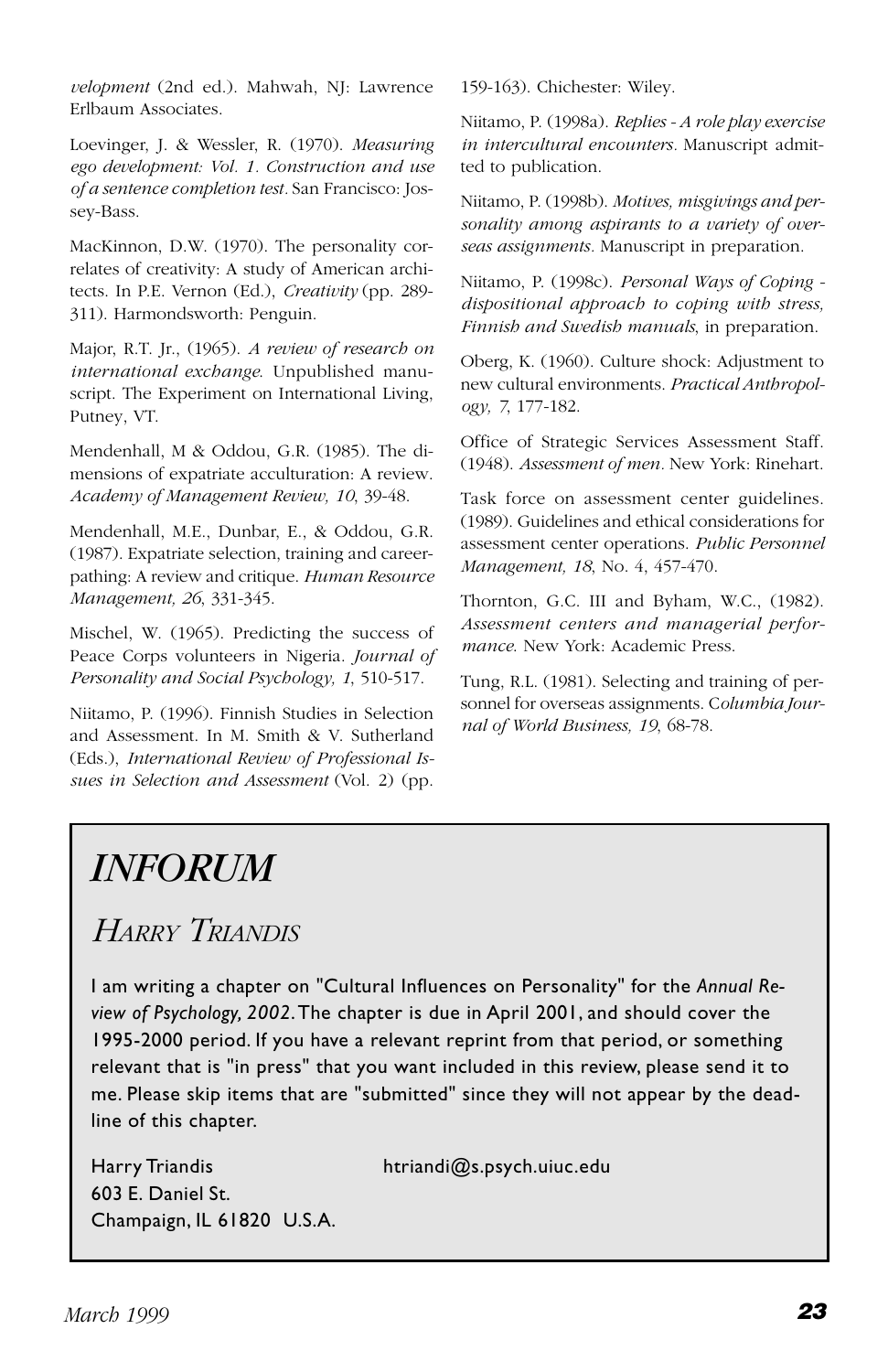### <span id="page-23-0"></span>*Theory & Method*

#### **Modern City I Will be March Library**

# *A CULTURAL FEAST*

**A TANK A WALL AND CLUBS COM** 



*ANGELINE LILLARD CHARLOTTESVILLE, VIRGINIA USA*

**EVECT** very page is a feast of information and ideas in Cole's tour de force in troduction to cultural psychology. He situates cultural studies in the field at large, and ideas in Cole's tour de force in troduction to cultural psychology. He making crystal clear their purpose and challenges. In extremely tight prose, he shows why psychology has failed to keep culture in mind, and he gives a vision for its future. The book has a developmental cast, since how a person develops in a cultural world is intrinsic to studying culture and mind.

The beginning chapters provide a history of psychology that describes the field prior to Wundt—a period too often neglected in psychology books—giving us a few tasty nibbles from Herodotus' struggle over the origin of the Greek-Persian conflict, to Columbus's early accounts of the people of the Western hemisphere and their aftermath. Cole proceeds to Linnaeus's early division of humans into two species presaging the idea of human races. These all point to early notions of human differences along certain lines, be they national, racial, or cultural. After several more interesting turns we arrive at Wundt, and here Cole shows clearly the point at which the major thrust of the field took its positivist dictate. Wundt had argued strongly for two psychologies—the physiological/experimental one, and a cultural one called *Volkerpsychologie*, after von Humboldt. The second one never has never been well developed, although the Russian school, led by Vygotsky and others, was in its tradition. Rather, soon after Wundt's proposal for two psychologies, many Europeans openly rejected it. As Cahan and White (1992) have pointed out, psychology was instead founded on the tripod of methodological behaviorism, experiments with collective subjects, and the use of inferential statistics. This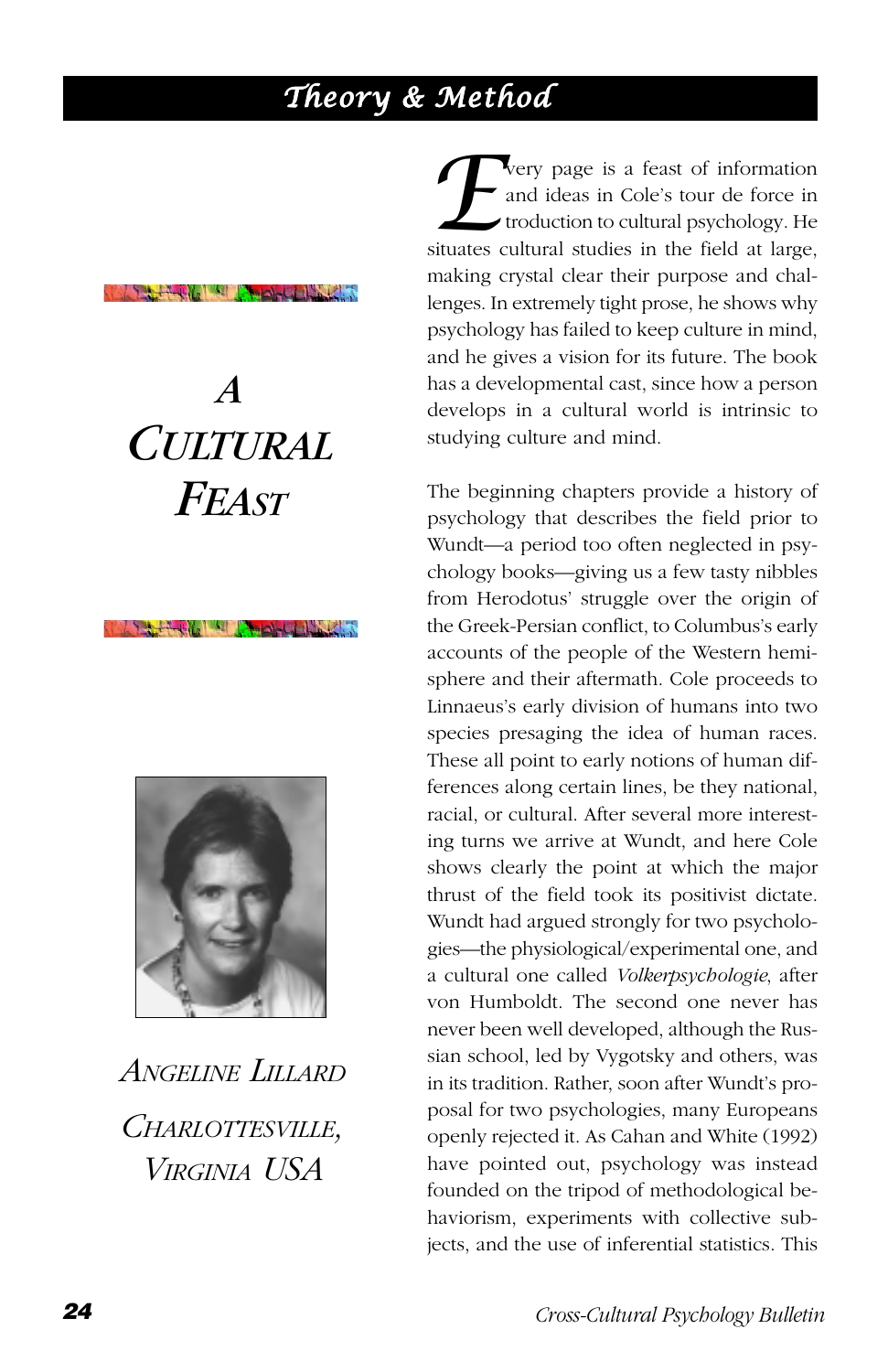approach forces a particular twist on behavior and minds that is the sheer opposite of ethnography, the discipline that specializes in contextualized approaches and individual informants. And it is a good part of what makes cultural psychology so difficult to do well by the standards of the discipline—a matter that will be pursued below. This initial section is enhanced by Cole's attending to the culture at large, showing what factors were acting on those who shaped the field.

*COLE CONVINCINGLY SHOWS THAT COGNITIVE DEVELOP-MENTAL TESTS ARE LARGELY MEASURES OF THE KIND OF LEARNING THAT EUROPEAN-STYLE SCHOOLING IS ALL ABOUT: CATEGORIZATION AND ABSTRACTION.*

In the next several chapters, Cole retraces early ventures in cultural psychology, including but not limited to an engrossing overview of his own work. Particularly fascinating in this section are his discussions on the origin of the IQ test, and why it proved so problematic across cultures. Cole convincingly shows that cognitive developmental tests, like the IQ but also like Piagetian tests (perhaps unsurprisingly, since one of Piaget's first jobs was to standardize the Binet) are largely measures of the kind of learning that European-style schooling is all about: categorization and abstraction. Since the Binet test was initially developed to tap which students would succeed in school, this is perfectly appropriate. But it also makes abundantly clear why taking such tests across cultures is so problematic.

European-American methods of schooling teach students to abstract and categorize. Children are taught to consider problems out of context, for example to answer word

problems in math about situations they never have and never will encounter in "the real world", and to answer logical syllogisms that make no real world sense (like "All cats have wings. George is a cat. Does George have wings?"). A well-known observation from cultural psychology experiments is that people from most other cultures find this kind of questioning very strange. (Indeed, some argue that it is even very strange for

*THEORY & METHOD*

*Series Editor:* Joan Miller

This series presents varied and contrasting views on the theoretical and methodological bases of cultural and cross-cultural psychology. Angeline Lillard's article is the third in the series.

Cole, Michael (1996) *Cultural Psychology: A Once and Future Discipline.* Cambridge, MA: Harvard. ISBN 0-674-17951-X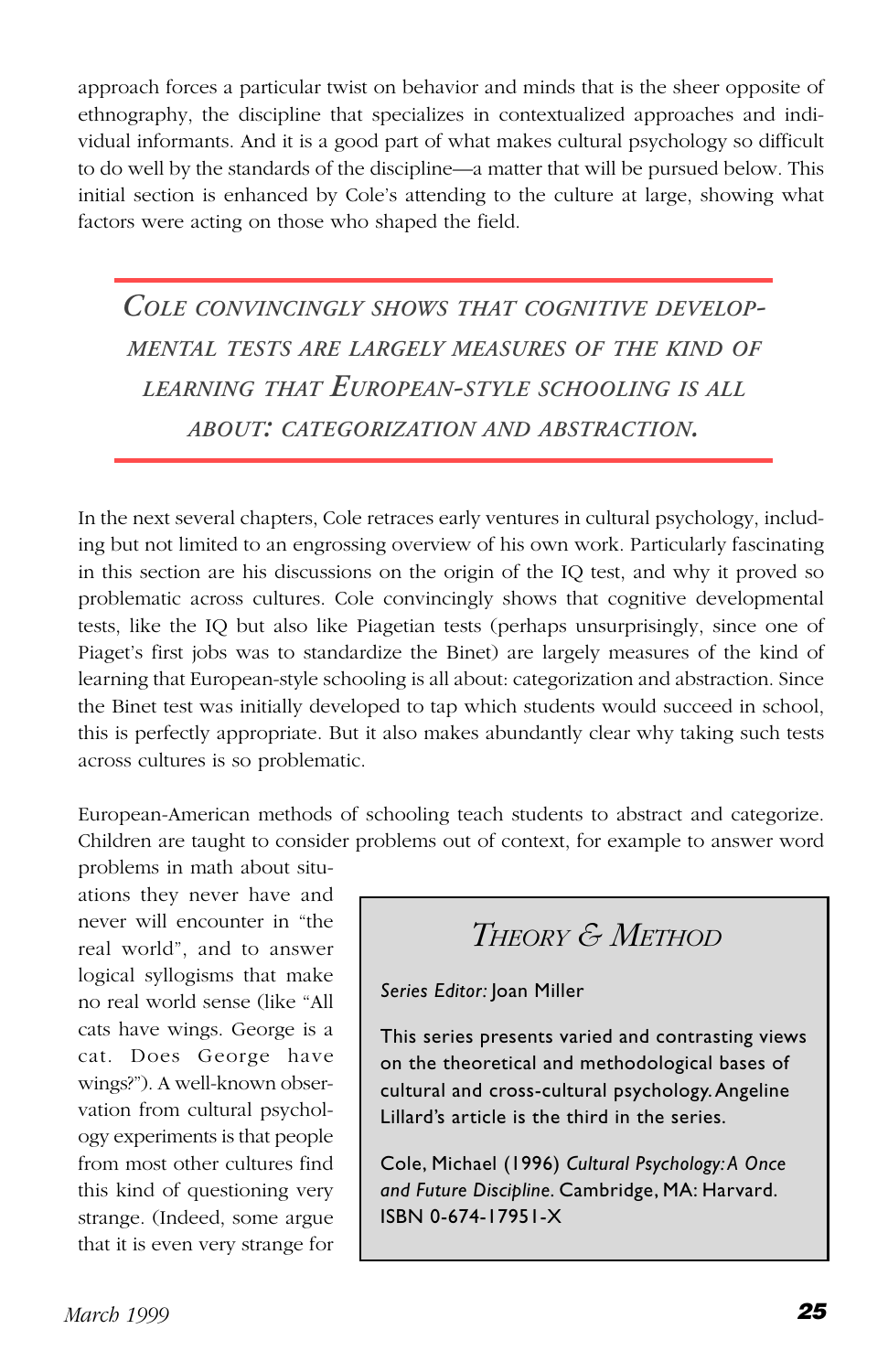young children of European cultural heritage, see Siegal, in press.) The classic experiments on this are those in which Luria (1976) told Uzebekistani peasants, "In the Far North, where there is snow, all bears are white. Novaya Zemlay is in the Far North. What



color are the bears there?" (p. 107). The peasants refused to make the logical deduction, instead repeatedly claiming that only someone who had been in the Far North would know. These and many subsequent studies have led some researchers to claim that people of some other cultures have not attained certain levels of reasoning. Other research teams, however, including Coles' and several others whose work he describes, have shown that a more apt conclusion is that the people simply did not understand how to perform the schoollike tasks—that such tasks entail a very odd form of human interaction that only schooled people would understand. Cole's fascinating history makes a convincing case that schooling leads to a mode of abstraction that enables schooled European-Americans but not others to succeed at our own tests.

Which leads to another interesting notion: it seems that *only* Europeans and Americans could come up with the psychology we have come up with. Only we would think to do decontextualized, abstract science. The rest of the world over—were it to develop this discipline called psychology (in itself debatable, see Lillard, 1998)—would do it as cultural psychology, investigating the individual in context. Others would not think to abstract the individual, to take the individual out of context, to make flowchart diagrams of thought processes, and so on. This particular approach has certainly been very use-

### *ABOUT THE AUTHOR*

Angeline Lillard (PhD, Stanford University, 1991) is an assistant professor in Psychology at the University of Virginia. Among other honors, she received the 1992 American Psychological Association (Division 7) Dissertation Award, a 1996 National Science Foundation Visiting Professorship Award for Women in Science, and the 1999 Boyd McCandless Award from the American Psychological Association (Division 7). Her research concerns ethnopsychologies and children's theories of mind, the latter particularly as it relates to pretend play.

| Department of Psychology        | lillard@virginia.edu                   |
|---------------------------------|----------------------------------------|
| 102 Gilmer Hall                 | http://www.people.virginia.edu/~asl2h/ |
| University of Virginia          | Tel: 804-982-5232                      |
| Charlottesville, VA, 22903-2477 | Fax: 804-982-4694                      |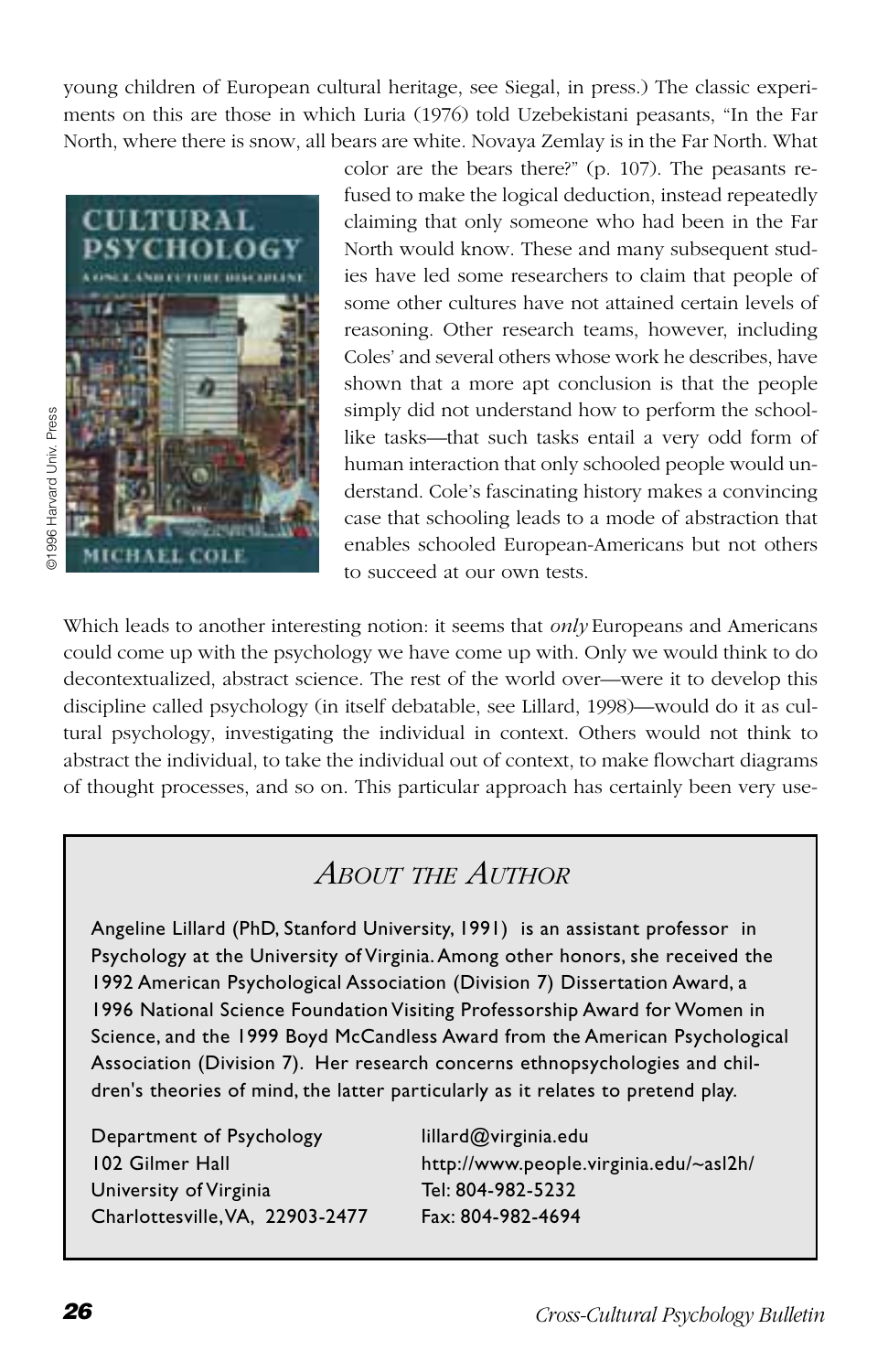ful, but it is a peculiarly European-American one. As Cole brings up, the resurgence of interest in cultural psychology at this point in the history of the discipline may well be due to a sense of the dominant paradigm possibly having (for the time being) run its course. There is concurrent interest now in evolutionary psychology and family systems

and other approaches that pay more heed to links between the organism and its phylogenetic history or surround rather than seeing it as an autonomous, self-contained unit (stimuli notwithstanding). Experimental psychological science has certainly shown us much and will show us much more. Yet failing to consider the context as much as it does has its drawbacks—some would say critical pitfalls—which become particularly apparent when one does research across cultures.

Cole also provides rich and clear historical background on the major theorists—Luria, Vygotsky, Piaget, Wundt, Dasen, Berry, and others, includ-



*MICHAEL COLE*

ing both adulation and criticism for their work. Luria's notions of how culture should integrate with the discipline are particularly noteworthy. Typically a psychology department offers an array of courses, one of which might be Cultural Psychology, or it might have a cultural psychology reading group. In contrast to this, Luria made the far more sensible proposal that all psychology should treat culture, like social interaction and biology, as central. Culture should not be a division; it should be part of every course in which it figures (and that may include them all). Even more so than biology, it seems culture cannot be marginalized and considered separately. One can consider biological substrates of thought processes separately from the thought itself, but thought and cul-

ture are so deeply intertwined that to view thought in the absence of culture is to miss much of import. One can say the same of emotion and culture, and even perception and culture (for example, Kay & Kempton's [1984] work on the blue-green distinction).

Another deeply important tenet of this text is that all human be-

*THE RESURGENCE OF INTEREST IN CULTURAL PSYCHOLOGY AT THIS POINT IN THE HISTORY OF THE DISCIPLINE MAY WELL BE DUE TO A SENSE OF THE DOMI-NANT PARADIGM POSSIBLY HAVING (FOR THE TIME BEING) RUN ITS COURSE.*

havior must be considered in relation to its context. Considering context is not the forte of experimental psychology. The strategy of experimental psychology, as practiced in Wundt's lab and perfected in the rat laboratories of the 1950s, was to remove behavior from context, to distill it so as to get pure, unadulterated behavior. This pure behavior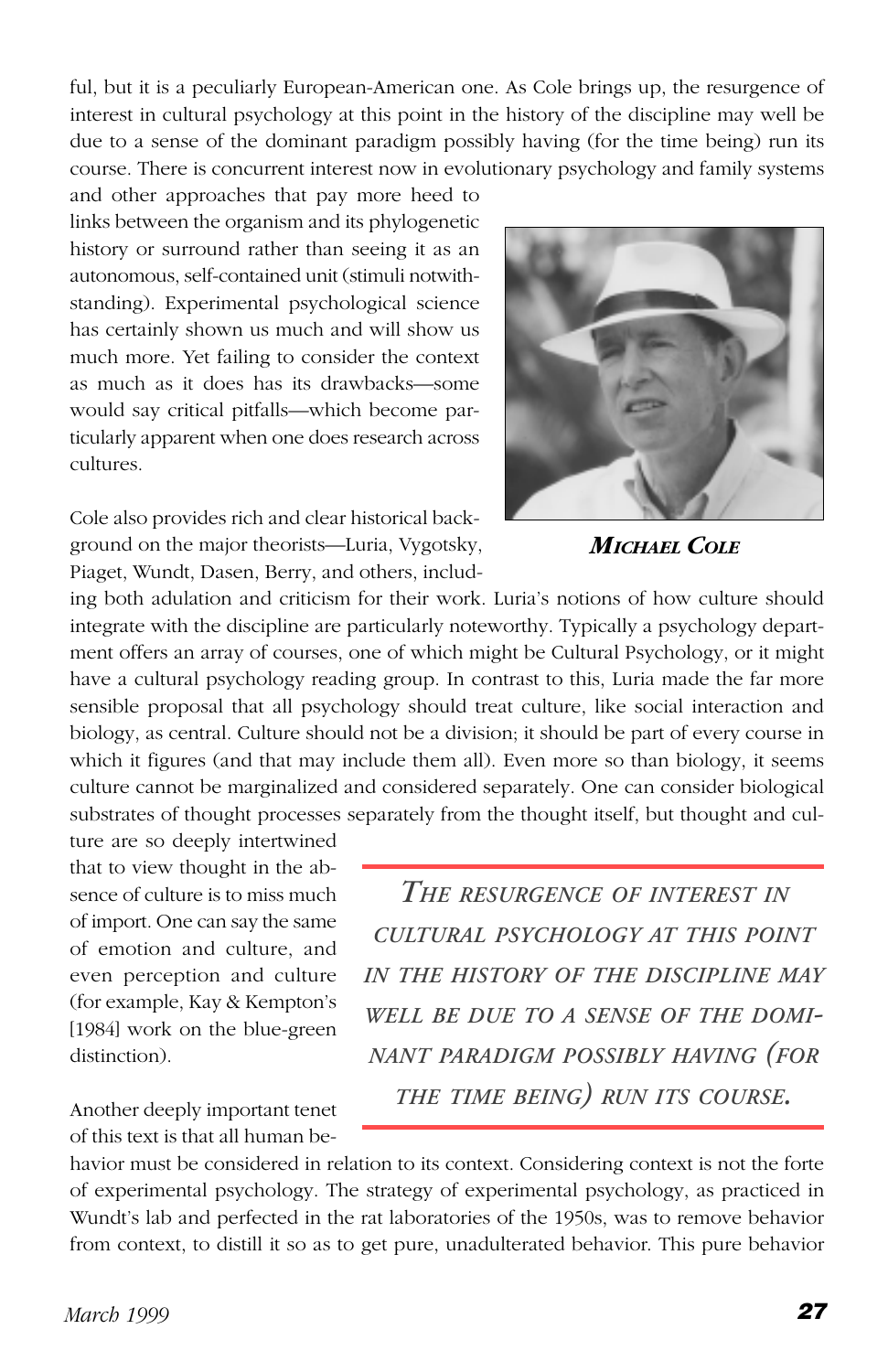would be free from any influences other than those the scientist chose to provide, as stimuli. In contrast, cultural psychology prioritizes considering the situation, including the experimental one, as context, and considering how that context effects ones' participants. Cultural psychology must pay heed to this, since the experimental paradigms psychologists use are often very strange for people in other cultures. Returning to a prior point, schooled American children are used to being asked a certain form of question, grilled on what they know. But such methods often do not transport well to other cultures, for example those in which children are rarely spoken to by adults, and certainly not expected to give their opinions to adults (Greenfield, 1997). Cultural psy-

*METHODS SUCH AS USING VIDEO-TAPES OF FAMILY INTERACTIONS, IN ORDER TO WITNESSES CULTURAL PRACTICES IN THEIR CONTEXT HAVE BEEN SLOWER TO TAKE ROOT IN CROSS-CULTURAL STUDIES.*

chologists have to pay more heed to context.

Cole also makes clear why many believe that cultural practices or activities and their artifacts should be the core of a cross-cultural research program. Recent increases in the use of videotaped observation attest to this trend in the larger discipline: in using videotapes of family interactions, for example,

one witnesses cultural practices in their context, rather than in abstraction. Such methods have, strangely enough, been slower to take root in cross-cultural studies. Cole's dictate that we begin with cultural practices is supported by his own experiences studying cognitive development in Liberia. The tests often made it look as though the Kpelle participants lacked certain skills that Cole's daily observations told him they certainly did not lack. This led him to work on developing experimental paradigms that are modeled on what people actually do in their daily lives, and then tap their understandings of the abstract issues from there. He gives many examples of successful work using such paradigms, like studying short-order waitresses on the job as a cultural practices approach to memory.

However, these very points of interest, in studying behavior in its context, also are what makes cultural psychology so hard to do. Real life gets confusing. This may be what underlies the book's losing strength in Chapter 10, when Cole discusses the 5th Dimension project. The 5th Dimension is an afterschool program that the LCHC has developed in which children play computer games with undergraduate overseers, in a magical world that is supposedly run by a fictional wizard. The project is many things—an effort to see a cultural system in action, a learning environment both for children (to learn, among other things, about computers and systems) and undergraduates (to learn about children), a laboratory in which researchers can discern skill learning. The sheer complexity of this project—indeed the system *is* real life (exactly what Cole argues we must study)—is daunting. This extremely ambitious project, in Cole's hand, should someday yield interesting new understandings both development, culture, and science.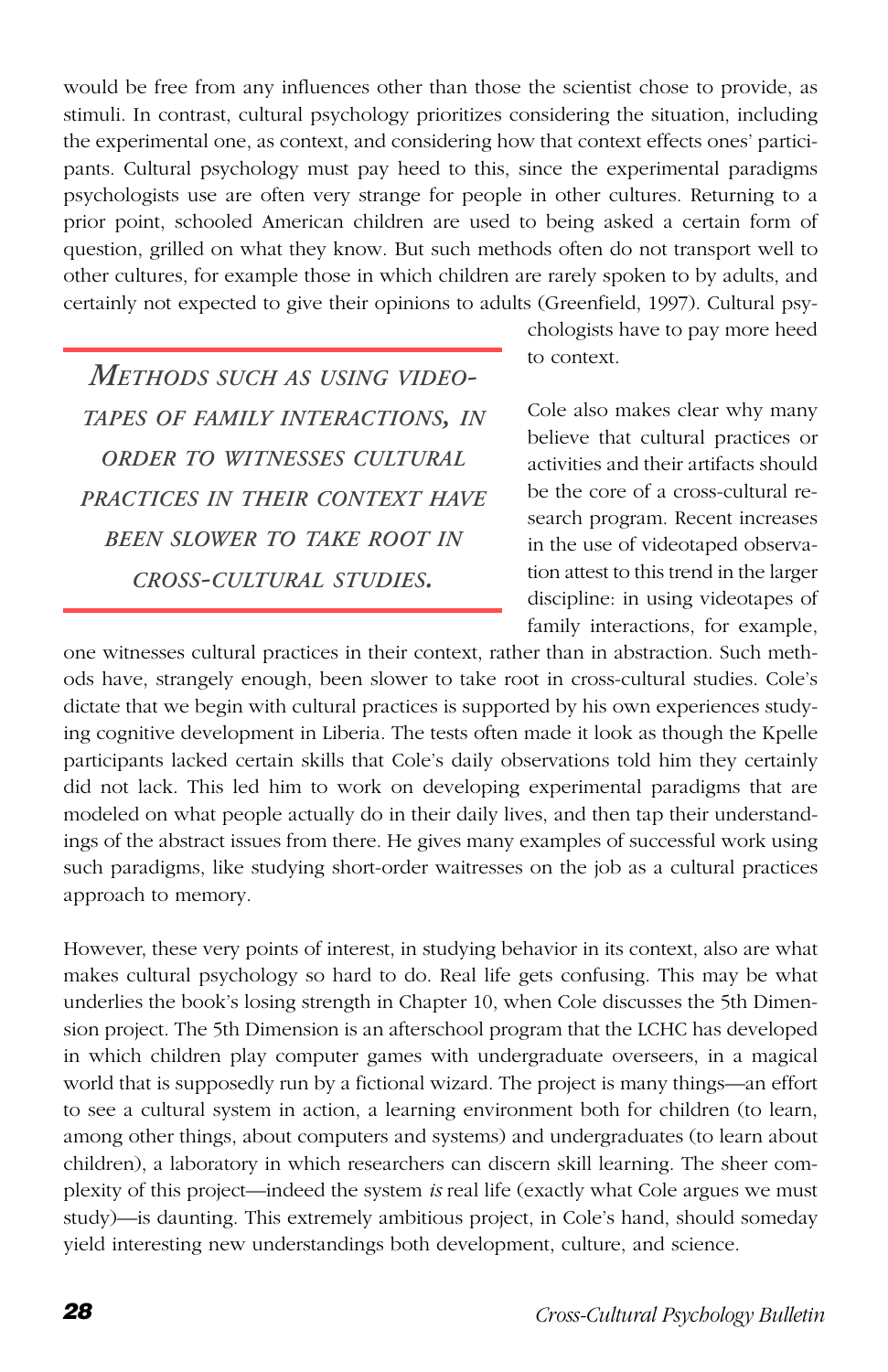<span id="page-28-0"></span>The task for cultural psychology is, for Cole, to approach the human mind in its contexts, assessing minds through cultural practices and artifacts. He has written a book that in itself is a mirror of this approach. He shows us the practices and artifacts both of experimental psychology as it has been practiced, and of cultural psychology, that once and future discipline. The work is well-situated it in *its* historical and cultural context, and it is sheer pleasure to read and digest, a must read for all who do research in psychology.

#### *REFERENCES*

Cahan, E. D., & White, S. H. (1992). Proposals for a second psychology. Special Issue: The history of American psychology. *American Psychologist, 47*, 224-235.

Greenfield, P. M. (1997). You can't take it with you: why ability assessments don't cross cultures. *American Psychologist, 52*, 1115-1124.

Kay, P., & Kempton, W. (1984). What is the Sapir-Whorf hypothesis? *American Anthropologist, 86*, 65-79.

Lillard, A. S. (1998). Ethnopsychologies: Cultural variations in theory of mind. *Psychological Bulletin, 123*, 3-33.

Luria, A. (1976). *Cognitive development: Its cultural and social foundations*. Cambridge, MA: Harvard University Press.

Siegal, M. (in press). Not merely methodology: The significance of conversational awareness in cognitive development. *Developmental Science*.

## *INFORUM*

*NORMAN FEATHER*

Norman Feather, the Foundation Professor of Psychology at the Flinders University of South Australia, has been selected to receive the Distinguished Scientific Contribution Award from the Australian Psychological Society (APS). The award will be presented at the Annual Confer-



ence of the APS to be held in Hobart, Tasmania, in September/October, 1999. The award is the most prestigious one offered by the APS and recognizes the substantial and innovative contribution that Norman Feather has made to social psychology both in Australia and internationally over a long career.

The Flinders University of South Australia +08 8201 3877 GPO Box 2100 normal.feather@flinders.edu.au Adelaide, Australia 5001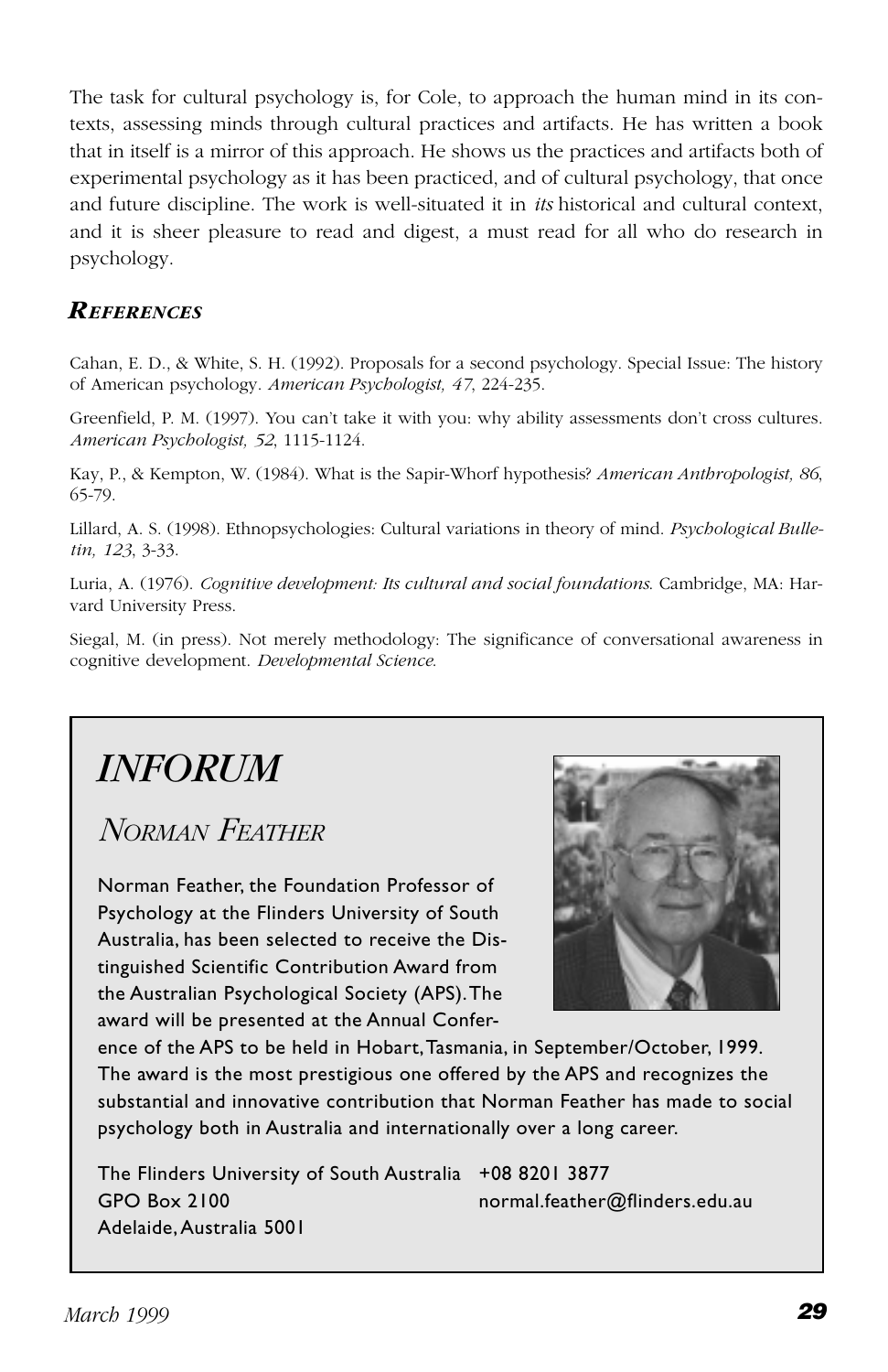### *Megareview*

<span id="page-29-0"></span>*THE WEST MEETS THE MAJORITY: ALTERNATE PATHS TO UNDERSTANDING CULTURE IN DEVELOPMENT,* UN REGARD CRITIQUE DE FRANCE



*COLETTE SABATIER PARIS, FRANCE*

**The two books under review deal with the question of child development across cultures. This subject is not new.<br>As early as 1928, Margaret Mead revealed the** the question of child development across cultures. This subject is not new. diversity of child behavior, child rearing practices and developmental stages. Following this influential work, an impressive series of anthropological studies were conducted, such as those of Whiting, LeVine, etc. In the late 1960s and early 1970s, developmental psychologists began to seriously considered this question. However, despite around 30 years of research, very few authors have focused on cross-cultural issues throughout their books. Most of the time, the published books have been either multi-authored with varying degrees of integration or research monographs on a specific aspect of development such as mathematics, psychomotor development, or ethnicity within a specific developmental period. Comprehensive treatments of child development across cultures are needed.

The continued evolution of the field is evidenced by the appearance of books by Gardiner, Mutter and Kosmitzky (1998) and of Kagitcibasi (1996) that treat culture seriously and offer an analysis of the links between culture and developmental processes. Their contributions are outstanding.

### *CROSS-CULTURAL STUDIES INCREASING; QUALITY QUESTIONABLE*

It is clear that the number of cross-cultural comparative studies in psychology is increasing, especially in the field of developmental psychology. Georgas (1997) observed at the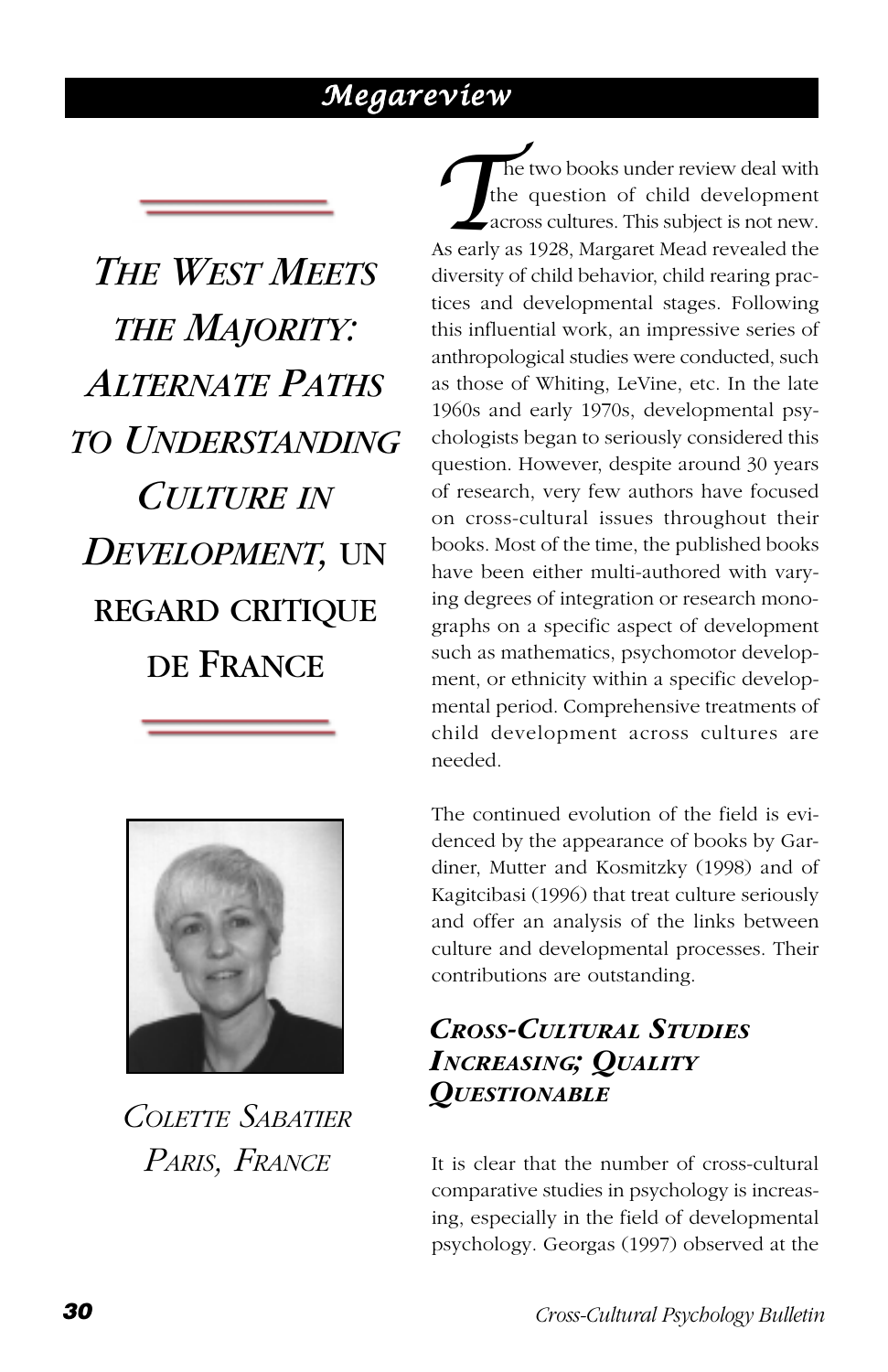#### *REVISION DE DEUX LIVRES:*

Gardiner, H. W., Mutter, J. D., & Kosmitzky, C. (1998). *Lives across cultures. Crosscultural human development.* Boston: Allyn and Bacon.

Kagitçibasi, C. (1996). *Family and Human development across cultures. A view from the other side*. Mahwah, NJ: Erlbaum.

Fourth European Congress of Psychology held at Athens that a large number of presentations relevant to the crosscultural field were on the program, including 33% of symposia and 15% of papers. A similar trend is observable in other meetings such as the International Congress of Psychology or the International Society for Research in Behavior Development. Clearly psychologists have discovered cross-cultural research.

This progress is not without its problems, however. Georgas wrote: "It was clear that in the papers with cross-cultural relevance the desire to conduct cross-cultural research was obvious, but knowledge of its methodology and theory was not." This is a recurrent complaint. Jahoda previously commented, in a thematic issue of the *International Journal of Behavioral Development* (1986) about the state of cross-cultural cognitive studies "My main concern ... is that much of this research was done without any well-defined objective" (p 241). Cultural comparisons without well-defined goals give the impression of weakness and stereotype. The confounding variables have not been identified, explanations can be tautological and conclusions only descriptive. Culture is frequently considered a categorical variable without any analysis or reflection on its constitutive components. One can not improvise in this field. A welldesigned developmental cross-cultural study (or cross-cultural developmental study) should be able to examine the links between culture and development and attempt to point out which component of culture is influential on which developmental domain, through which process, at which age and what are the consequences of environmental constraints and environmental evolution.

*MANY SOCIAL OR CROSS-CULTURAL PSYCHOLOGISTS CONDUCT RESEARCH WITH CHILDREN DESPITE LACKING THE SKILLS OF DEVELOPMENTAL PSYCHOLOGISTS. THEIR KNOWLEDGE IS SUPERFICIAL.*

On the other hand, many social or cross-cultural psychologists conduct research with children despite lacking the skills of developmental psychologists. Their knowledge of developmental processes and theories are superficial and they do not handle the developmental methodologies effectively. A true dialogue must be established in order to provide the conditions of a grounded cross-cultural developmental field. The two books under review fill such a need and serve to connect the fields to each other .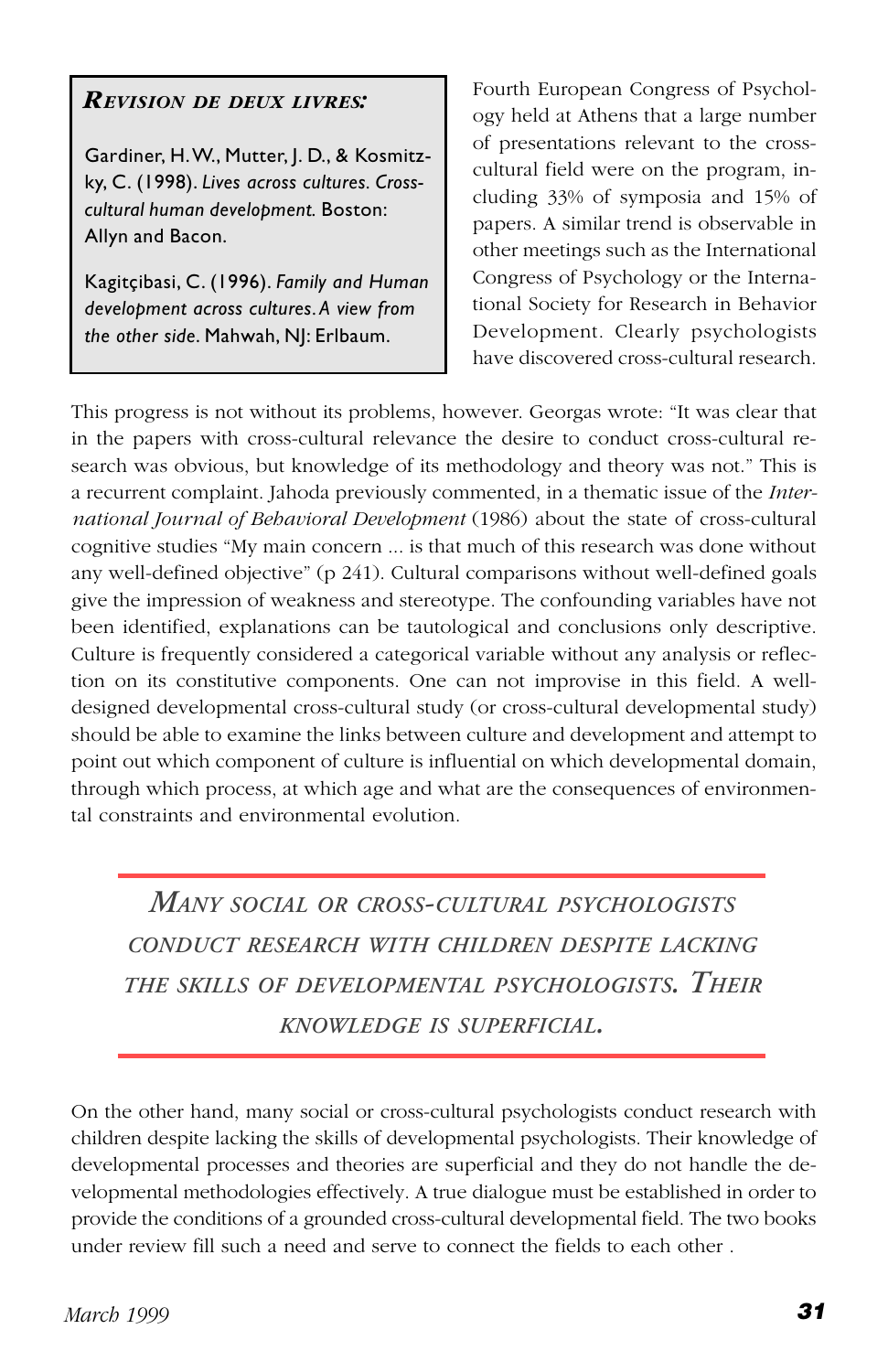### *TAKING MEANING FROM SOCIAL CONTEXT*

Both books consider seriously the diversity across cultures of developmental processes. They shed light on the various paths in the construction of the person and the cultural shaping of the expression of personality. The child is not reared within the same setting in every culture. These variations are not simply surface variations but are real substantial differences. These differences take their meaning within the social context and fit their constraints and opportunities. Both books emphasis the necessity to go beyond superficial differences. The goal of the psychologist is to explain and to interpret these differences in reference to the context. Context is physical, economical, social in the perspectives of not only group relations but also values and meanings. A particular behavior or condition in the environment does not have the same meaning in the domains of practical contexts and symbolic systems.

Comparison can be hazardous without a framework of reference. Kagitcibasi points out that adolescents experience the authoritarian parental style differently according their culture of reference. For American adolescents, an authoritarian parent is experienced as rather rejecting, while for Chinese adolescents, an authoritarian parent could be an accepting parent and certainly a parent who does care. Thus, we can easily imagine that the link between parental style and adolescent self-esteem is different across cultures. In the same vein, Gardiner, Mutter and Kosmitzky take as an example Erikson's theory of human stages and illustrate a possible misunderstanding if we consider only the concrete description of the stage without understanding the pro-

cess in line with the perspectives of both context and development. Autonomy is a core value in the American childrearing system while in Malaysia, intimacy between relatives

*GARDINER'S BOOK IS WRITTEN FOR UNDER-GRADUATE STUDENTS AND HAS BEEN DE-SIGNED TO FIT THEIR NEEDS BASED ON THE AUTHORS' EXPERIENCES IN TEACHING.*



erally reverses the Eriksonian stages of human development and leads to misunderstanding. Development and developmental timetables have to been related to their specific context, including symbolic context.



*GARDINER*



*MUTTER*



*KOSMITZKY*

is at the centre of the education system. In consequence, for American adolescents identity formation is based on their capacity for emotional autonomy, whereas Malays believe that one can be oneself only if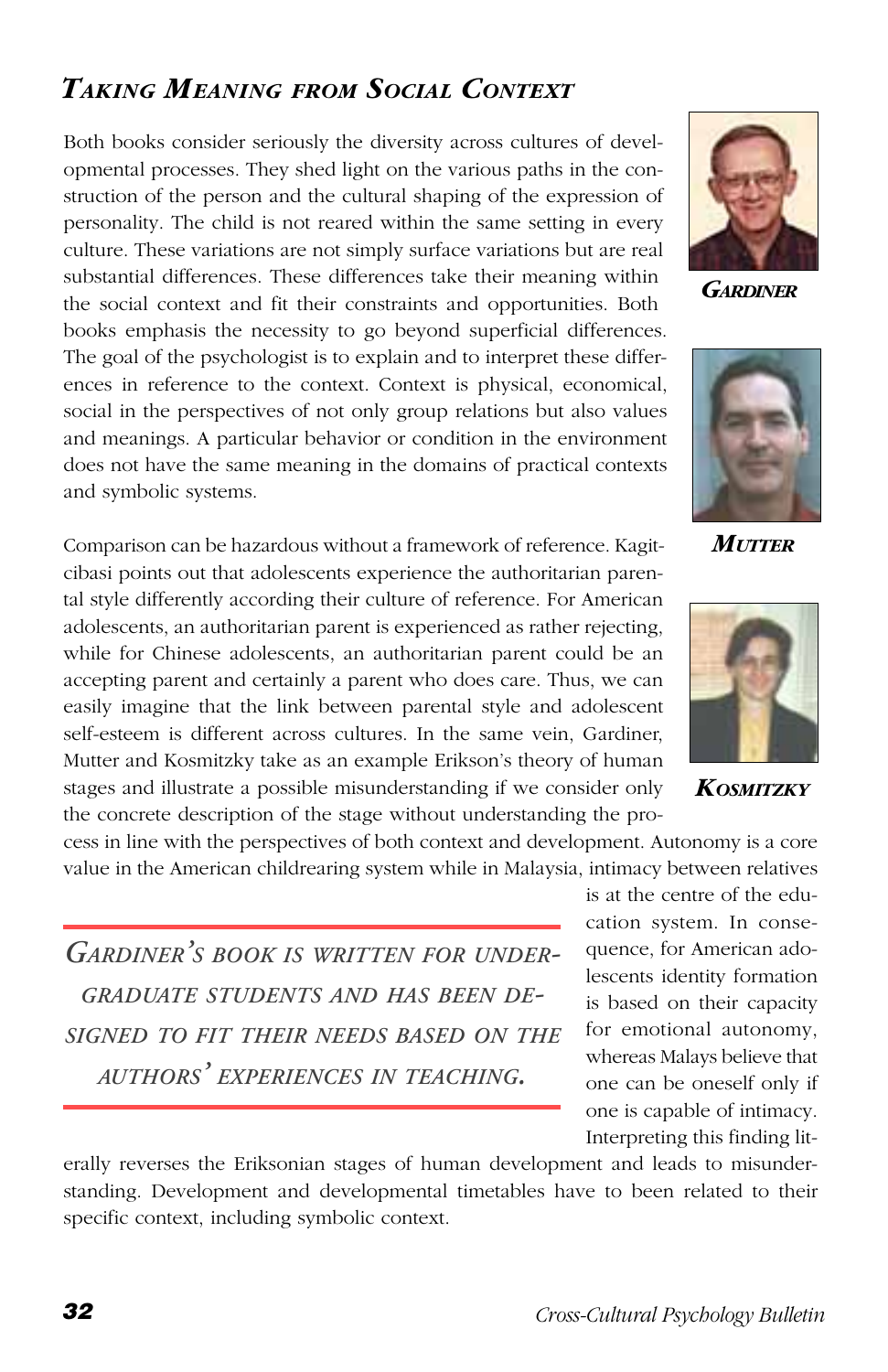### *BUILDING THE FIELD TWO WAYS*

These books add an important stone to the house. They contribute to the understanding of the role of culture on the development of individuals and the paths of cultural transmission. They also shed light on the participation of the individual to the transmission and maintenance of symbolic systems. These insights allow both books to expand our knowledge of the cross-cultural development field.

Both books provide a comprehensive view of the development of children of the world, as they are understood within different cultural agendas, needs, and societies. Gardiner, Mutter and Kosmitzky 's book is written for undergraduate students and has been designed to fit their needs based on the authors' experiences in teaching. The authors' objective is clearly to introduce students to the normal diversity of behavior. In this book, one finds a pedagogical presentation of various frameworks of developmental psychology: some are clearly cross-cultural, as Super and Harkness' developmental niche, some



*KAGITÇIBASI*

are oriented towards a context analysis such as the ecological developmental framework of Bronfenbrenner, while others are more classic and vary in the extent to which they reference the context, such as Piaget's or Erikson's theories. This book is illustrated with several boxes and figures. Exercises and complementary readings are suggested, they are for most of them general and with an anthropological flavour.

Kagitcibasi' book has a different function: it provides a high-level analysis of the field. Its purpose is to offer a theoretical reflection on the links between the self, the family, and the general context including society and culture with the twofold goal to enhancing theoretical knowledge and suggesting means to improve the psychological well-being of children of the world. This book has two parts, the first is a theoretical proposition, the second a report of an intervention program. Despite the author's efforts, these two parts are not well integrated. Since her innovative contribution to the developmental

*KAGITÇIBASI'S SOPHISTICATED BOOK IS AIMED AT RESEARCHERS AND GRADUATE STUDENTS WHO ALREADY KNOW THE FIELD AND CAN APPRECIATE THE SUBTLETY OF HER ARGUMENT.*

cross-cultural field is clearly the primary section, I will concentrate on it. From the beginning, the author chooses her focus: the development of self. The chapter on cognitive competence is only a small part of the book. The author integrates and discusses information from several disciplines. Her objective is to go beyond description of people in order to refine theory concerning the links between self and context. She presents several models.

This sophisticated book is aimed at researchers and graduate students who already know the field and can appreciate the subtlety of her argument. It is also aimed at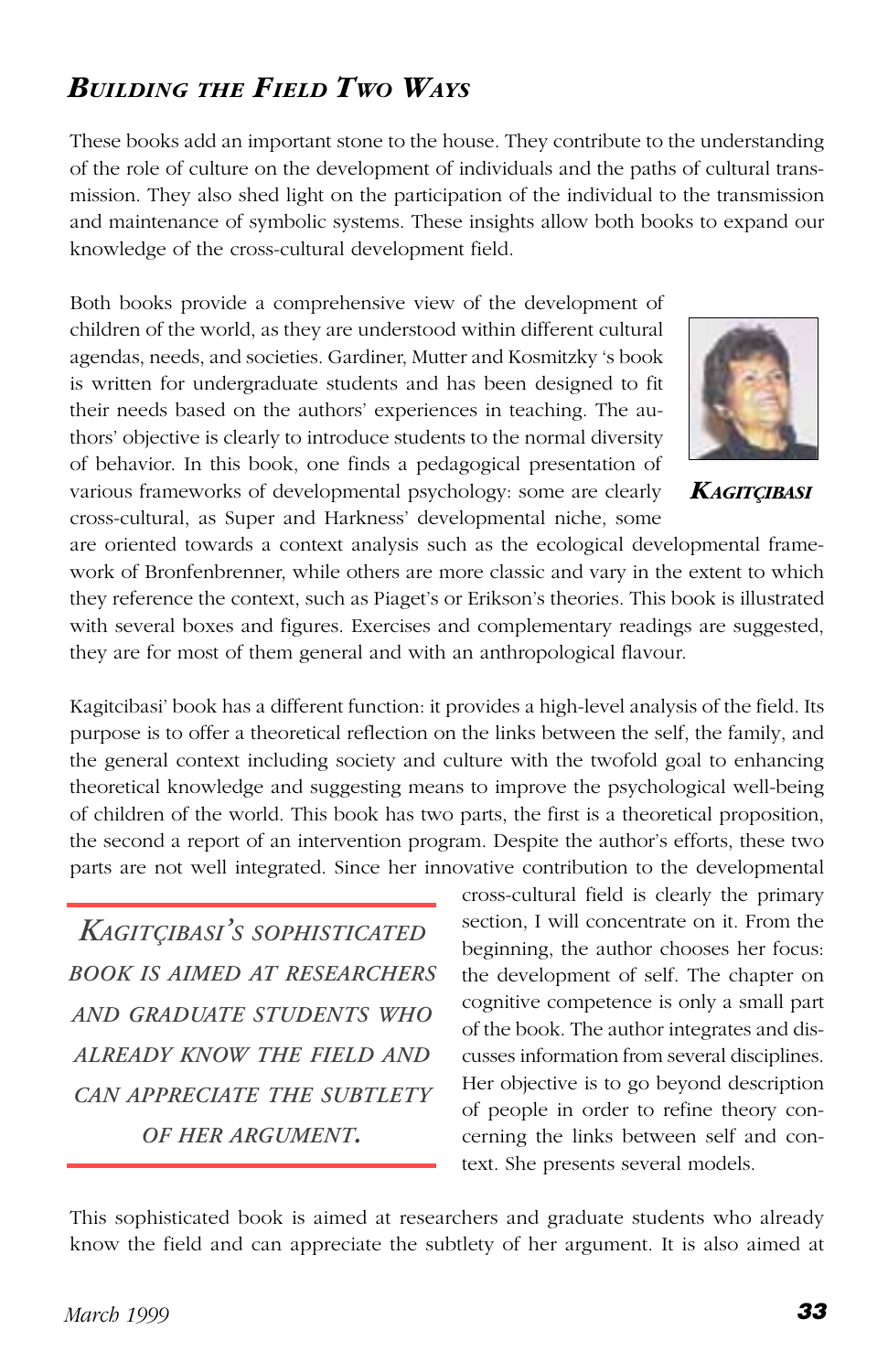policy-makers who are concerned with the development of children throughout the world. The purpose is to understand the fundamental principles of the construction of the person. Kagitcibasi presents herself as a representative of the "majority world" (in contrast to the less numerous Western world), and tries to disentangle assumptions of human development psychology from Western values and viewpoints. Based on her personal experiences in American society (she seems to naively equate America with the Western world, forgetting Europe), and with her own Turkish society (which she considers a good example of the majority world), she demonstrates the necessity for a true alternative psychology that can take into account the values and customs of the Majority world.

*KAGITCIBASI'S THEORIZING IS CONTINUALLY DEVELOPING. AND WE CAN HAVE FAITH IN FUTURE REFINEMENTS OF HER THEORY.*

As a personal and original contribution to the field of cross-cultural development, she proposes a framework to study family structure and its impact on child personality. As an innovative outlook she suggests distinguishing the relational self and the independent self in order to take into account the specific mode of relations with others in Western and majority societies. She proposes three models of the family and underlines the embededness of personality within the family system, which is embedded itself within the social system. Self is related to parental childrearing styles, these style are linked to role distribution within the family circle according to rules concerning the choice of spouse and to rules of familial solidarity. The rules are determined by the general system of the society and by the economic mode of subsistence. Kagitcibasi's

### *ABOUT THE AUTHOR*

Colette Sabatier is Professor of cross-cultural developmental psychology at Université Paris X. She was trained in Canada, received her Ph.D. at Université du Québec à Montreal in 1989 and was a postdoctoral fellow at Queen's University with John Berry. She became interested in the cross-cultural field after several years of clinical practice with children in Montréal, a multicultural city. She conducts studies of parent-child relationships in which she attempts to understand cultural parenting systems, including mode of communication, parenting style, control and family cohesion and warmth. She is also interested in the role of immigrant parents with a special focus on acculturation and identity.

200 avenue de la république 92001 Nanterre Cedex, France

Université Paris X-Nanterre Colette.Sabatier@u-paris10.fr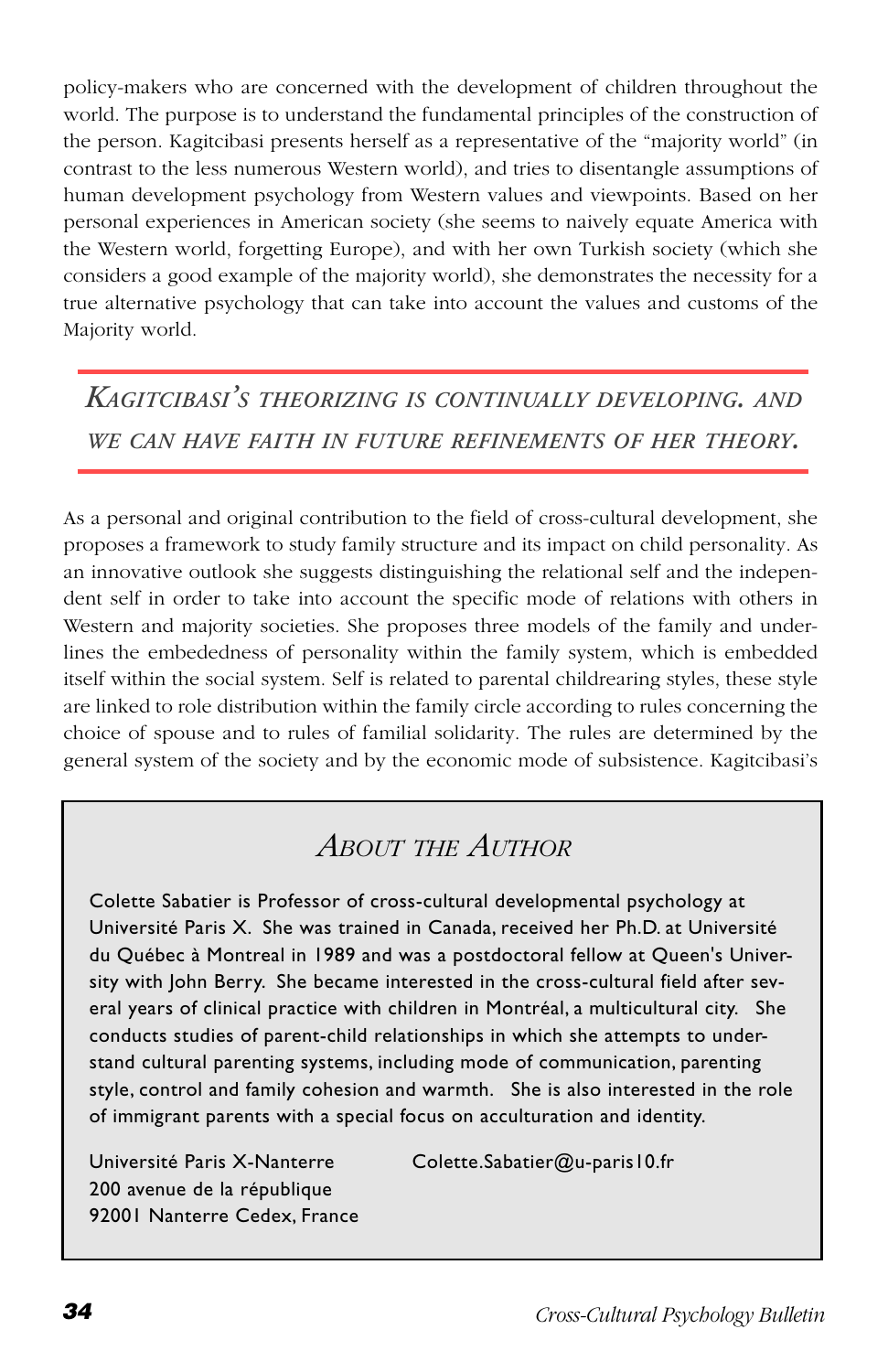theorizing is continually developing. Her conceptualisations of family and self are refined from one scientific meeting to the next, from one article to another, and we can appreciate the different levels of precision and articulation in her work. Her family and self models are not completely satisfactory and are unable to take account of the lifestyles in some parts of the world, for example Sub-Saharan Africa, but we can have faith in future refinements of her theory.

Gardiner, Mutter and Kosmitzky devote themselves to the training of undergraduate students. They present all the classic topics in developmental psychology and demon-

strate carefully the numerous crosscultural variations. These variations are found throughout the book reported and interpreted within the framework of the developmental niche described by Super and Harkness. However, despite the repetitive references to this framework, critical readers are not always convinced of the pertinence of the interpretation. Although the authors carefully describe, in all chap-

*DESPITE THE REPETITIVE REFER-ENCES TO THE DEVELOPMENT NICHE, CRITICAL READERS ARE NOT ALWAYS CONVINCED OF THE PERTI-NENCE OF THE INTERPRETATION.*

ters and sections, cultural specificities, it is frequently difficult to understand how these observed differences can be related to the context. Some links are missing.

The purpose of the book is to point out cultural differences and to relate them to an ecological framework. They sensitize students to diversity with the clear objective of training them for open-minded intervention as future professionals. The goal of authors is to decenter students from their own frame of reference and to challenge their assumptions concerning child development and childrearing practices.

### *A THIRD COMPARISON*

The pedagogical choices of Gardiner, Mutter and Kosmitzky are easier to understand when compared to a similar book published in French by Bril and Lehalle in 1987, *Le développement psychologique est-il universel*? . Bril and Lehalle's book is entirely devoted to this question and is designed to give an overview of culture and its link with development. But the focus of their book is different than Gardiner et al.'s in that their general framework is differential psychology, a theoretical stream more established in France than contextual psychology. Written for a larger public, this book is not really a textbook for undergraduate students, as such books do not fit with the French educational tradition, but it could be used as such.

Gardiner, Mutter and Kosmitzky's and Bril and Lehalle's books cover almost all the domains of developmental psychology through the life span. Both offer a frame of reference. However, where Gardiner, Mutter and Kosmitzky adopt a chronological within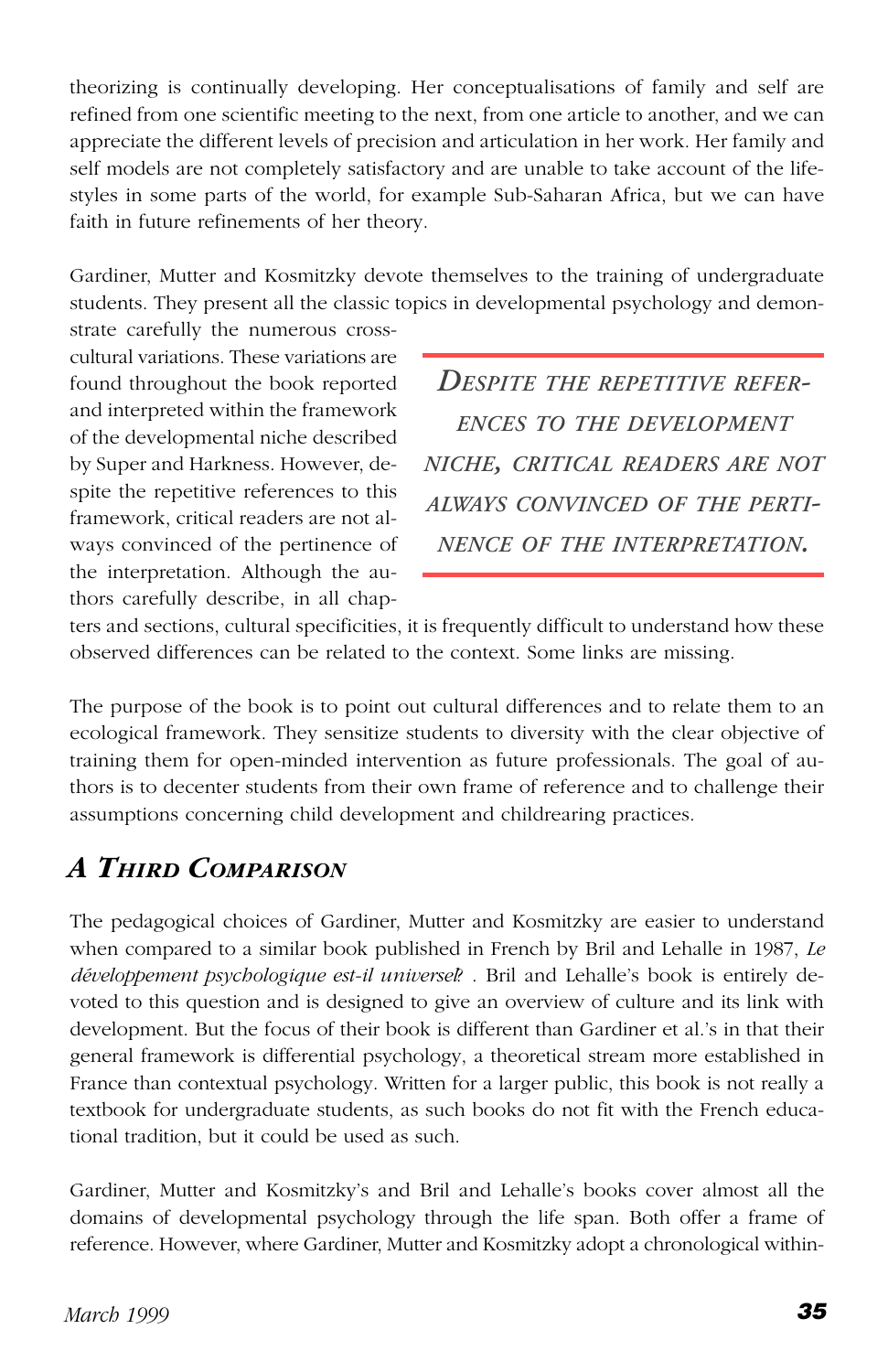topics approach, Bril and Lehalle choose only the most representative periods for the study of each domain. This is an important dilemma for authors in child development psychology. While Gardiner et al. focus predominantly on personality and social development with only one chapter on physical development and one on cognitive development (and no mention of language development), Bril and Lehalle concentrate mainly on perceptual, motor and cognitive development with a relatively smaller part on social and affective development. Within the developmental psychology field, the selection of information and the mode of presentation (by age or by domain?) is always a problem. Do we have to cover all the age groups and follow the evolution from birth through adulthood or should we focus on specific domains and then have the opportunity to discuss in detail the process of development?

At the interpretative level, both books opt for an ecological framework and discuss the notion of culture. But where Bril and Lehalle discuss the notion of universality and of alternative expressions of behavior according to culture and contexts, Gardiner, Mutter and Kosmitzky underline differences. These differences are significant, and all are nested in a normal context and can be explained within the developmental niche orientation. Attention should be given to the fact that Gardiner et al. are cross-cultural psychologists first and developmentalists second, whereas Bril and Lehalle are primarily developmentalists. The difference between the two books begins there.

### *CONCLUSIONS*

In sum, Kagitcibasi's and Gardiner, Mutter and Kosmitzky's books are complementary and should be used at different level of teaching and training. They are extraordinarily different even if both focus on development in context within a cross-cultural and cultural perspective. Both books selectively deal with the self and social development, leaving only a small portion of the book for perceptual, motor and cognitive development. They are both significant contributions to the field of cross-cultural child development psychology. Their reference lists are impressive, but we can regret the imbalanced list of Gardiner, Mutter and Kosmitzky: most references are to community psychology, health psychology, anthropology and strictly cross-cultural psychology, comparatively fewer are in the developmental field. From a university-level pedagogical point of view, an effort should be made to integrate data and theories in developmental psychology and in cross-cultural psychology. The subject is far from being settled, so the authors have an open field for additional discussion and analysis.

### *REFERENCES*

Bril, B., & Lehalle, J. (1987). *Le développement psychologique est-il universel*? Paris: Presses universitaires de France.

Georgas, J. (1997). The fifth European Congress of Psychology: Implications for the survival of IACCP. *Cross-cultural Psychology Bulletin, 31,* 18-19.

Jahoda, G. (1986). A cross-cultural perspective on developmental psychology. *International Journal of Behavioral Development, 9*, 417-437.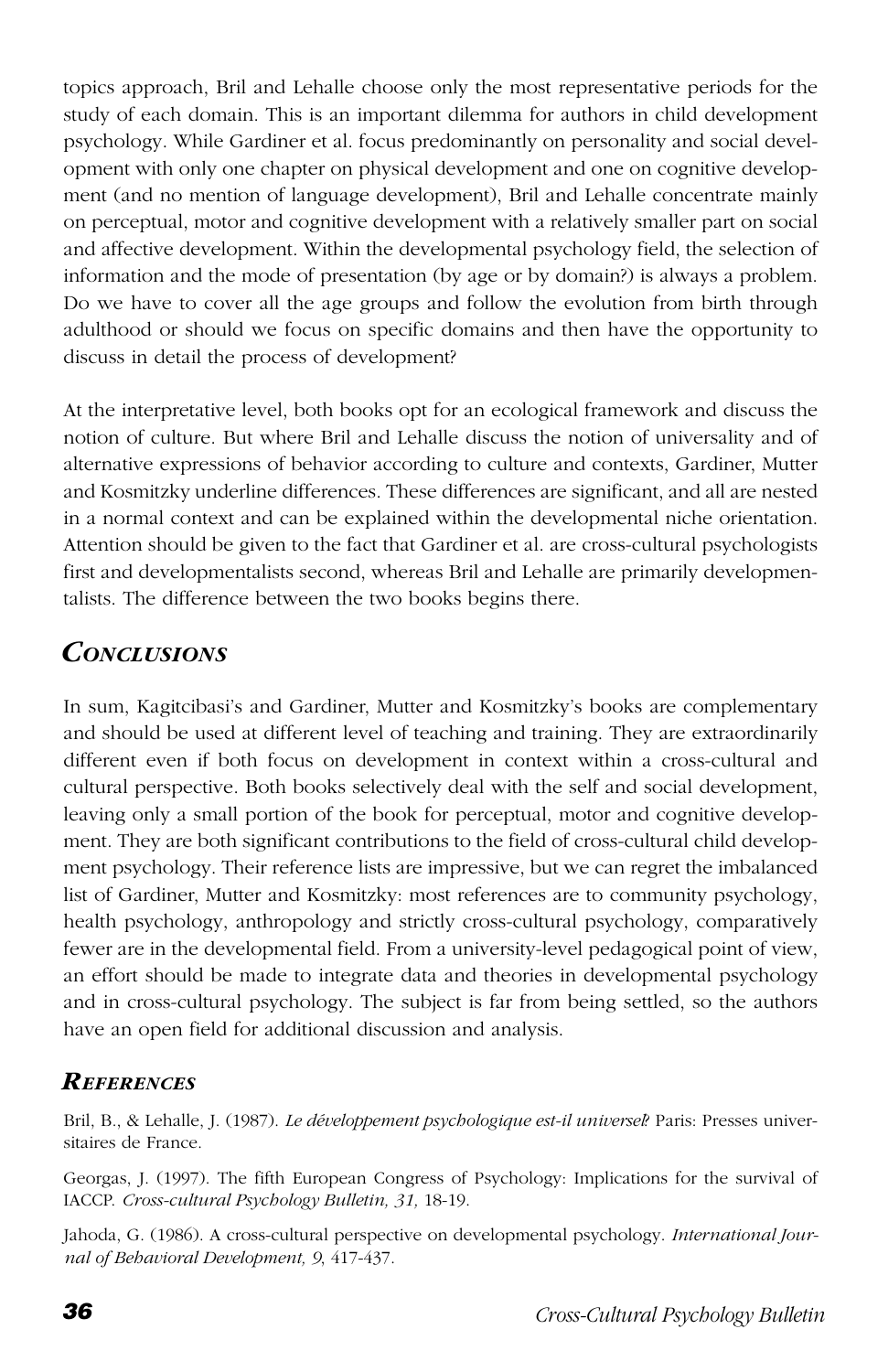# <span id="page-36-0"></span>*ARTS2000 ADVANCED RESEARCH AND TRAINING SEMINARS*

### *COORDINATOR: JOHN G. ADAIR, WINNIPEG, CANADA*

ARTS is a program of international psychology (IUPsyS—International Union of Psychological Science, IAAP—International Association of Applied Psychology, and IACCP— International Association of Cross-Cultural Psychology) to promote attendance at the international congresses and training of scholars from low income countries. Contributions from these international associations and from various national associations and universities have enabled the offering of the following Seminars for 2000:

#### *ARTS #1: IMAGING THE STRUCTURE AND FUNCTION OF THE BRAIN*

Dr. Jarl Risberg, Lund University, Sweden Lund University Hospital, Lund, Sweden July 1921, 2000

This three day workshop will cover most of the techniques used today to image brain morphology and physiological parameters mirroring cerebral function. Several laboratories will be visited for demonstrations. The methods will include computerized to-

mography (CT) and magnetic resonance imaging (MRI) of brain morphology. Functional imaging by electrophysiological methods will be described as well as methods based on ultrasound (Doppler). Methods for measurement of the regional cerebral blood flow using radioactive tracers like 133xenon and 99mTCHMPAO and planar (2DrCBF) as well as tomographic

*Editor's note:* This is a summary of the complete announcement. See http://www.iupsys.org for a complete discription of the courses and application forms.

recording equipment (SPECT) will be described. Finally, functional MRI and positron emission tomography (PET) will be covered as well as the use of isotope labeled receptor ligands for imaging of neurotransmitters.

Applications to: Dr. Jarl Risberg, jarl.risberg@psykiatr.lu.se

#### *ARTS #2: SPECIAL DOUBLE ARTS OFFERING*

Stockholm, Sweden July 21-23, 2000

#### *A. PSYCHOLOGICAL TEST ADAPTATIONS TO DIVERSE CULTURES*

Dr. Thomas Oakland (University of Florida, USA)

The workshop will address the following issues: conceptual frameworks for use in adapting tests, technical applications when adapting tests, test adaptation methodol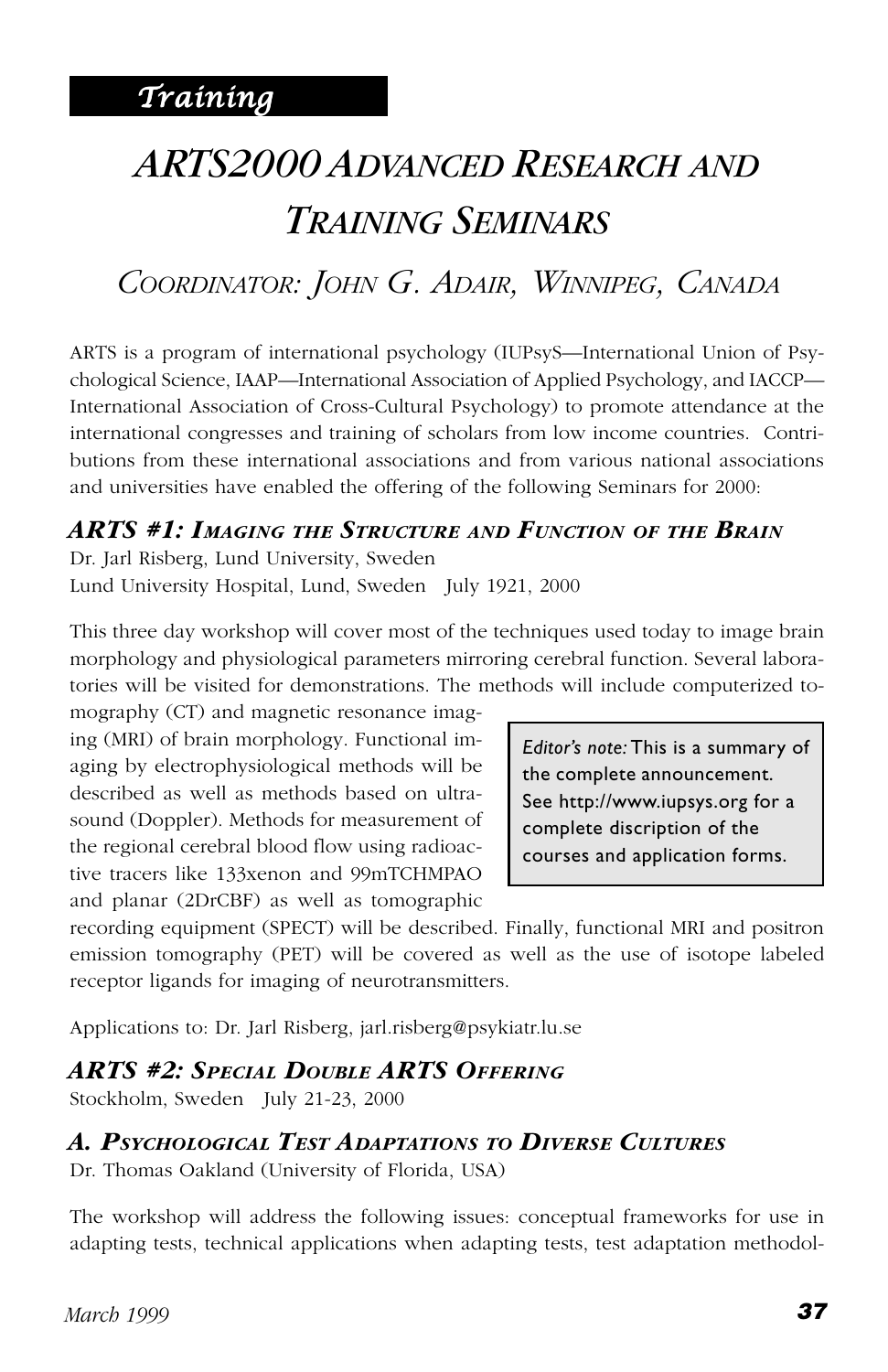ogy, and exemplary test adaptation projects. The workshop will enable participants to acquire both a theoretical understanding of issues important to test adaptations as well as practical steps needed to make adaptations. Contributing instructors will include in addition to Dr. Oakland, Dr. Barbara Byrne (Ottawa, Canada), Dr. Ronald Hambleton (Massachusetts, USA), Dr. Norbert Tanzer (Graz, Austria), and Dr. Fons van de Vijver (Tilburg, Netherlands).

#### *B. MEASURING PERSONALITY CROSS-CULTURALLY.*

Dr. Walter J. Lonner, (Western Washington University, USA)

This part of the program will focus on selected measures with proven usefulness and continued promise throughout the world. Numerous standardized procedures to be examined in the workshop will be the NEOPIR, 16 PF, Comrey Personality Scales, the California Psychological Inventory, MMPI2, STAI, and others. Featured during this daylong seminar will be several experts who have had extensive experience measuring personality and pathology across cultures. Emphasis will be on using appropriate measures in other cultural settings as well as determining ways that their use may be enhanced by developing contextspecific (indigenous) measures.

Questions on (B) to: Walter Lonner, lonner@cc.wwu.edu Applications for ARTS #2 to: Dr. Thomas Oakland, oakland@coe.ufl.edu

### *ARTS #3: PATHWAYS ACROSS DEVELOPMENT: CROSS-CULTURAL PERSPECTIVES*

Dr. Heidi Keller (University of Osnabrueck, Germany) Stockholm, Sweden July 29-31, 2000 (after IUPsyS Congress)

This seminar brings together students of development with different cultural backgrounds to explore commonalities and differences in the patterning of developmental trajectories. Ethnotheoretical accounts as well as evidence from empirical research will be included. These conceptions help to specify the interplay between culture and biology and thus contribute to the formulation of a general developmental theory.

Applications to: Dr. Heidi Keller, hkeller@luce.psycho.uniosnabrueck.de

**General Contact:** John G. Adair, University of Manitoba, Winnipeg, Canada arts@ms.umanitoba.ca Fax: 12044747599

#### *INTERNATIONAL CONGRESSES OF PSYCHOLOGY*

Participation at any of the ARTS should be coordinated with attendance at the IACCP and IUPsyS Congresses. Contact congress organizers for details about participation and registration.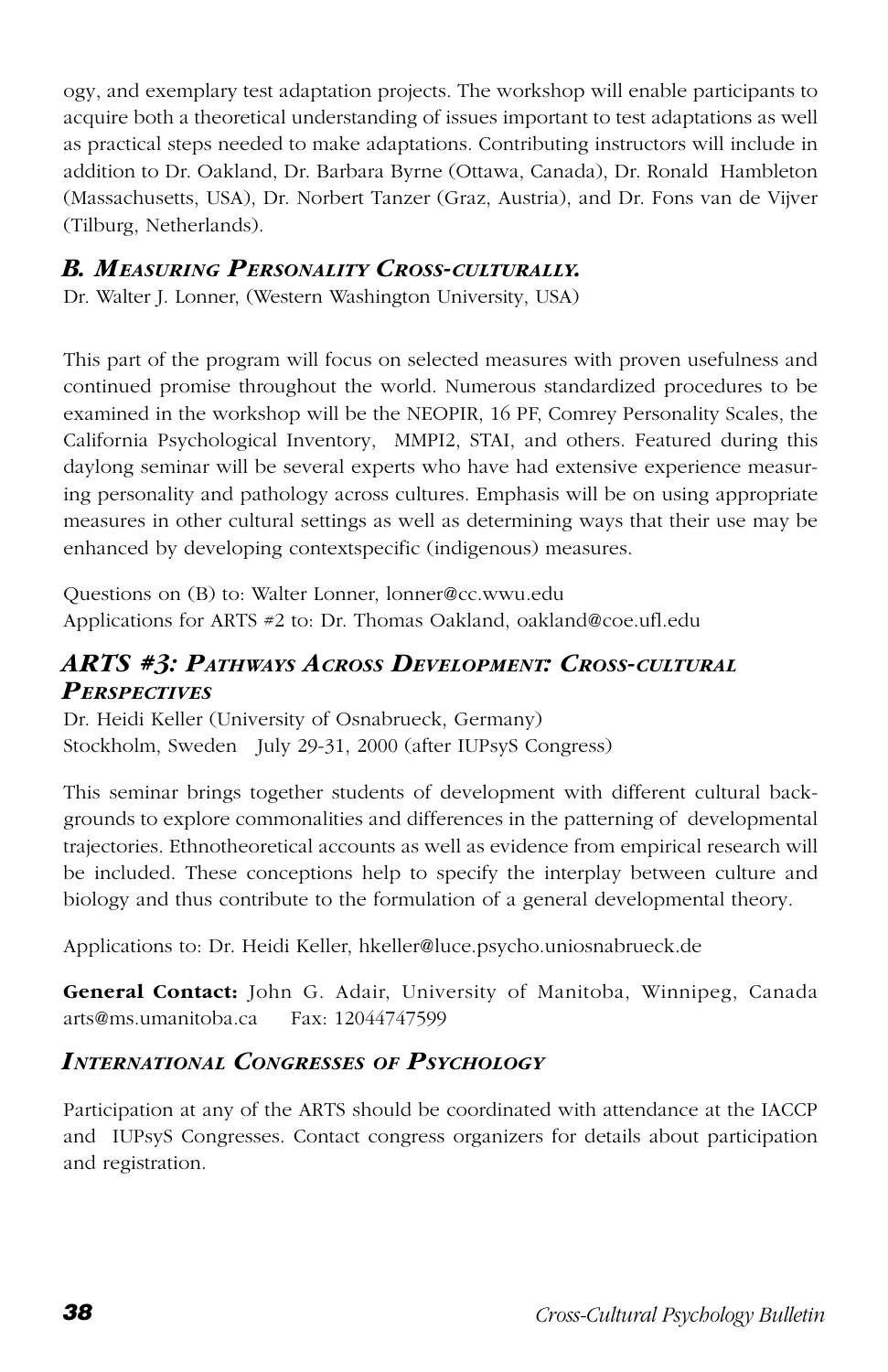### *IACCP Announcements*

### <span id="page-38-0"></span>*BELLINGHAM CONGRESS PROCEEDINGS BOOK & JCCP SPECIAL ISSUE*

Walt Lonner reports that the Proceedings book will be printed in early December by Swets and Zeitlinger and those who purchased it will receive their copies several weeks after that. The title has been modified to *Merging Past, Present, and Future in Cross-Cultural Psychology: Selected Papers from the Fourteenth International Congress of the International Association for Cross-Cultural Psychology* in order to make it more readily indexable. Expect a new cover design and color. The January 2000 issue of JCCP will be a special issue based on the Millennium Prelude Symposium titled "The Present State and Future of Cross-Cultural Psychology", guest-edited by Cigdem Kagitcibasi and Ype Poortinga.

### *WITKIN/OKONJI MEMORIAL FUND AWARDS*

IACCP members may apply for the 2000 Witkin/Okonji Memorial Fund Awards to facilitate their attendance at the Fifteenth International Congress of the International Association for Cross-Cultural Psychology to be held July 16-21, 2000, in Pultusk, Poland. The grants are made in honor of the memory of Herman A. Witkin and Michael Ogbolu Okonji who demonstrated the importance of collaboration on crosscultural research projects. The purpose of the grants is to help provide an opportunity for psychologists from countries that would not otherwise be represented to attend IACCP Congresses. Applications will be judged on the basis of the applicant's potential scientific contribution to the conference, the geographical area of the applicant, relative level of economic need,

and age or status (e.g., new professional, graduate student). Applicants who are not members of IACCP must become members prior to receiving the award. Applications should be sent by January 15, 2000 to:

Chair of the Witkin/Okonji Memorial Fund Subcommittee IACCP President Michael Bond Department of Psychology Chinese University of Hong Kong Shatin, N.T., Hong Kong China Fax (852) 2603-5019 mhb@cuhk.edu.hk

### *HARRY AND POLA TRIANDIS DOCTORAL THESIS AWARD*

#### *A COMPLETE DESCRIPTION OF THE AWARD CAN BE FOUND IN THE DECEMBER, 1998 BULLETIN.*

The purpose of the Harry and Pola Triandis Doctoral Thesis Award is to promote and facilitate research in the areas of culture and psychology.

Award: US\$500, one year membership in IACCP, free registration at the next IACCP biennial Congress, and free airfare up to US\$1200 to the Congress. The winner will be asked to give a presentation of his or her research at the Congress.

#### *CRITERIA FOR SUBMISSION AND DEADLINES*

Your doctoral thesis (dissertation) must be relevant to the study to cross-cultural/cultural psychology, with particular emphasis on important and emerging trends in the field; scholarly excellence; innovation and implications for theory and research; and methodological appropriateness.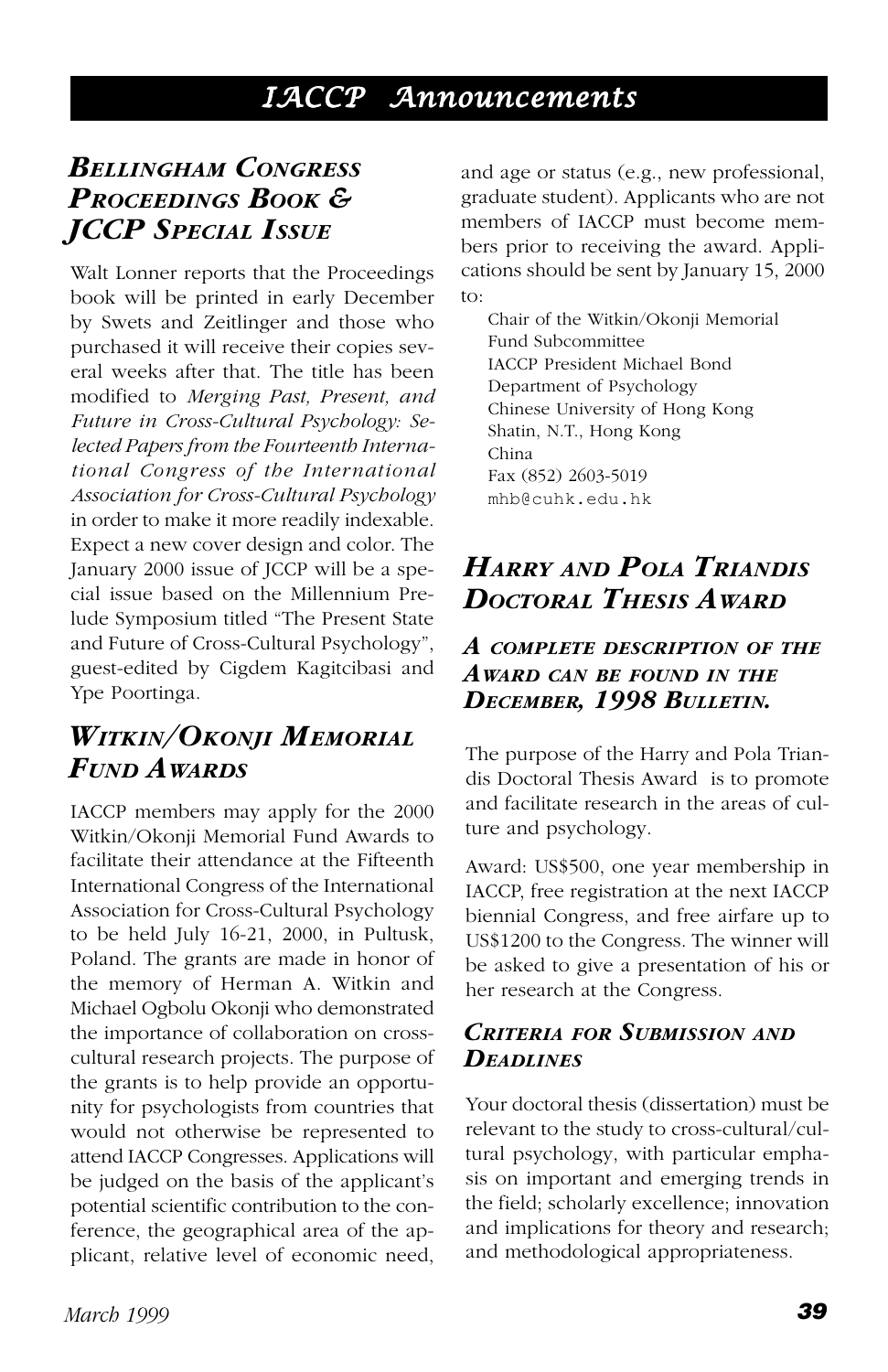<span id="page-39-0"></span>Deadline: December 31, 1999 for dissertations completed between January 1, 1998 and December 31, 1999.

### *APPLICATION PROCEDURE*

Please submit a 1500-word abstract of the doctoral thesis in English on paper *and* on a 3.5-inch computer disk using a common word processing file format such as Microsoft Word, Wordperfect, RTF, or html. A letter from the thesis advisor certifying the university acceptance date of the thesis must be included.

#### **Send application materials to:**

Marta Young Deputy Secretary/General, IACCP Department of Psychology University of Ottawa Centre for Psych. Services 11 Marie Curie Drive Ottawa ON K1N 6N5 Canada +1 (613) 562-5800 ext 4823 myoung@uottawa.ca

of the following descriptions: (1) Social Psychology, area of research interest open; (2) Social Psychology, interest in social judgment and decision making; (3) Sociocultural, Cross-cultural, or Cultural Psychology, area of research interest open; or (4) Sociocultural, Cross-cultural, or Cultural Psychology, interest (a) in language, discourse, or narrative or (b) in adult development or aging. Because of the interdisciplinary nature of studies in psychology and culture, applicants whose background is in areas other than psychology will be considered. Further information about this position can be obtained from http://www.psych.ualberta.ca/hiring.

#### **Contact:**

Dr. Terry Caelli, Chair, Department of Psychology, P220 Biological Sciences Building, University of Alberta, Edmonton, Alberta, Canada T6G 2E9. *Continues*

### *General Announcements*

### *POSITIONS IN CROSS-CULTURAL OR CULTURAL PSYCHOLOGY.*

**Western Washington University**, Fairhaven College: Tenure-track assistant professor beginning Fall, 2000.

Training and scholarship must be clearly in the area of cross-cultural psychology, cultural psychology, or psychological anthropology, with interests in areas such as differing conceptions of the self, healing traditions, alternative therapies, and the examination—both explicitly and implicitly comparative—of social, emotional, and cognitive development within differing cultural contexts. The applicant should be well versed in contemporary perspectives in the study of psychology and culture. Primary teaching responsibilities will be interdisciplinary core courses and topical seminars that explore the complex interrelationships among social, economic, and ethnocultural forces that shape human development and behavior. The person selected for this position will have opportunities to collaborate and otherwise interact with numerous members of the Western's Center for Cross-Cultural Research. Application deadline is December 15, 1999.

#### **For more details, contact:**

Georgia Garr, Office of the Dean Fairhaven College, Western Washington University Bellingham, Washington 98225. Telephone: (360) 650-3680. ggarr@cc.wwu.edu

**University of Alberta**: Three Assistant Professor positions and one Full Professor position.

Applicants' area of research should fit one

#### ➤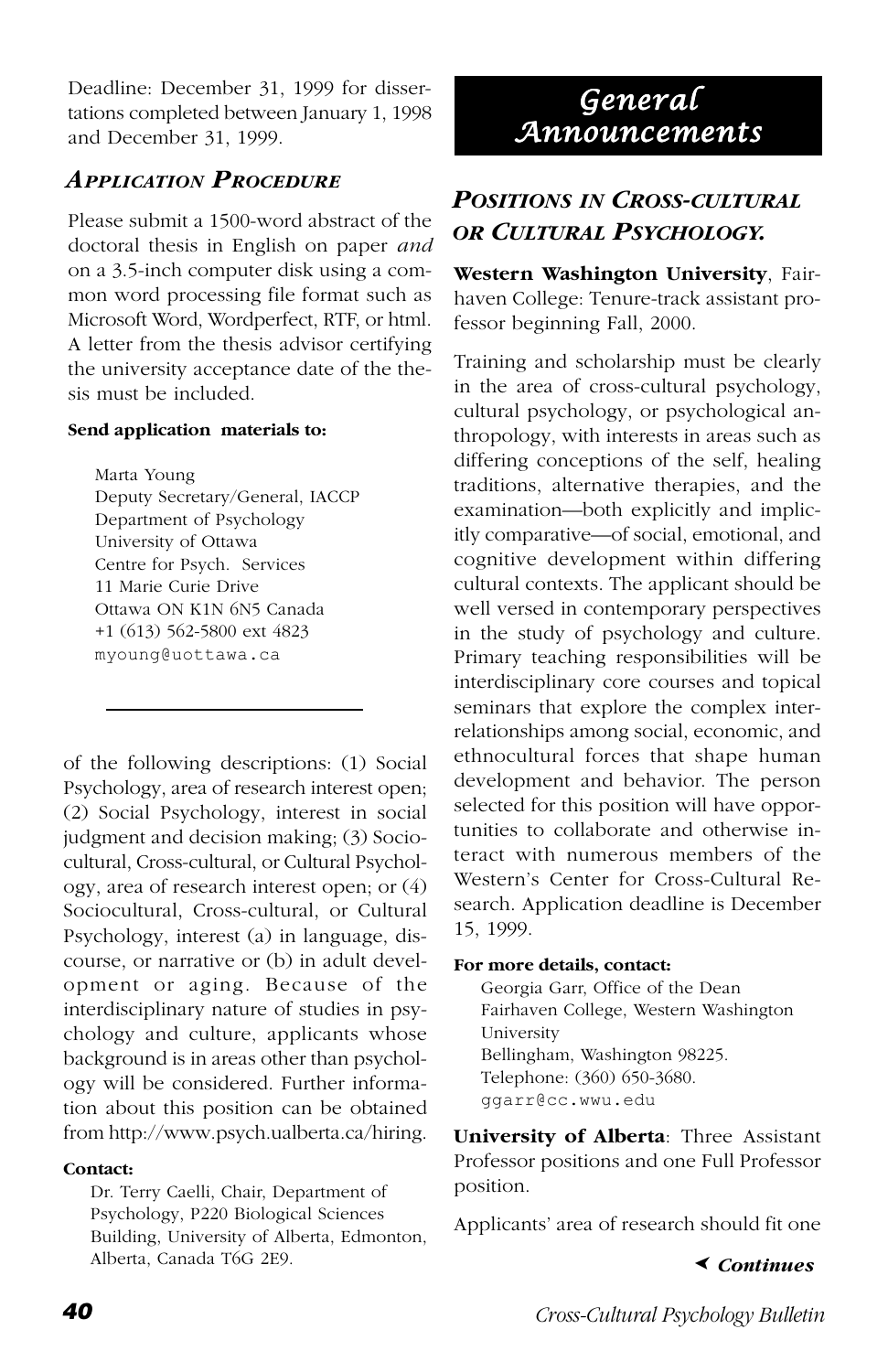### *Conferences*

### <span id="page-40-0"></span>*PLANNED SCIENTIFIC ACTIVI-TIES OF THE IACCP*

#### *16-21 July, 2000 The XV International Congress of IACCP Pultusk, Poland*

Please see description of the Congress in the December, 1998 *Bulletin*.

#### **Contact:**

Pawel Boski Institute of Psychology Polish Academy of Sciences Podlensna 61 01-673 Warsaw/UL Poland FAX: +48 (22) 834 0907 boskip@atos.psychpan.waw.pl http://members.tripod.com/ Pawel\_Boski/IACCP2000.html IACCP2000@atos.psychpan.waw.pl

### *OTHER CONFERENCES OF INTEREST*

#### *25-26 November, 1999 Gendered Mobilities in Asia Chinese University of Hong Kong*

Aim: Bring together international scholars working on gender and diverse aspects of geographical and economic, social and political mobility.

Sponsored by the International Geographical Union and the Hong Kong Institute of Asia-Pacific Studies of the Chinese University of Hong Kong.

#### **Contact:**

Catherine Tang Chinese University of Hong kong, Shatin, NT, Hong Kong grp@cuhk.edu.hk

#### *27 February - 3 March, 2000 International Women's Conference*

#### *New Delhi, India*

"Women's Status, Vision and Reality, Bridging East and West"

#### **Contact:**

Dr. Basanti Majumdar, Ph. D. Professor, McMaster University HSc 3N28, Hamilton, Ontario Canada L8N 3Z5 Tel: +1 (905) 525-9140 Ext:22726 or 27533 Fax: +1 (905) 521-8834 Email: iwc@fhs.csu.mcmaster.ca http://www.handa-travel.com/ iwc\_del.html

#### *23-28 July, 2000 XXVII International Congress of Psychology Stockholm, Sweden*

IACCP has been invited to propose keynote speakers and symposia for this conference.

#### **Contact:**

XXVII International Congress of Psychology Box 3287 S-103 65 Stockholm, Sweden Tel: +46 (8) 696 97 75 Fax: +46 (8) 24 78 55 psych.congress.2000@psykoloqforbundet.se http://www.icp2000.se http://aix1.uottawa.ca/~iupsys

#### *20 - 22 April, 2001 The International Academy for Intercultural Research Oxford, Mississippi, USA*

Due date for submissions: October 1, 1999.

#### **Contact:**

Dan Landis Professor of Psychology and Director Center for Applied Research and Evaluation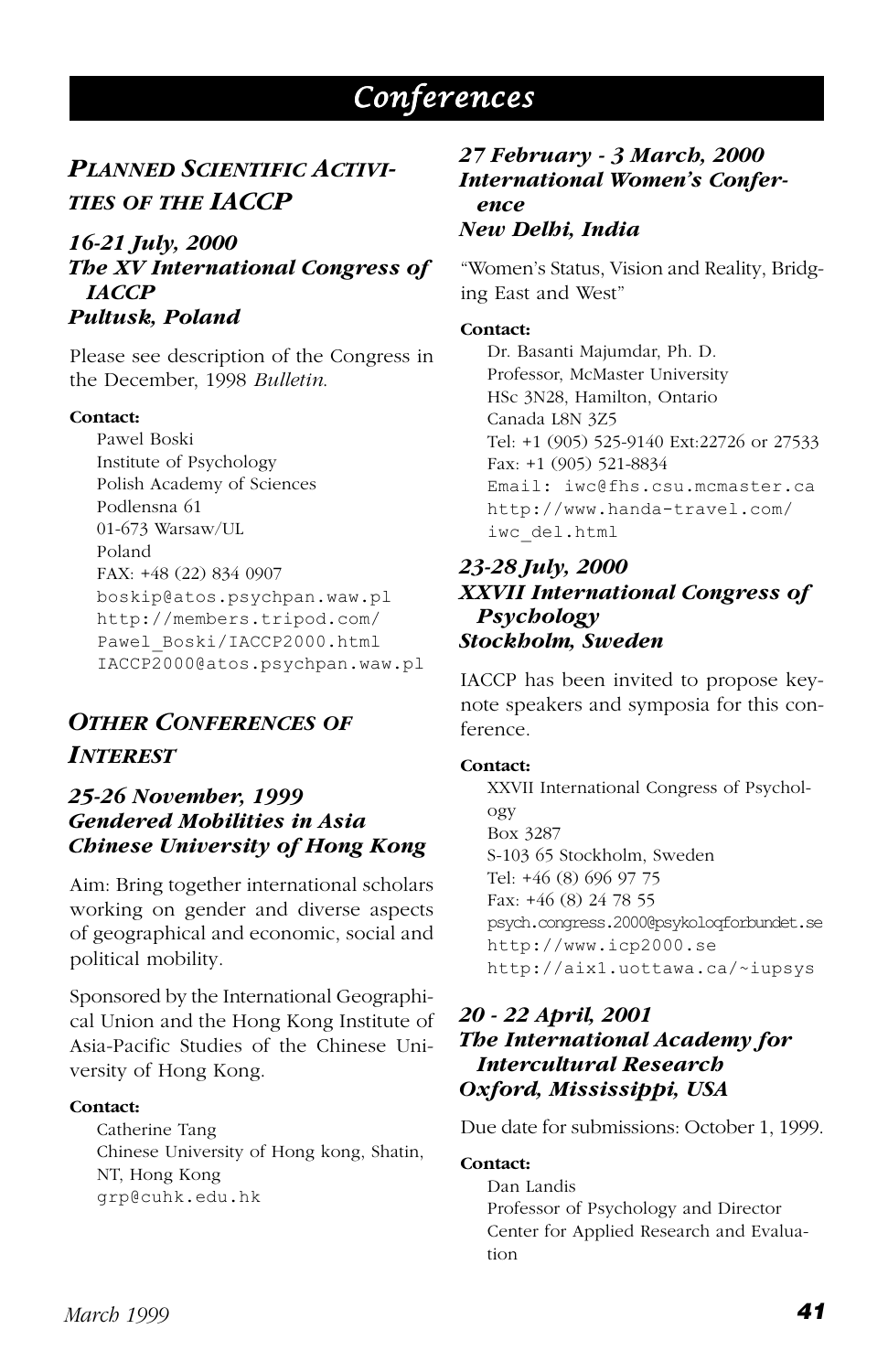<span id="page-41-0"></span>University of Mississippi University, MS 38677 601-232-7797 (Voice) 601-232-5077 (Fax) landisd@watervalley.net http://www.watervalley.net/ users/academy/default.html

#### *1 - 12 July, 2002 25th International Congress of Applied Psychology Singapore*

Hosted by the Singapore Psychological Society and the Department of Social Work and Psychology, National University of Singapore

Organizing chair: Elizabeth Nair

#### **Secretariat:**

CEMS Pte Ltd

1 Maritime Square #09-43 World Trade Centre Singapore 099253 Tel.: +65 278-8666 Fax: +65 278-4077 cemssvs@singnet.com.sg http://www1.swk.nus.edu.sg/ icap

#### *APS, APA*

#### **American Psych. Association**

4-8 August, 2000, Washington, D.C. 24-28 August, 2001, San Francisco, CA 23-27 August, 2002, Chicago, IL

#### **American Psych. Society**

8-11 June, 2000 Miami Beach, Florida 14-17 June, 2001 Ontario, Canada 6-9 June, 2002 New Orleans, Louisiana

# THE SOCIETY ISLANDS + CAROLYN SIMMONS

The people of the Society Islands are a cultural and linguistic blend of Polynesian and French, a small population spread across hundreds of *motus* or small islands. The Polynesian peoples share a common Micronesian ancestry and language roots with the Maoris of New Zealand and the original Hawaiians. Their Pacific islands were the last places on earth to be explored and settled by humans approximately 3,500 years ago.

Each of the Polynesian cultures also has been greatly influenced by European contact starting in the 17th Century. A resurgence of pride in their Polynesian origins is apparent across



the South Pacific islands, with extensive efforts made during the past decade to recreate ancient ceremonies, reconstruct large canoes for Pacific sea voyages, and preserve the Polynesian languages. An example of this Polynesian perspective is found in the Museum of Tahiti and Its Islands near Papeete, where a life-size drawing of O'Mai bears the explanatory label that "On a voyage with Captain cook, O'Mai was the first Tahitian to discover the British Isles in 1770."

Tikis (or ti'i) are male or female statues carved from wood, basalt, or volcanic rock and usually placed near religious gathering places called *maraes*. Tikis represent ancestors and serve to protect descendents who honor them. This Tiki has been draped with fresh palm fronds as a sign of respect.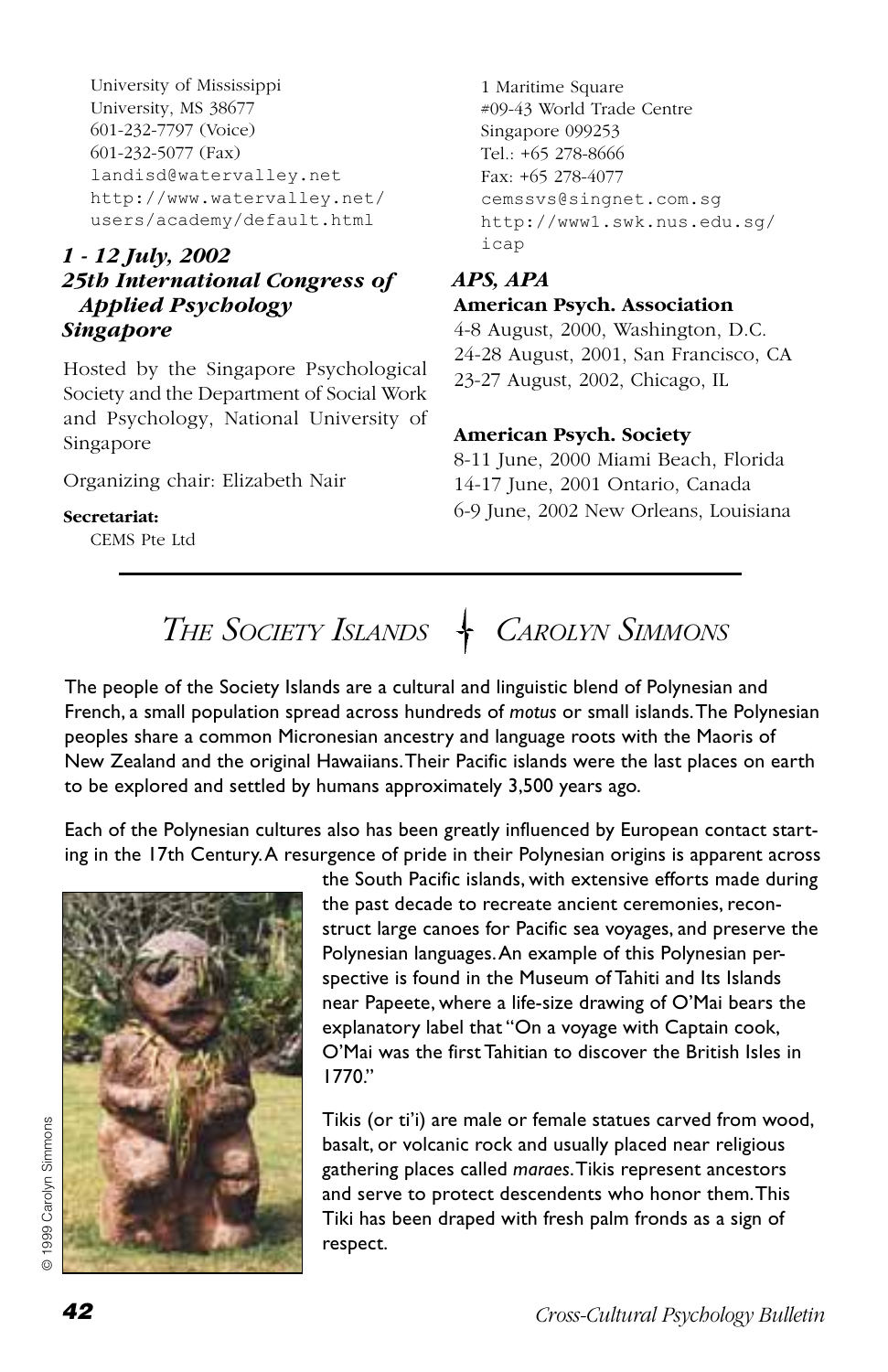### Officers of the IACCP

#### *President* **Michael H. Bond**

Department of Psychology Chinese Univ. of Hong Kong Shatin, N.T., Hong Kong Fax: +852 2603-5019 mhb@cuhk.edu.hk

#### *Secretary-General*

#### **James Georgas**

Department of Psychology University of Athens Panepistemiopolis Athens 15784 Greece Tel.: +30 (1) 7277524 Fax +30 (1) 724-8979 dgeorgas@dp.uoa.gr dgeorgas@cc.uoa.gr

#### *Deputy Secretary-General* **Marta Young**

Department of Psychology University of Ottawa Centre for Psych. Services 11 Marie Curie Drive Ottawa ON K1N 6N5 Canada +1 (613) 562-5800 ext 4823 myoung@uottawa.ca

#### *Treasurer*

#### **Ted Singelis**

Department of Psychology California State University Chico, CA 95929-0234 USA Tel. +1 (916) 898-5363 Fax +1 (916) 898-4740 IACCP@CSUCHICO.EDU

#### *Past-President*

#### **Marshall H. Segall**

Maxwell School Syracuse University 100 Eggers Hall Syracuse, NY 13210-1090 mhsegall@maxwell.syr.edu

#### *President-Elect*

#### **Deborah Best**

Department of Psychology Wake Forest University Box 7778 Reynolda Station Winston-Salem, NC 27109 **TISA** Fax: 1 336 758 4733 best@wfu.edu

### Regional Representatives

*Europe* **Lotty Eldering** Oude Woudenbergse Zandweg 17 3707 Am Zeist The Netherlands Fax: +30 (71) 5273060 eldering@rulfsw.leidenuniv.nl Psicosociales

#### **Klaus Boehnke**

Department of Sociology University of Technology Chemnitz-Zwickau D-09107 Chemnitz

Germany Fax: +49 (371) 531-4450 klaus.boehnke@phil.tuchemnitz.de

#### *East Asia*

**David Watkins** Department of Education The University of Hong Kong Pokfulam Road Hong Kong Fax: +852 2858 5649 hrfewda@hkucc.hku.hk

#### *South Asia*

**Girishwar Misra** Dept. of Psychology University of Delhi

Delhi 110-007 India Fax:+91(11) 7256285 gmisra@csec.ernet.in

#### *South East Asia*

**Kusdwiratri Setiono** Sangkuriang S-5 Bandung 40135 Indonesia Fax: +62 22 2530093

#### *Insular Pacific*

#### **Don Munro**

Psychology Department University of Newcastle NSW 2308 Australia Fax: +61 (49) 216980 munro@psychology.newcastle.edu.au *J. Cross-Cultural Psychology*

*North America* **Kimberly A. Noels** Department of Psychology University of Saskatchewan Saskatoon, Saskatchewan S7N 5A5 Canada

Fax: +1 (306) 966 6630 noels@duke.usask.ca

#### **Patricia Greenfield**

Department of Psychology University of California Los Angeles, CA 90024 USA greenfield@psych.ucla.edu

#### *Central and South America*

**Isabel Reyes-Lagunes** Unidad de Investigaciones Universidad Nacional Autónoma de México Ciudad Universitaria Mexico, D.F. Fax: +52 (5) 6 22 23 26 lisabel@servidor.unam.mx

#### *Central and South Africa*

**Andrew Gilbert** Dept. of Psychology Rhodes University P.O. Box 7426 East London 5200 Republic of South Africa Fax: +27 (431) 438307 agilbert@dolphin.ru.ac.za

#### *North Africa and Middle East*

**Omar Khaleefa** Dept. of Psychology The University of Bahrain Box 32038 Bahrain Fax: +973 449636 omar123@batelco.com.bh

*Special Representative at Large* (XV Congress Organizer) **Pawel Boski** (see Conferences section)

### **Publications**

setionot@bdg.centrin.net.id *Chair, Publications Committee* **John Adamopoulos** Department of Psychology Grand Valley State University Allendale, MI 29401 USA Fax: +1 (616) 895-2480 adamopoj@gvsu.edu

> **Peter Smith, Editor** School of Social Sciences University of Sussex Falmer, Brighton BN1 9QN, England psmith@central.sussex.ac.uk